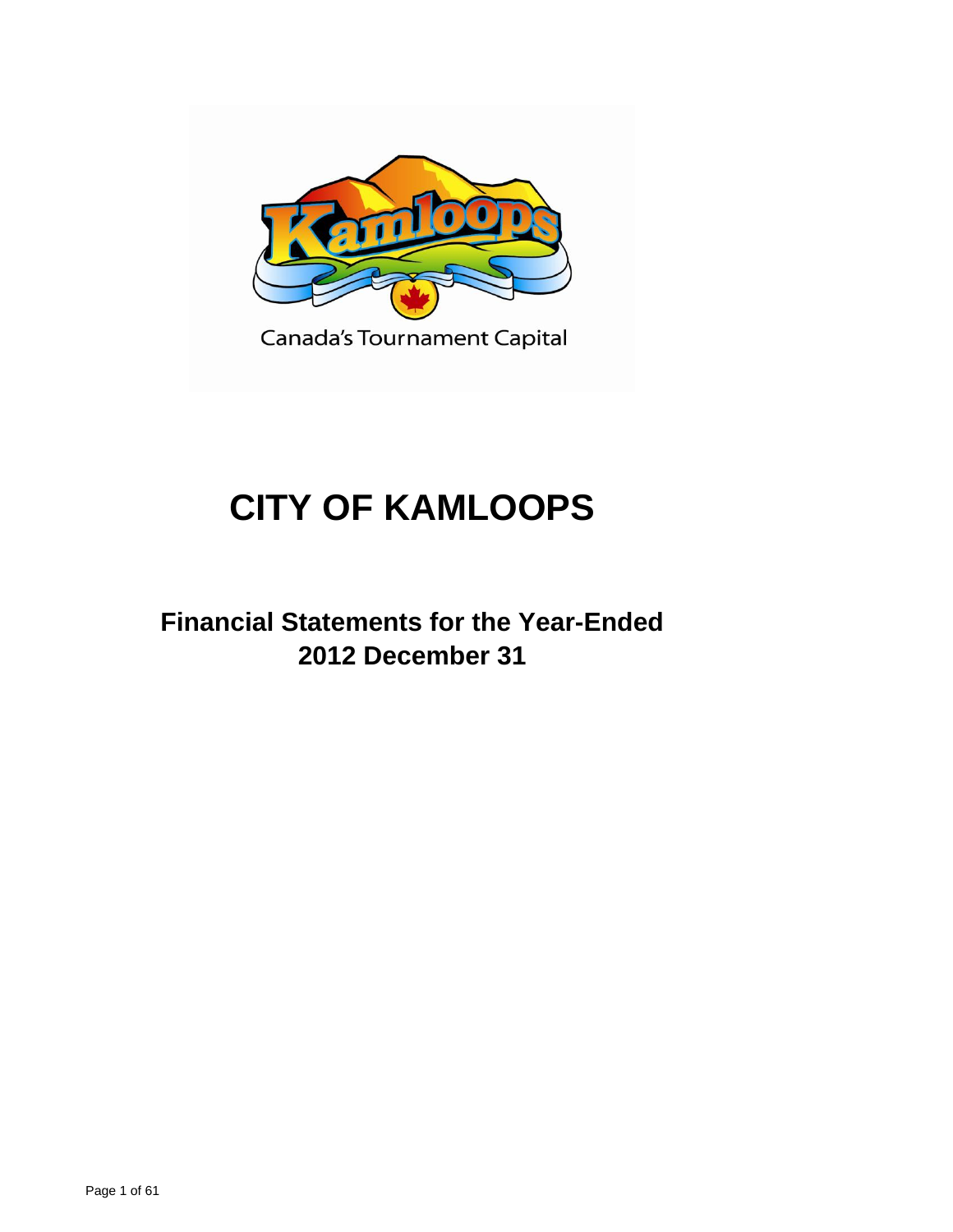



| <b>TABLE OF CONTENTS</b>                 |   |
|------------------------------------------|---|
| Independent Auditors' Report             | 2 |
| Statement of Management's Responsibility | 3 |

### Financial Statements:

| <b>Consolidated Statement of Financial Position</b> | 4         |
|-----------------------------------------------------|-----------|
| <b>Consolidated Statement of Operations</b>         | 5         |
| Consolidated Statement of Changes in Net Debt       | 6         |
| <b>Consolidated Statement of Cash Flows</b>         |           |
| Notes to Consolidated Financial Statements          | $8 - 46$  |
| Schedule 1 - Tangible Capital Assets                | $47 - 48$ |

### Supporting Schedules:

| Auditors' Comments on Supplementary Financial Information                       | 49 |
|---------------------------------------------------------------------------------|----|
| General Fund - Statement of Financial Position                                  | 50 |
| General Fund - Statement of Operations                                          | 51 |
| Water Fund - Statement of Financial Position                                    | 52 |
| Water Fund - Statement of Operations                                            | 53 |
| Sewer Fund - Statement of Financial Position                                    | 54 |
| Sewer Fund - Statement of Operations                                            | 55 |
| Statutory Reserve Funds - Statement of Financial Position                       | 56 |
| Statutory Reserve Funds - Statement of Operations                               | 57 |
| Kamloops Airport Authority Society - Statement of Financial Position            | 58 |
| Kamloops Airport Authority Society - Statement of Operations                    | 59 |
| Venture Kamloops Business Development Society - Statement of Financial Position | 60 |
| Venture Kamloops Business Development Society - Statement of Operations         | 61 |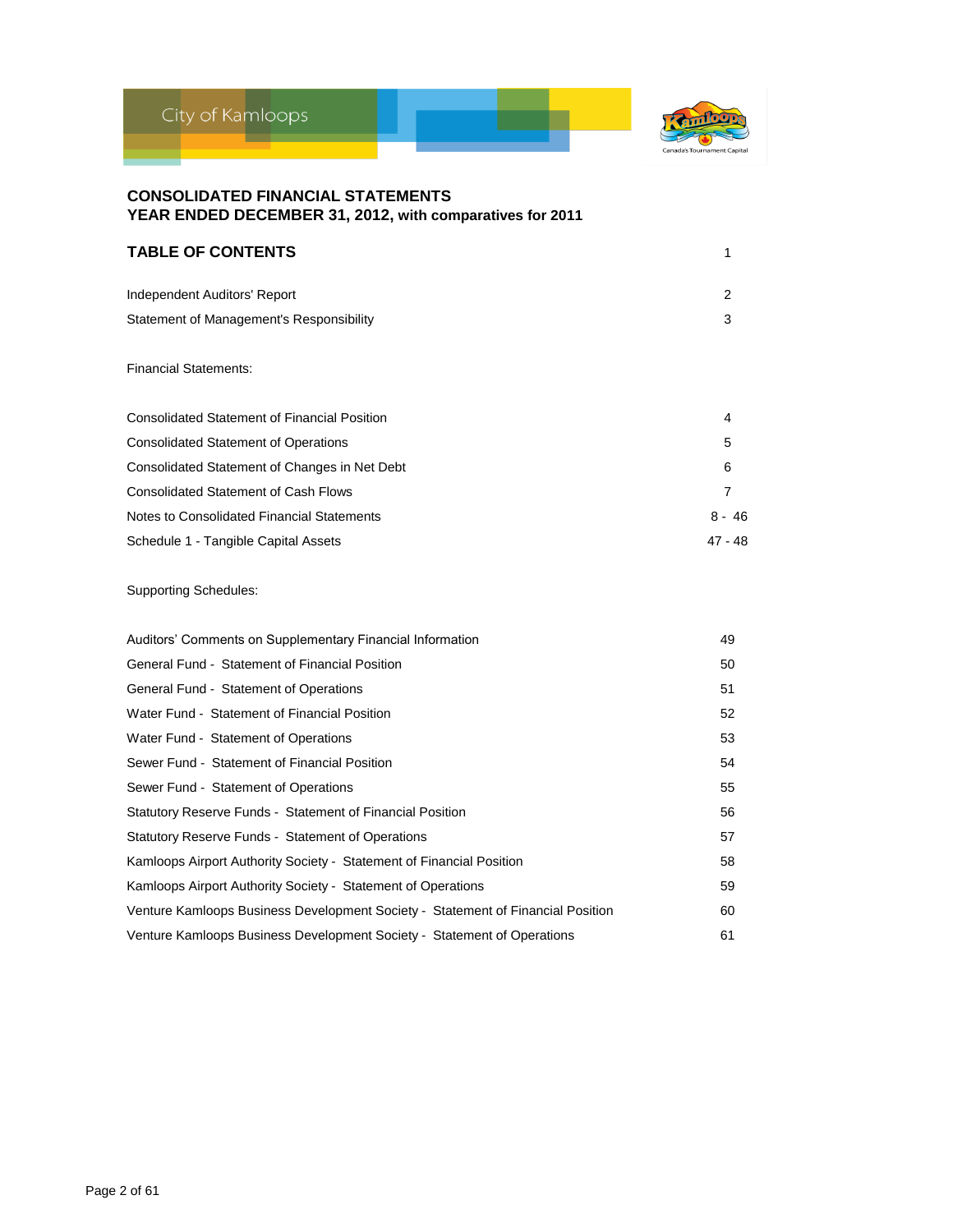

Tel: 250 372 9505 Fax: 250 374 6323 **www.bdo.ca** 

BDO Canada LLP 300 – 272 Victoria Street Kamloops BC V2C 1Z6

# **Independent Auditor's Report**

### **To the Members of Council, inhabitants and ratepayers of City of Kamloops**

We have audited the accompanying consolidated financial statements of City of Kamloops, which comprise the consolidated statement of financial position as at December 31, 2012, and the consolidated statements of operations and accumulated surplus, changes in net debt, and cash flows for the year then ended, and a summary of significant accounting policies and other explanatory information.

### **Management's Responsibility for the Consolidated Financial Statements**

Management is responsible for the preparation and fair presentation of these consolidated financial statements in accordance with Canadian public sector accounting standards, and for such internal control as management determines is necessary to enable the preparation of consolidated financial statements that are free from material misstatement, whether due to fraud or error.

### **Auditors' Responsibility**

Our responsibility is to express an opinion on these consolidated financial statements based on our audit. We conducted our audit in accordance with Canadian generally accepted auditing standards. Those standards require that we comply with ethical requirements and plan and perform the audit to obtain reasonable assurance about whether the consolidated financial statements are free from material misstatement.

An audit involves performing procedures to obtain audit evidence about the amounts and disclosures in the consolidated financial statements. The procedures selected depend on the auditor's judgment, including the assessment of the risks of material misstatement of the consolidated financial statements, whether due to fraud or error. In making those risk assessments, the auditor considers internal control relevant to the entity's preparation of the consolidated financial statements in order to design audit procedures that are appropriate in the circumstances, but not for the purpose of expressing an opinion on the effectiveness of the entity's internal control. An audit also includes evaluating the appropriateness of accounting policies used and the reasonableness of accounting estimates made by management, as well as evaluating the presentation of the consolidated financial statements.

We believe that the audit evidence we have obtained is sufficient and appropriate to provide a basis for our audit opinion.

### **Opinion**

In our opinion, the consolidated financial statements present fairly, in all material respects, the financial position of the City of Kamloops as at December 31, 2012 and the results of its operations, changes in net debt, and its cash flows for the year then ended in accordance with Canadian public sector accounting standards.

CAMOR LLP

**Chartered Accountants** 

Kamloops, British Columbia April 23, 2013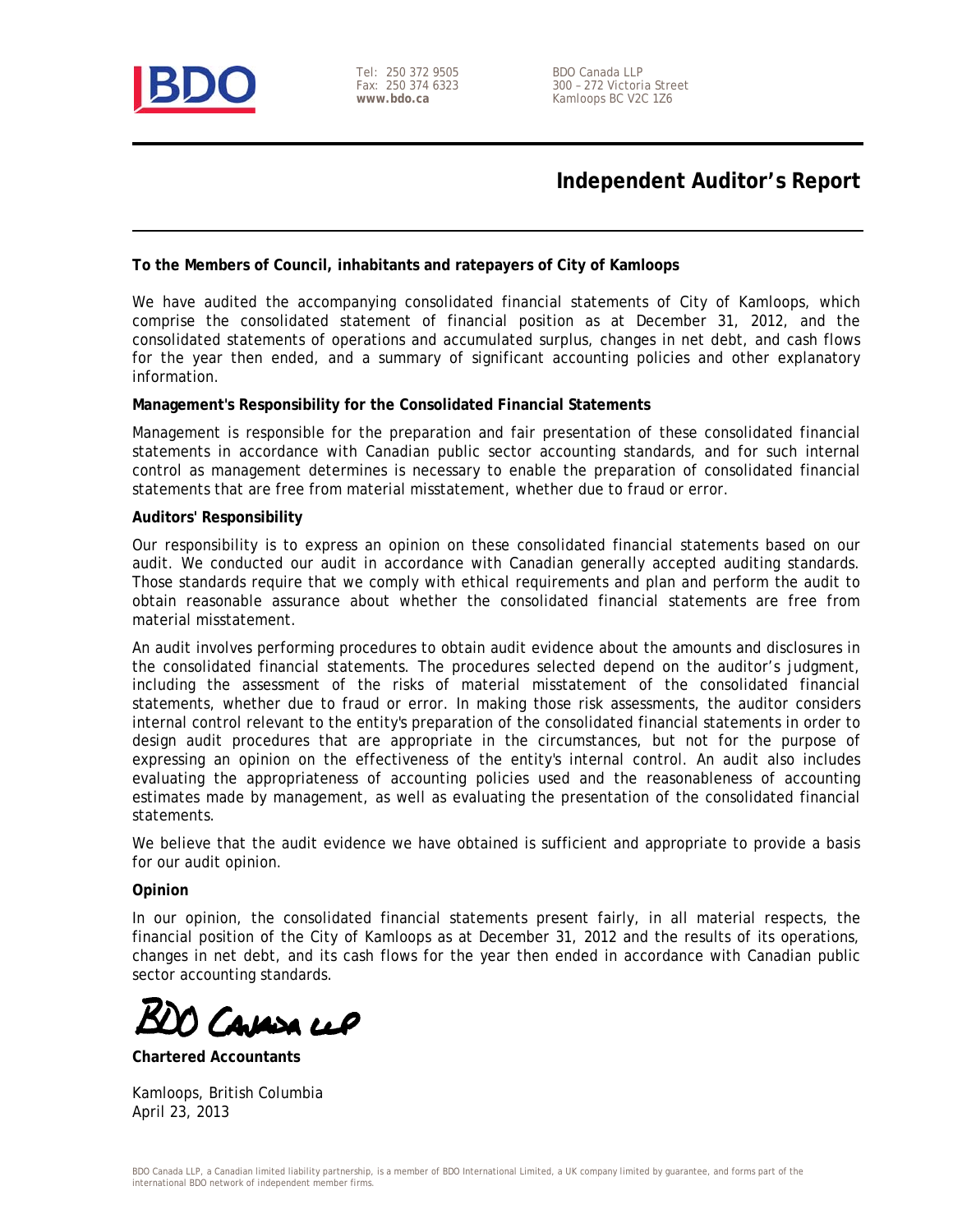

### **Management's Responsibility for Financial Reporting**

The accompanying consolidated financial statements of the City of Kamloops and all the information in this annual report are the responsibility of management and have been approved by the Mayor and Council of the City.

The consolidated financial statements have been prepared by management in accordance with Canadian public sector accounting standards. Consolidated financial statements are not precise since they include certain amounts based on estimates and judgments. When alternative accounting methods exist, management has chosen those it deems most appropriate in the circumstances, in order to ensure that the consolidated financial statements are presented fairly, in all material respects.

The City maintains systems of internal accounting and administrative controls of high quality, consistent with reasonable cost. Such systems are designed to provide reasonable assurance that the financial information is relevant, reliable and accurate and the City's assets are appropriately accounted for and adequately safeguarded.

The City Council is responsible for ensuring that management fulfills its responsibilities for financial reporting and is ultimately responsible for reviewing and approving the consolidated financial statements.

The Audit Committee reviews the City's consolidated financial statements and recommends their approval to City Council. The Audit Committee meets periodically with management, as well as the external auditors, to discuss internal controls over the financial reporting issues, to satisfy themselves that each party is properly discharging their responsibilities, and to review the annual report, the consolidated financial statements and the external auditors' report. The Mayor and Council take this information into consideration when approving the consolidated financial statements for issuance to the ratepayers. The Mayor and Council also consider the engagement of the external auditors.

The consolidated financial statements have been audited by BDO Canada LLP in accordance with Generally accepted auditing standards on behalf of the ratepayers. BDO Canada LLP has full access to the Council and management.

*\* Peter Milobar \**

**Mayor** 

*\* Sally Edwards, BBA, CMA \**

Finance and Information Technology Director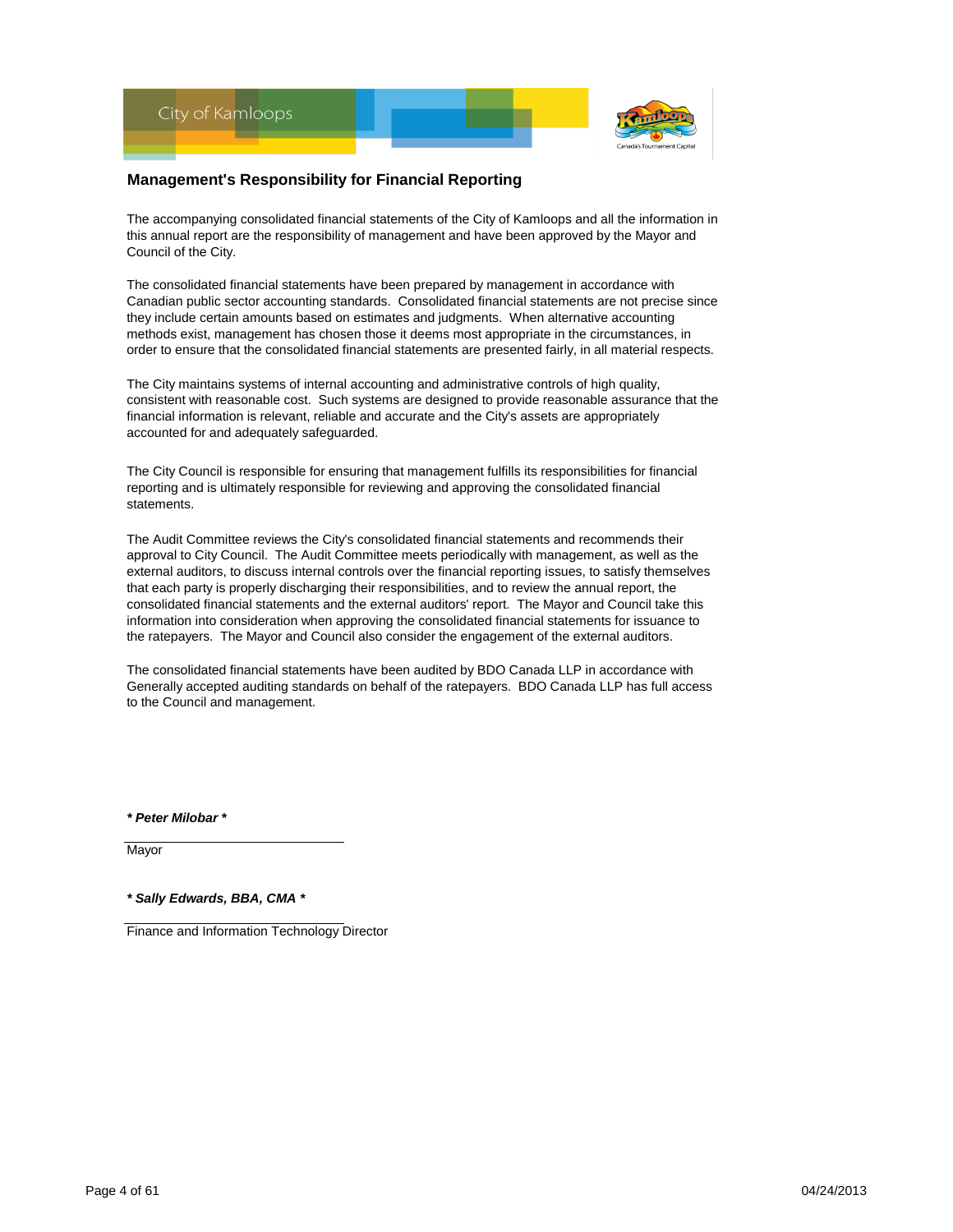

### **CONSOLIDATED STATEMENT OF FINANCIAL POSITION YEAR ENDED DECEMBER 31, 2012, with comparatives for 2011**

|                                                | 2012             | 2011             |
|------------------------------------------------|------------------|------------------|
| <b>Financial assets</b>                        |                  |                  |
| Cash (note 4)                                  | \$<br>19,105,739 | \$<br>12,220,244 |
| Short-term investments (note 4)                | 116.015.933      | 112,686,030      |
| Accounts receivable (note 5)                   | 18,989,980       | 20,526,107       |
| Long-term investments (note 6)                 | 332,989          | 320,616          |
|                                                | 154,444,641      | 145,752,997      |
| <b>Liabilities</b>                             |                  |                  |
| Accounts payable (note 7)                      | 20,751,106       | 17,856,579       |
| Payroll benefits payable                       | 3,923,667        | 3,762,177        |
| Post-employment benefits payable (note 8)      | 7,424,476        | 7,022,476        |
| Landfill post-closure costs (note 9)           | 3,802,326        | 3,533,881        |
| Deferred revenue (note 10)                     | 39,059,188       | 34,154,291       |
| Long-term debt (note 11)                       | 95,782,076       | 92,665,057       |
|                                                | 170,742,839      | 158,994,461      |
| Net debt                                       | (16, 298, 198)   | (13, 241, 464)   |
| <b>Non-financial assets</b>                    |                  |                  |
| Inventory                                      | 968.770          | 1,142,652        |
| Prepaid expenses                               | 808,875          | 670,450          |
| Tangible capital assets (note 12 & Schedule 1) | 1,039,895,834    | 1,017,241,845    |
|                                                | 1,041,673,479    | 1,019,054,947    |
| Accumulated surplus (note 13)                  | 1,025,375,281    | 1,005,813,483    |

Commitments and contingencies - (note 17)

See accompanying notes and schedules to consolidated financial statements.

### *\* Sally Edwards, BBA, CMA \* \* Peter Milobar \**

S.E. Edwards, C.M.A., **Peter Milobar** Peter Milobar Finance and Information Technology Director **Mayor**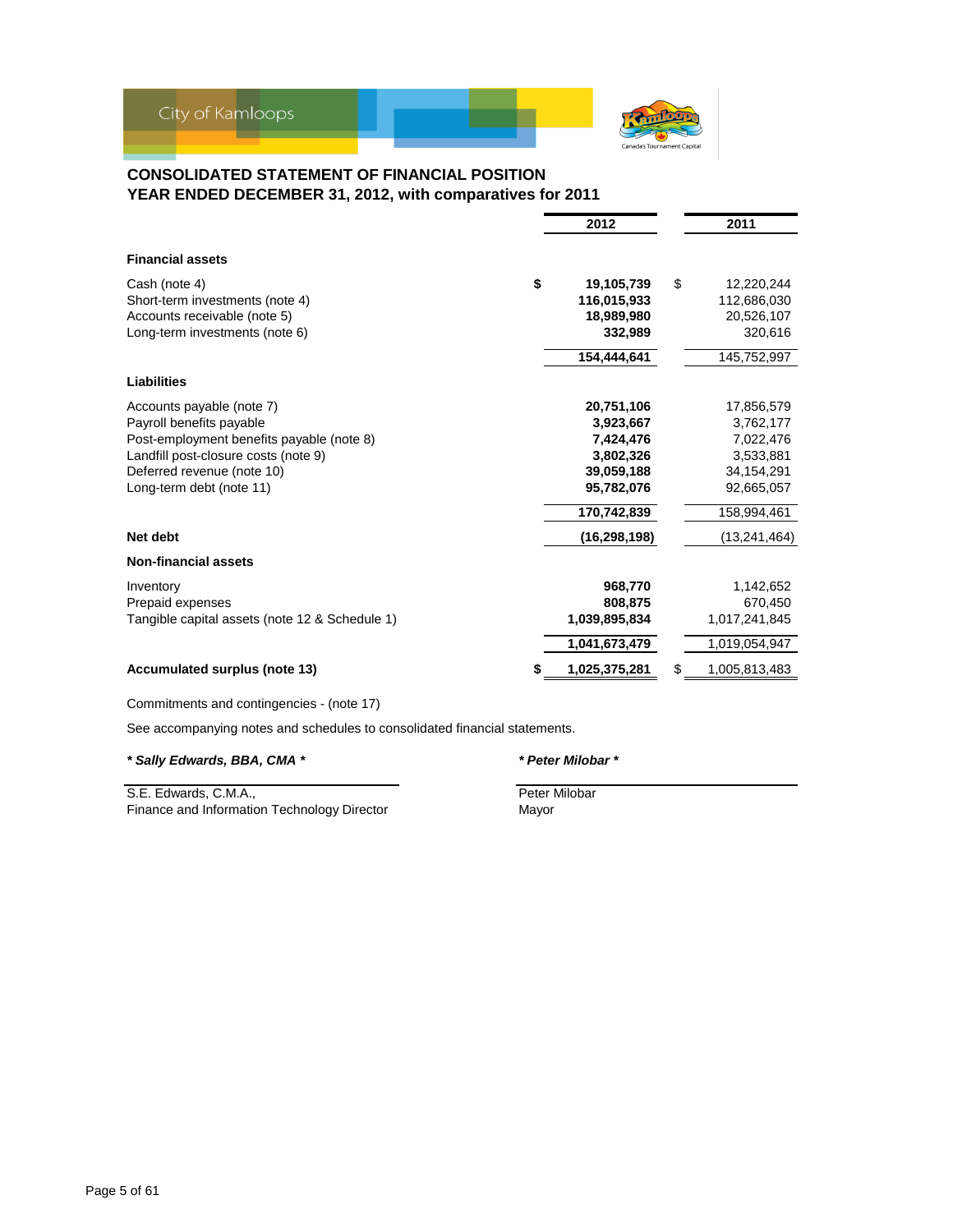

### **CONSOLIDATED STATEMENT OF OPERATIONS AND ACCUMULATED SURPLUS YEAR ENDED DECEMBER 31, 2012, with comparatives for 2011**

|                                               | 2012 Fiscal<br>Plan | 2012          | 2011          |
|-----------------------------------------------|---------------------|---------------|---------------|
|                                               | (note 19)           |               |               |
| Revenue (note 14)                             |                     |               |               |
| Taxation (note 15)                            | \$<br>90,488,277 \$ | 90,574,271 \$ | 87,489,806    |
| Development levies utilized                   | 8,718,302           | 3,043,103     | 3,758,220     |
| Fees, rates and sales of service              | 53,400,902          | 55,798,000    | 52,256,684    |
| Government transfers (note 16)                | 25,243,455          | 17,247,203    | 19,916,416    |
| Investment income                             | 3,802,137           | 4,570,612     | 6,545,210     |
| Private contributions                         | 884,591             | 6,804,525     | 12,503,541    |
|                                               | 182,537,664         | 178,037,714   | 182,469,877   |
| <b>Expenses (note 14)</b>                     |                     |               |               |
| Cemetery                                      | 782,912             | 751,089       | 775,183       |
| Community development                         | 4,858,242           | 4,361,240     | 4,560,481     |
| Corporate administration                      | 11,283,789          | 9,393,025     | 9,438,548     |
| <b>Environmental services</b>                 | 784,688             | 503,599       | 510,628       |
| Fire services                                 | 14,965,713          | 15,641,891    | 14,206,640    |
| Infrastructure maintenance                    | 23,258,239          | 23,971,225    | 23,485,624    |
| Legislative and enforcement                   | 4,845,272           | 5,010,559     | 4,660,452     |
| Parks, recreation and cultural services       | 30,964,699          | 30,746,314    | 29,569,417    |
| Police services                               | 23,907,227          | 22,317,571    | 21,026,777    |
| <b>Public Transit</b>                         | 14,650,194          | 13,950,816    | 12,768,946    |
| Solid waste                                   | 7,144,579           | 7,088,834     | 6,578,448     |
| Water utility                                 | 14,685,266          | 14,418,744    | 13,860,866    |
| Sewer utility                                 | 6,993,774           | 6,805,333     | 6,750,729     |
| <b>Kamloops Airport Authority Society</b>     |                     | 2,073,332     | 2,008,294     |
| Venture Kamloops Business Development Society | 663,914             | 625,178       | 618,997       |
| Loss (gain) on disposal of capital assets     | (80,000)            | 817,166       | 2,632,737     |
|                                               | 159,708,508         | 158,475,916   | 153,452,767   |
| Annual surplus                                | 22,829,156          | 19,561,798    | 29,017,110    |
| Accumulated surplus, beginning of year        |                     | 1,005,813,483 | 976,796,373   |
| Accumulated surplus, end of year              |                     | 1,025,375,281 | 1,005,813,483 |

See accompanying notes and schedules to consolidated financial statements.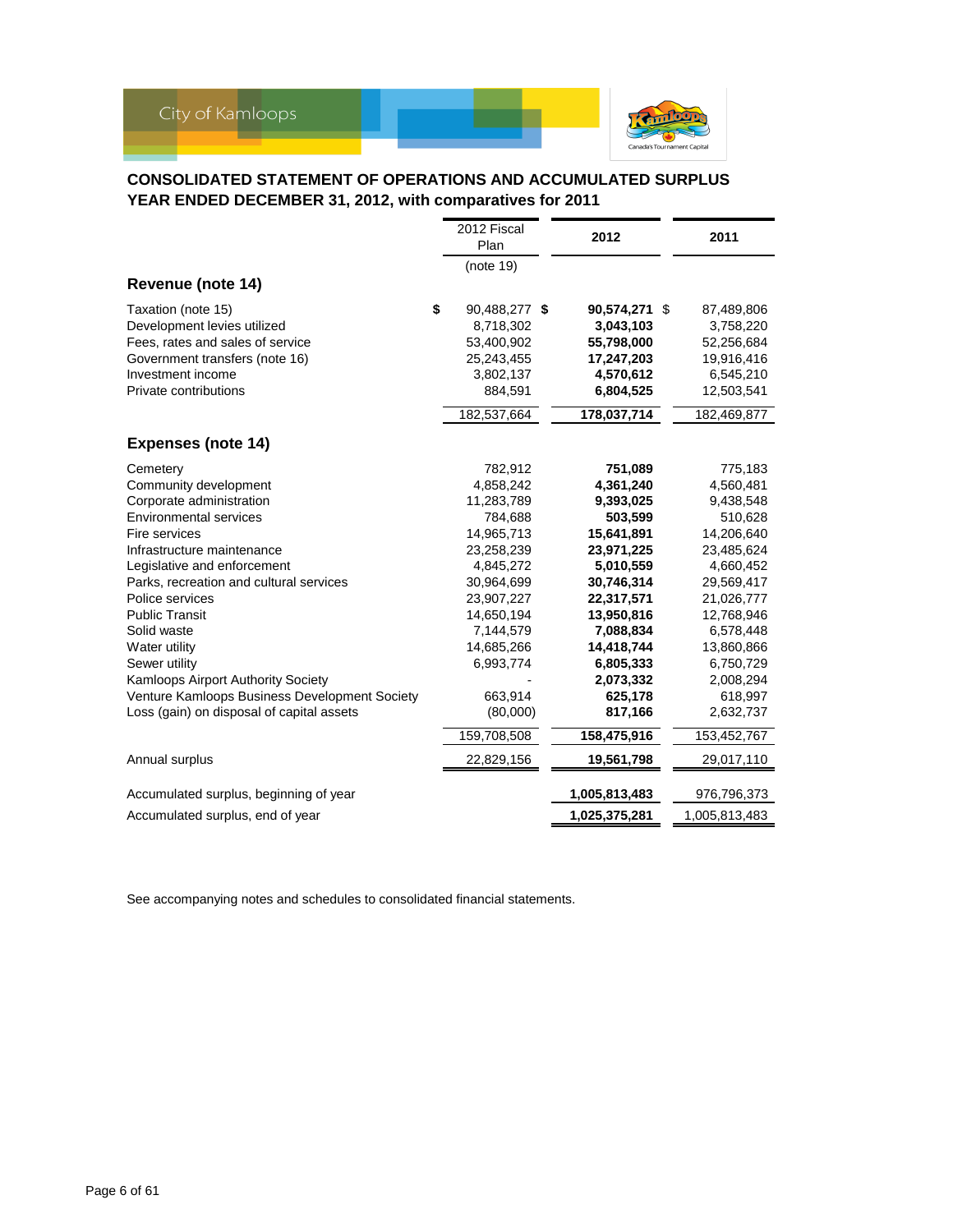

### **CONSOLIDATED STATEMENT OF CHANGES IN NET DEBT YEAR ENDED DECEMBER 31, 2012, with comparatives for 2011**

|                                                                                                                                                                                                                        | 2011 Fiscal<br>Plan         |    | 2012                                                               |     | 2011                                                           |
|------------------------------------------------------------------------------------------------------------------------------------------------------------------------------------------------------------------------|-----------------------------|----|--------------------------------------------------------------------|-----|----------------------------------------------------------------|
|                                                                                                                                                                                                                        | (note 19)                   |    |                                                                    |     |                                                                |
| Annual surplus                                                                                                                                                                                                         | \$<br>22.829.156            | \$ | 19,561,798                                                         | \$. | 29,017,110                                                     |
| Acquisition of tangible capital assets<br>Amortization of tangible capital assets<br>Net book value of tangible capital assets disposed<br>Decrease (increase) in prepaid expenses<br>Decrease (increase) in inventory | (104,681,390)<br>24.541.483 |    | (48, 325, 927)<br>24,541,483<br>1,130,455<br>(138, 425)<br>173,882 |     | (45,809,390)<br>23,870,152<br>3,158,319<br>(28, 640)<br>77,619 |
| Change in net debt                                                                                                                                                                                                     | (57, 310, 751)              |    | (3,056,734)                                                        |     | 10,285,170                                                     |
| Net debt, beginning of the year                                                                                                                                                                                        | (13, 241, 464)              |    | (13, 241, 464)                                                     |     | (23, 526, 634)                                                 |
| Net debt, end of the year                                                                                                                                                                                              | \$<br>(70.552.215)          | S  | (16, 298, 198)                                                     |     | (13, 241, 464)                                                 |

See accompanying notes and schedules to consolidated financial statements.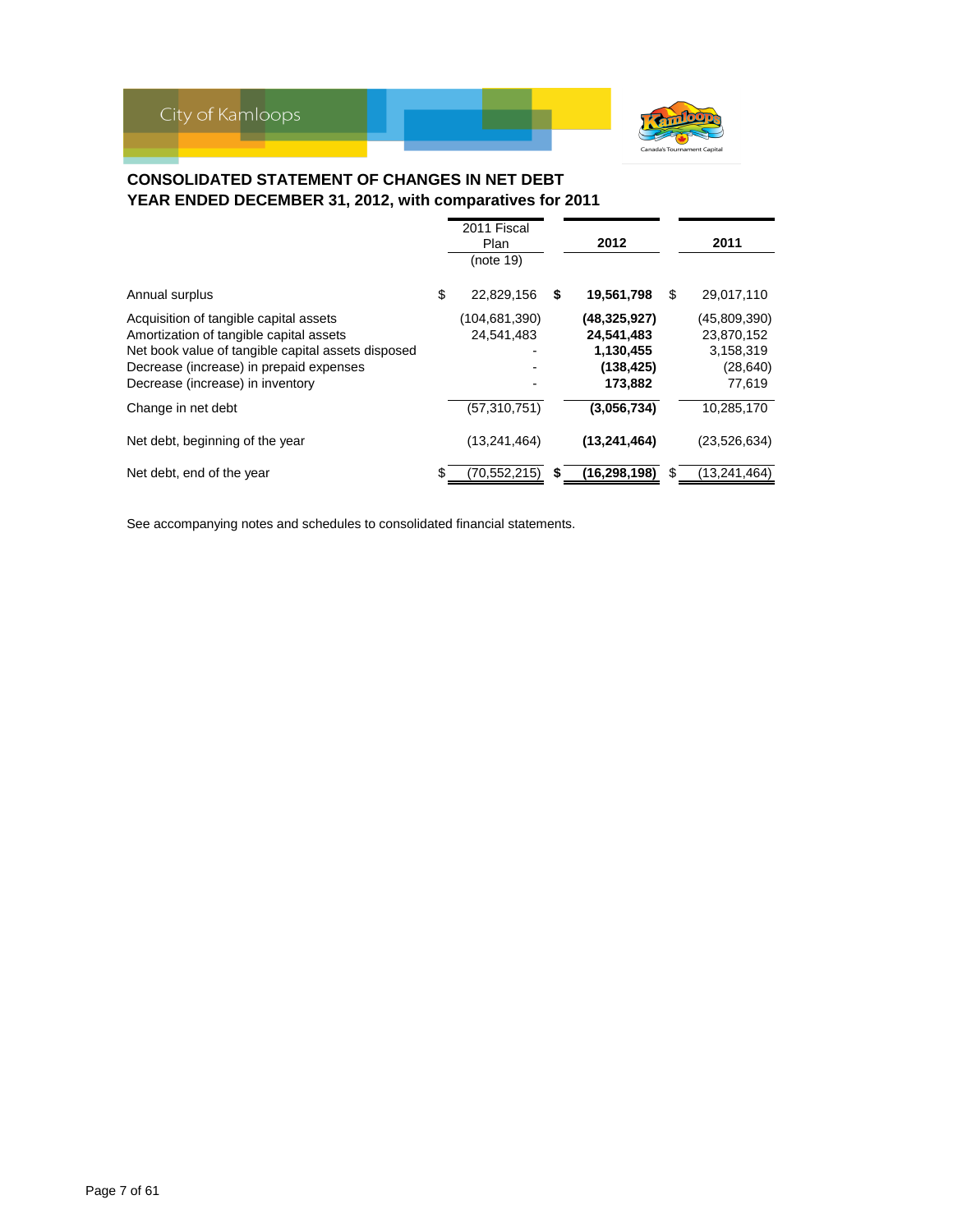

# **CONSOLIDATED STATEMENT OF CASH FLOWS YEAR ENDED DECEMBER 31, 2012, with comparatives for 2011**

| Cash provided by (used for):<br><b>Operating transactions:</b><br>\$<br>Annual surplus<br>19,561,798<br>\$<br>29,017,110<br>Items not involving cash:<br>Amortization of tangible capital assets<br>24,541,483<br>23,870,152<br>Increase (decrease) in post-employment benefits payable<br>402,000<br>504,000<br>Increase (decrease) in landfill post-closure costs<br>268,445<br>260,315<br>817,166<br>2,632,737<br>Loss (gain) on disposal of tangible capital assets<br>Private contributions<br>(12, 503, 541)<br>(6,804,525)<br>Changes in non-cash operating items:<br>Decrease (increase) in accounts receivable<br>1,536,127<br>1,167,629<br>Decrease (increase) in inventory<br>173,882<br>77,619<br>Decrease (increase) in prepaid expenses<br>(28, 639)<br>(138, 425)<br>Increase (decrease) in accounts payable<br>2,332,539<br>2,894,527<br>Increase (decrease) in payroll benefits payable<br>182,233<br>161,490<br>Increase (decrease) in deferred revenue<br>4,904,897<br>(6, 513)<br>48,318,865<br>47,505,641<br><b>Capital transactions:</b><br>Tangible capital asset additions<br>(41,521,402)<br>(33,305,849)<br>Proceeds from sale of tangible capital assets<br>313,290<br>5,791,056<br>(41, 208, 112)<br>(27, 514, 793)<br>Investing transactions:<br>Decrease (increase) in short-term investments<br>(3,329,903)<br>(6,636,421)<br>Decrease (increase) in long-term investments<br>(12, 373)<br>(11, 458)<br>(3,342,276)<br>(6,647,879)<br><b>Financing transactions:</b><br>Proceeds from issuance of long-term debt<br>10,486,067<br>6,700,000<br>Principal repayments on long-term debt<br>(7, 369, 049)<br>(7,079,509)<br>3,117,018<br>(379, 509)<br>6,885,495<br>9,609,403<br>Increase (decrease) in cash and short-term investments for the year<br>12,220,244<br>Cash, beginning of the year<br>2,610,841<br>19,105,739<br>12,220,244<br>Cash, end of the year<br>\$<br>\$ |  | 2012 | 2011 |
|-------------------------------------------------------------------------------------------------------------------------------------------------------------------------------------------------------------------------------------------------------------------------------------------------------------------------------------------------------------------------------------------------------------------------------------------------------------------------------------------------------------------------------------------------------------------------------------------------------------------------------------------------------------------------------------------------------------------------------------------------------------------------------------------------------------------------------------------------------------------------------------------------------------------------------------------------------------------------------------------------------------------------------------------------------------------------------------------------------------------------------------------------------------------------------------------------------------------------------------------------------------------------------------------------------------------------------------------------------------------------------------------------------------------------------------------------------------------------------------------------------------------------------------------------------------------------------------------------------------------------------------------------------------------------------------------------------------------------------------------------------------------------------------------------------------------------------------------------------------------------------------------------------------|--|------|------|
|                                                                                                                                                                                                                                                                                                                                                                                                                                                                                                                                                                                                                                                                                                                                                                                                                                                                                                                                                                                                                                                                                                                                                                                                                                                                                                                                                                                                                                                                                                                                                                                                                                                                                                                                                                                                                                                                                                             |  |      |      |
|                                                                                                                                                                                                                                                                                                                                                                                                                                                                                                                                                                                                                                                                                                                                                                                                                                                                                                                                                                                                                                                                                                                                                                                                                                                                                                                                                                                                                                                                                                                                                                                                                                                                                                                                                                                                                                                                                                             |  |      |      |
|                                                                                                                                                                                                                                                                                                                                                                                                                                                                                                                                                                                                                                                                                                                                                                                                                                                                                                                                                                                                                                                                                                                                                                                                                                                                                                                                                                                                                                                                                                                                                                                                                                                                                                                                                                                                                                                                                                             |  |      |      |
|                                                                                                                                                                                                                                                                                                                                                                                                                                                                                                                                                                                                                                                                                                                                                                                                                                                                                                                                                                                                                                                                                                                                                                                                                                                                                                                                                                                                                                                                                                                                                                                                                                                                                                                                                                                                                                                                                                             |  |      |      |
|                                                                                                                                                                                                                                                                                                                                                                                                                                                                                                                                                                                                                                                                                                                                                                                                                                                                                                                                                                                                                                                                                                                                                                                                                                                                                                                                                                                                                                                                                                                                                                                                                                                                                                                                                                                                                                                                                                             |  |      |      |
|                                                                                                                                                                                                                                                                                                                                                                                                                                                                                                                                                                                                                                                                                                                                                                                                                                                                                                                                                                                                                                                                                                                                                                                                                                                                                                                                                                                                                                                                                                                                                                                                                                                                                                                                                                                                                                                                                                             |  |      |      |
|                                                                                                                                                                                                                                                                                                                                                                                                                                                                                                                                                                                                                                                                                                                                                                                                                                                                                                                                                                                                                                                                                                                                                                                                                                                                                                                                                                                                                                                                                                                                                                                                                                                                                                                                                                                                                                                                                                             |  |      |      |
|                                                                                                                                                                                                                                                                                                                                                                                                                                                                                                                                                                                                                                                                                                                                                                                                                                                                                                                                                                                                                                                                                                                                                                                                                                                                                                                                                                                                                                                                                                                                                                                                                                                                                                                                                                                                                                                                                                             |  |      |      |
|                                                                                                                                                                                                                                                                                                                                                                                                                                                                                                                                                                                                                                                                                                                                                                                                                                                                                                                                                                                                                                                                                                                                                                                                                                                                                                                                                                                                                                                                                                                                                                                                                                                                                                                                                                                                                                                                                                             |  |      |      |
|                                                                                                                                                                                                                                                                                                                                                                                                                                                                                                                                                                                                                                                                                                                                                                                                                                                                                                                                                                                                                                                                                                                                                                                                                                                                                                                                                                                                                                                                                                                                                                                                                                                                                                                                                                                                                                                                                                             |  |      |      |
|                                                                                                                                                                                                                                                                                                                                                                                                                                                                                                                                                                                                                                                                                                                                                                                                                                                                                                                                                                                                                                                                                                                                                                                                                                                                                                                                                                                                                                                                                                                                                                                                                                                                                                                                                                                                                                                                                                             |  |      |      |
|                                                                                                                                                                                                                                                                                                                                                                                                                                                                                                                                                                                                                                                                                                                                                                                                                                                                                                                                                                                                                                                                                                                                                                                                                                                                                                                                                                                                                                                                                                                                                                                                                                                                                                                                                                                                                                                                                                             |  |      |      |
|                                                                                                                                                                                                                                                                                                                                                                                                                                                                                                                                                                                                                                                                                                                                                                                                                                                                                                                                                                                                                                                                                                                                                                                                                                                                                                                                                                                                                                                                                                                                                                                                                                                                                                                                                                                                                                                                                                             |  |      |      |
|                                                                                                                                                                                                                                                                                                                                                                                                                                                                                                                                                                                                                                                                                                                                                                                                                                                                                                                                                                                                                                                                                                                                                                                                                                                                                                                                                                                                                                                                                                                                                                                                                                                                                                                                                                                                                                                                                                             |  |      |      |
|                                                                                                                                                                                                                                                                                                                                                                                                                                                                                                                                                                                                                                                                                                                                                                                                                                                                                                                                                                                                                                                                                                                                                                                                                                                                                                                                                                                                                                                                                                                                                                                                                                                                                                                                                                                                                                                                                                             |  |      |      |
|                                                                                                                                                                                                                                                                                                                                                                                                                                                                                                                                                                                                                                                                                                                                                                                                                                                                                                                                                                                                                                                                                                                                                                                                                                                                                                                                                                                                                                                                                                                                                                                                                                                                                                                                                                                                                                                                                                             |  |      |      |
|                                                                                                                                                                                                                                                                                                                                                                                                                                                                                                                                                                                                                                                                                                                                                                                                                                                                                                                                                                                                                                                                                                                                                                                                                                                                                                                                                                                                                                                                                                                                                                                                                                                                                                                                                                                                                                                                                                             |  |      |      |
|                                                                                                                                                                                                                                                                                                                                                                                                                                                                                                                                                                                                                                                                                                                                                                                                                                                                                                                                                                                                                                                                                                                                                                                                                                                                                                                                                                                                                                                                                                                                                                                                                                                                                                                                                                                                                                                                                                             |  |      |      |
|                                                                                                                                                                                                                                                                                                                                                                                                                                                                                                                                                                                                                                                                                                                                                                                                                                                                                                                                                                                                                                                                                                                                                                                                                                                                                                                                                                                                                                                                                                                                                                                                                                                                                                                                                                                                                                                                                                             |  |      |      |
|                                                                                                                                                                                                                                                                                                                                                                                                                                                                                                                                                                                                                                                                                                                                                                                                                                                                                                                                                                                                                                                                                                                                                                                                                                                                                                                                                                                                                                                                                                                                                                                                                                                                                                                                                                                                                                                                                                             |  |      |      |
|                                                                                                                                                                                                                                                                                                                                                                                                                                                                                                                                                                                                                                                                                                                                                                                                                                                                                                                                                                                                                                                                                                                                                                                                                                                                                                                                                                                                                                                                                                                                                                                                                                                                                                                                                                                                                                                                                                             |  |      |      |
|                                                                                                                                                                                                                                                                                                                                                                                                                                                                                                                                                                                                                                                                                                                                                                                                                                                                                                                                                                                                                                                                                                                                                                                                                                                                                                                                                                                                                                                                                                                                                                                                                                                                                                                                                                                                                                                                                                             |  |      |      |
|                                                                                                                                                                                                                                                                                                                                                                                                                                                                                                                                                                                                                                                                                                                                                                                                                                                                                                                                                                                                                                                                                                                                                                                                                                                                                                                                                                                                                                                                                                                                                                                                                                                                                                                                                                                                                                                                                                             |  |      |      |
|                                                                                                                                                                                                                                                                                                                                                                                                                                                                                                                                                                                                                                                                                                                                                                                                                                                                                                                                                                                                                                                                                                                                                                                                                                                                                                                                                                                                                                                                                                                                                                                                                                                                                                                                                                                                                                                                                                             |  |      |      |
|                                                                                                                                                                                                                                                                                                                                                                                                                                                                                                                                                                                                                                                                                                                                                                                                                                                                                                                                                                                                                                                                                                                                                                                                                                                                                                                                                                                                                                                                                                                                                                                                                                                                                                                                                                                                                                                                                                             |  |      |      |
|                                                                                                                                                                                                                                                                                                                                                                                                                                                                                                                                                                                                                                                                                                                                                                                                                                                                                                                                                                                                                                                                                                                                                                                                                                                                                                                                                                                                                                                                                                                                                                                                                                                                                                                                                                                                                                                                                                             |  |      |      |
|                                                                                                                                                                                                                                                                                                                                                                                                                                                                                                                                                                                                                                                                                                                                                                                                                                                                                                                                                                                                                                                                                                                                                                                                                                                                                                                                                                                                                                                                                                                                                                                                                                                                                                                                                                                                                                                                                                             |  |      |      |
|                                                                                                                                                                                                                                                                                                                                                                                                                                                                                                                                                                                                                                                                                                                                                                                                                                                                                                                                                                                                                                                                                                                                                                                                                                                                                                                                                                                                                                                                                                                                                                                                                                                                                                                                                                                                                                                                                                             |  |      |      |
|                                                                                                                                                                                                                                                                                                                                                                                                                                                                                                                                                                                                                                                                                                                                                                                                                                                                                                                                                                                                                                                                                                                                                                                                                                                                                                                                                                                                                                                                                                                                                                                                                                                                                                                                                                                                                                                                                                             |  |      |      |
|                                                                                                                                                                                                                                                                                                                                                                                                                                                                                                                                                                                                                                                                                                                                                                                                                                                                                                                                                                                                                                                                                                                                                                                                                                                                                                                                                                                                                                                                                                                                                                                                                                                                                                                                                                                                                                                                                                             |  |      |      |
|                                                                                                                                                                                                                                                                                                                                                                                                                                                                                                                                                                                                                                                                                                                                                                                                                                                                                                                                                                                                                                                                                                                                                                                                                                                                                                                                                                                                                                                                                                                                                                                                                                                                                                                                                                                                                                                                                                             |  |      |      |
|                                                                                                                                                                                                                                                                                                                                                                                                                                                                                                                                                                                                                                                                                                                                                                                                                                                                                                                                                                                                                                                                                                                                                                                                                                                                                                                                                                                                                                                                                                                                                                                                                                                                                                                                                                                                                                                                                                             |  |      |      |
|                                                                                                                                                                                                                                                                                                                                                                                                                                                                                                                                                                                                                                                                                                                                                                                                                                                                                                                                                                                                                                                                                                                                                                                                                                                                                                                                                                                                                                                                                                                                                                                                                                                                                                                                                                                                                                                                                                             |  |      |      |

See accompanying notes and schedules to consolidated financial statements.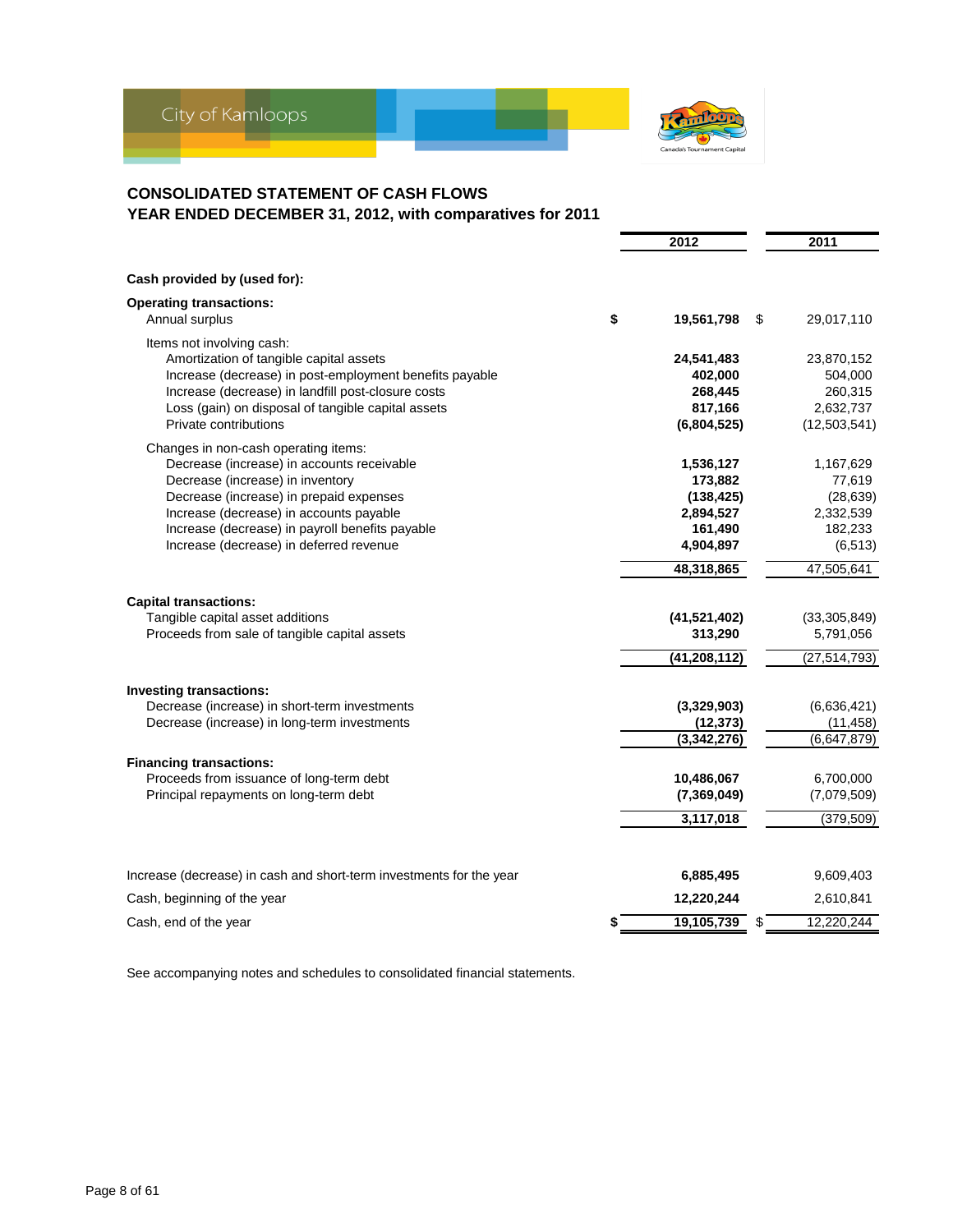

The City of Kamloops (The "City") was incorporated in 1893 under statute of the Province of British Columbia. Its principal activities include the provision of local government services to residents of the incorporated area. These include cemetery; community development; fire; infrastructure maintenance; legislative and enforcement; parks, recreation and leisure; police; public transit; solid waste; water utility; sewer utility and fiscal services. The City is also responsible for the Kamloops Airport Authority Society and the Venture Kamloops Business Development Society.

#### **1 . Significant accounting policies:**

(a) Basis of presentation:

The consolidated financial statements of the City have been prepared, in all material respects, in accordance with Canadian public sector accounting standards for local governments as recommended by the Public Sector Accounting Board (PSAB) of the Canadian Institute of Chartered Accountants (CICA).

(b) Basis of accounting:

The basis of accounting followed in these financial statements is an accrual method and includes revenues in the period in which the transactions or events occurred that gave rise to the revenues and expenses in the period the goods and services were acquired and a liability was incurred.

(c) Fund accounting:

The resources and operations of the City are comprised of the funds listed below. Supporting schedules to the consolidated financial statements are included to show the financial activities and balance of each fund for supplementary information.

#### General Fund:

Accounts for operating and capital revenues and expenses for all the activities of the City except those included in the water and sewer funds and holds all property required for these purposes and related long term debt.

#### Water Fund:

Accounts for operating and capital revenues and expenses for the water utility and holds all property required for this purposes and related long term debt.

#### Sewer Fund:

Accounts for operating and capital revenues and expenses for the sewer utility and holds all property required for this purposes and related long term debt.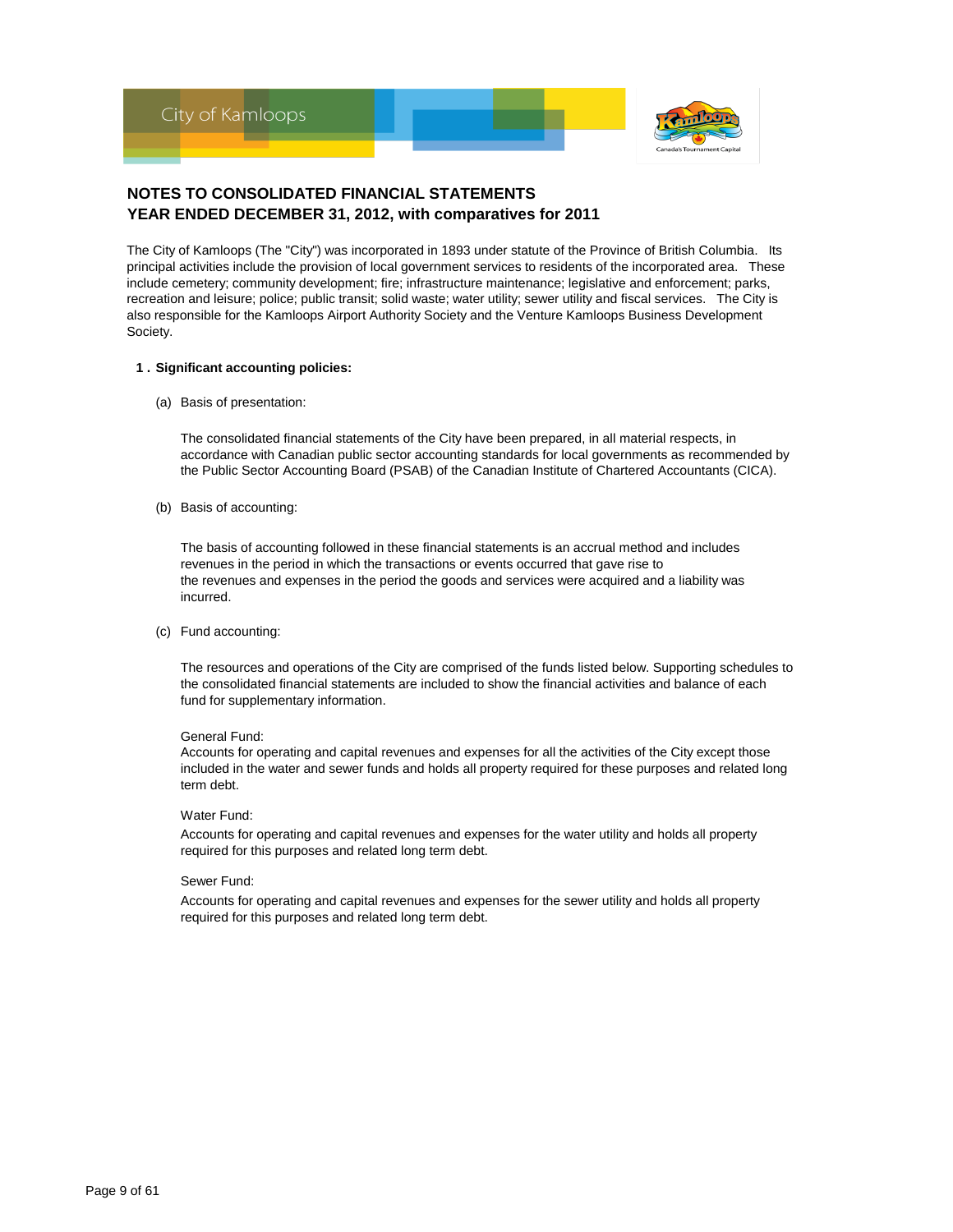

#### **1 . Significant accounting policies (continued):**

(d) Basis of consolidation:

The consolidated financial statements include the accounts of the General, Water, and Sewer funds as well as the Kamloops Airport Authority Society and the Venture Kamloops Business Development Society. Separate audited financial statements have also been prepared for the Societies. Inter-fund balances and transactions have been eliminated.

The Kamloops Airport Authority Society and the Venture Kamloops Business Development Society are controlled by the City through its appointment of the members of each society. The consolidated financial statements include all accounts of these societies.

(e) Revenue recognition:

Revenues are accounted for in the period in which the transactions or events occurred that gave rise to the revenues and the amounts to be received can be reasonably estimated and collection is reasonably assured.

Taxation for municipal purposes is recorded as revenue in the period the taxes are levied.

User charges, fees, and other amounts collected for which the City has an obligation to perform or provide a future service are deferred until the service is provided.

Contributions or other funding received which has externally imposed restrictions are initially accounted for as deferred revenue and then recognized as revenue when used for the specific purpose.

Contributions received in-kind are recognized as revenue in the period received at the fair market value at the time of the contribution.

(f) Government transfers:

Government transfers are recognized as revenue in the period in which events giving rise to the transfer occur, provided that the transfers are authorized, any eligibility criteria have been met, and a reasonable estimate of the amount can be made unless the transfer agreement contains stipulations that creates a liability in which case the transfers are recognized as revenue over the period that the liability is extinguished.

(g) Inventory:

Inventory is valued at the lower of cost and net realizable value with cost determined by the average cost method.

(h) Investments:

Short-term investments and investments are recorded at cost, which approximates net realizable value.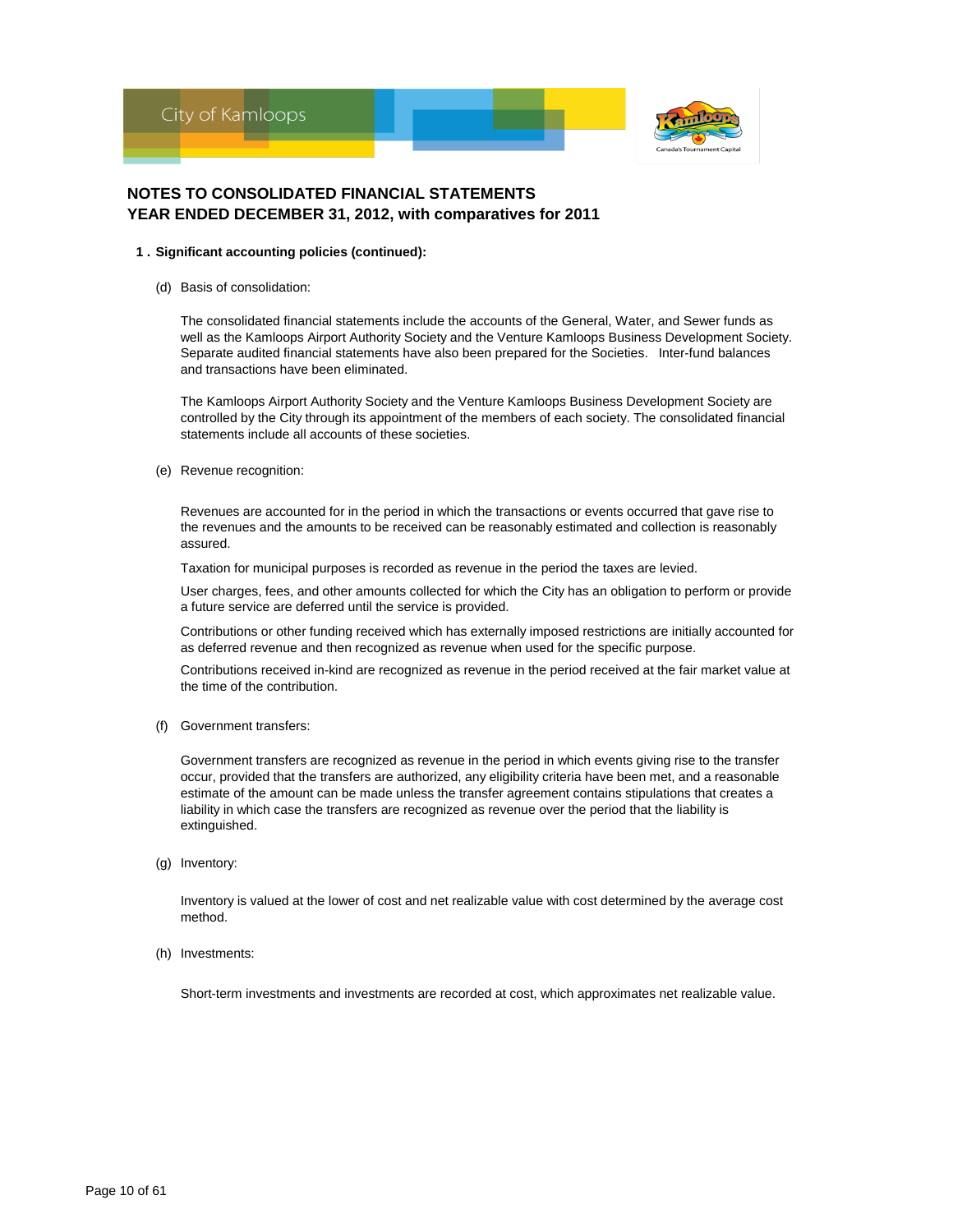

#### **1 . Significant accounting policies (continued):**

(i) Tangible capital assets:

Tangible capital assets are recorded at cost less accumulated amortization and are classified according to their functional use. Costs include all costs directly attributable to the acquisition or construction of the tangible capital asset including transportation costs, design and engineering fees, legal fees and site preparation costs.

Assets were amortized using the straight line method. There are several different amortization periods used for each major category of assets, as follows:

| Land                          | No amortization taken |
|-------------------------------|-----------------------|
| Site improvements             | $5 - 50$ years        |
| Equipment                     | $5 - 10$ years        |
| <b>Buildings</b>              | 15 - 50 years         |
| <b>Transportation network</b> | 10 - 75 years         |
| Water network                 | 10 - 75 years         |
| Sanitary network              | 10 - 75 years         |
| Drainage network              | 10 - 75 years         |
| Communication network         | 20 years              |
| Computing infrastructure      | 4 - 10 years          |

The City holds several works of art and historic treasures that have not been included in the tangible capital assets, including displays at the museum, statues located throughout the City and various works of art and decorations in the facilities.

#### (j) Non-financial assets

Non-financial assets are held for use in the provision of goods and services but are not avaliable to discharge existing liabilities. These assets have a useful life extending beyond the current year and are not intended for sale in the ordinary course of operations.

(k) Long-term debt:

Long-term debt is recorded net of any related sinking fund balances. Debt service charges, including principal and interest, are charged against current revenue in the period in which they occur.

(l) Reserves:

Reserves for operating and capital purposes represent amounts reserved either internally or by statute for specific future purposes.

(m) Use of estimates:

The preparation of financial statements in accordance with Canadian public sector accounting standards requires management to make estimates and assumptions that have an effect on the reported amounts of assets and liabilities and the disclosure of contingent assets and liabilities at the date of the financial statements and the reported amounts of revenue and expenses during the year. Actual results could be different from those estimates. Significant estimates in these financial statements include the postemployment benefit payable and the landfill post-closure costs.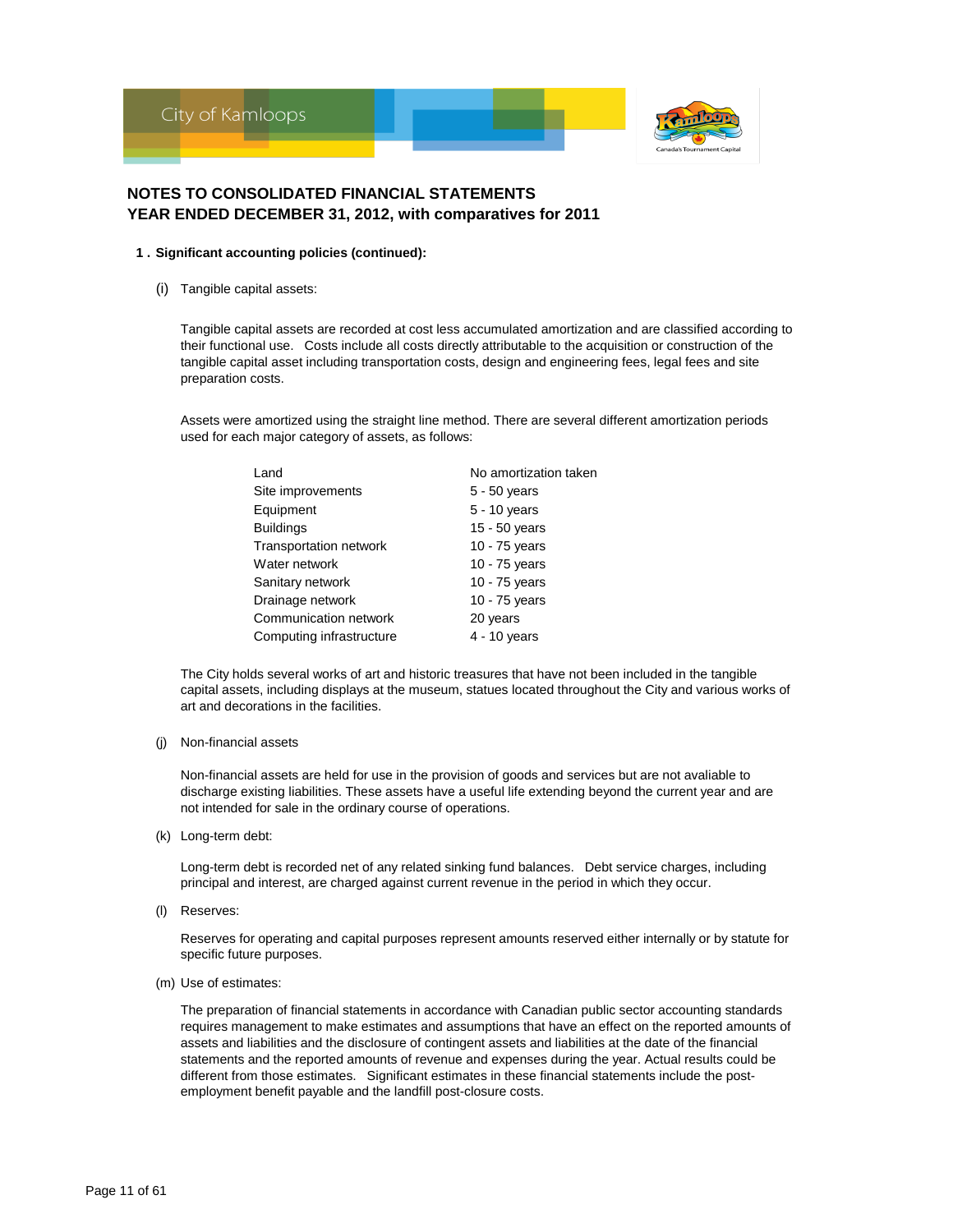

#### **1 . Significant accounting policies (continued):**

(n) Landfill post-closure costs:

The City is required to fund the closure of its landfill sites and to provide for the post-closure care of the facilities. Closure and post-closure activities include the final cover, landscaping, surface and groundwater monitoring, leachate control and visual inspection. The requirement is being provided for over the estimated life of the landfill sites based on the respective usage of each facility.

(o) Retirement benefits and other employee benefit plans:

The City's contributions due during the period to its multi-employer defined benefit plan are expensed as incurred. The costs of other pensions and other retirement benefits that accumulate over the period of service provided by employees are actuarially determined using the projected benefit method prorated on services based on management's best estimate of retirement ages, inflation rates, investment returns, wage and salary escalation, insurance and health care costs trends, employee turnover and discount rates. Actuarial gains and losses are amortized on a straight-line basis over the expected average remaining service life of the employee group.

#### **2 . Adoption of PS 3410 Government Transfers**

Effective January 1, 2012, the City of Kamloops adopted a new accounting standard, PS 3410 - Government Transfers. The accounting policies for this standard can be found in Note 1 (e) of the financial statements. The adoption of this standard has been applied prospectively, as permitted by the transitional provisions of the standard, with the exception of the Community Works Funding. In accordance with the previous accounting policies of the City and Canadian public sector accounting standards, the City had recognized all Community Works Funding as revenue in the year received, and transferred the revenues to a reserve fund. This treatment is no longer acceptable under PS 3410. As such, all unspent Community Works Funding that was previously included in the reserve funds have been moved to deferred revenue (Note 10). The retrospective change required to correct the reserves is detailed below.

| Accumulated surplus, beginning of year decreased | 5.859.647 |
|--------------------------------------------------|-----------|
| Accumulated surplus, end of year decreased       | 5,680,443 |
| Deferred Revenue increased                       | 5,680,443 |
| Grant revenue increased                          | 401.771   |
| Interest revenue decreased                       | 222.567   |
| Annual surplus increased                         | 179.204   |

In addition to the changes in the recognition of contributions from Community Works Funding outlined above, the City has prospectively applied the recommendations of PS 3410 with regards to the Community Works Funding applied to capital projects. The Community Works Funding agreement contains certain stipulations, which require the funds to be repaid should the assets purchased with these funds be sold, leased, encumbered or disposed prior to ten years of the asset purchase or project completion. As such, all Community Works Funding applied is being deferred and recognized into revenue over the ten year stipulated period.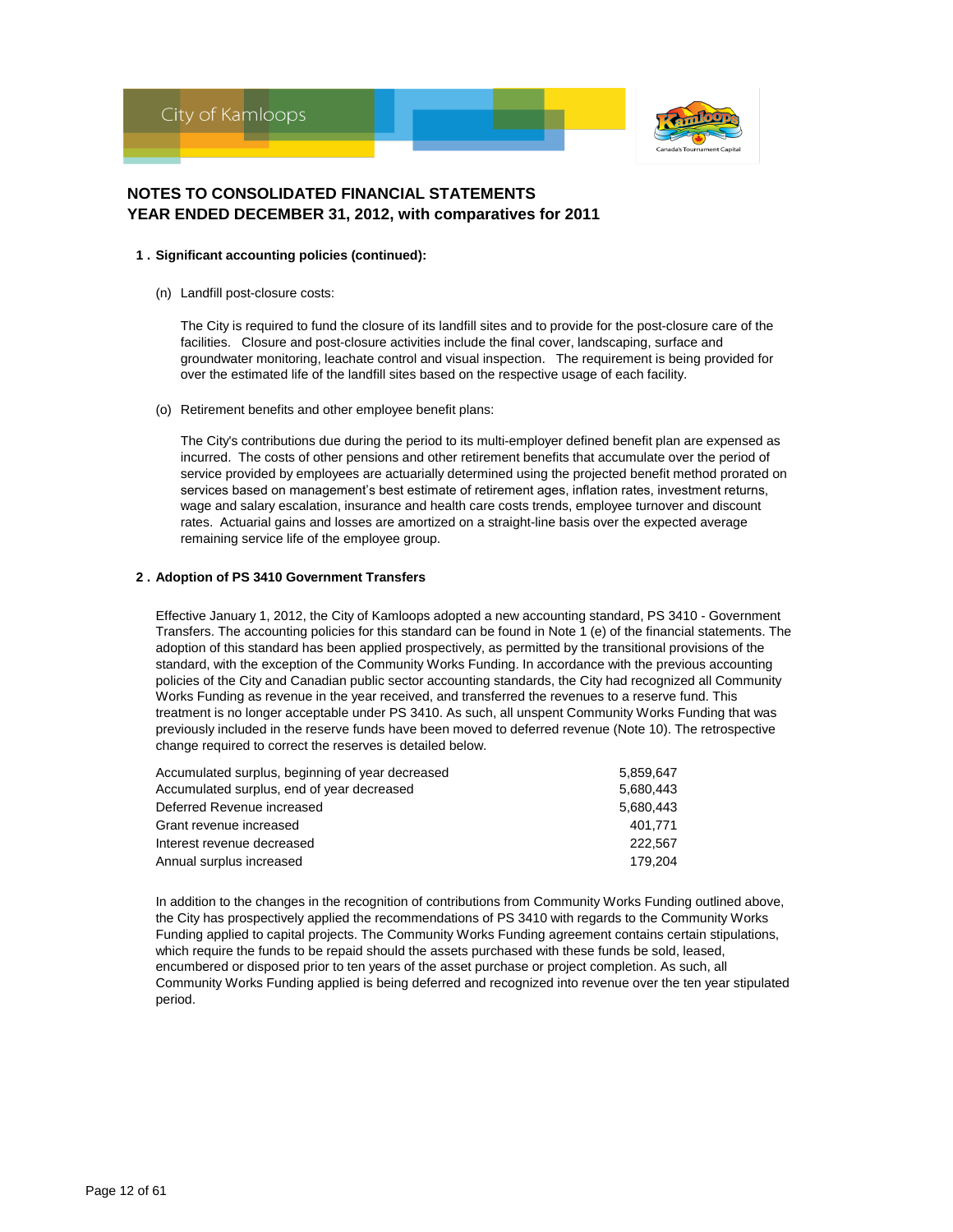

#### **3 . Segmented Information**

The City of Kamloops is a diversified municipal government institution that provides a wide range of services to its citizens. Distinguishable functional segments have been separately disclosed. The nature of the segments and the activities they encompass are as follows; and quantitative data on these segments can be found in note 14.

#### **Cemetery:**

This segment captures all of the revenue and expenses associated with Cemetery operations including providing services to the public and maintenance of the cemetery infrastructure.

#### **Community development:**

This segment includes almost all of the activities of the Planning, Engineering and Development Services Department including Building Permits, Business Licenses, Zoning, Development Applications and Engineering Services. The only function of the Planning Development and Engineering Services department that has been separated into its own segment is the Public Transit function.

#### **Corporate administration:**

This segment includes all of the internal support service functions of the corporation. This includes Human Resources, Information Technology, Finance and the Chief Administration Officer's department. All of these functions are typical to all medium to large corporation, either private or public.

#### **Environmental services:**

This segment includes all of the operating activities of the Environmental Services Division.

#### **Fire services:**

This segment includes all of the operating activities of the Fire and Rescue Services Division including fire prevention, suppression and education. This function also includes maintenance of the fire department fleet and operation of the Fire Training Centre.

#### **Infrastructure maintenance:**

This segment includes all of the function of the Public Works department that involve the repair and maintenance of the City's infrastructure assets including the road network, the stormwater (drainage) network, administrative buildings and the City's vehicle fleet. Maintenance of the recreation buildings and park assets are not included in this segment.

#### **Legislative and enforcement:**

This segment includes the functions related to the legislative operations of the City. This encompasses revenue and expenses directly related to City Council, the City Clerk's office, bylaw enforcement, parking and animal control.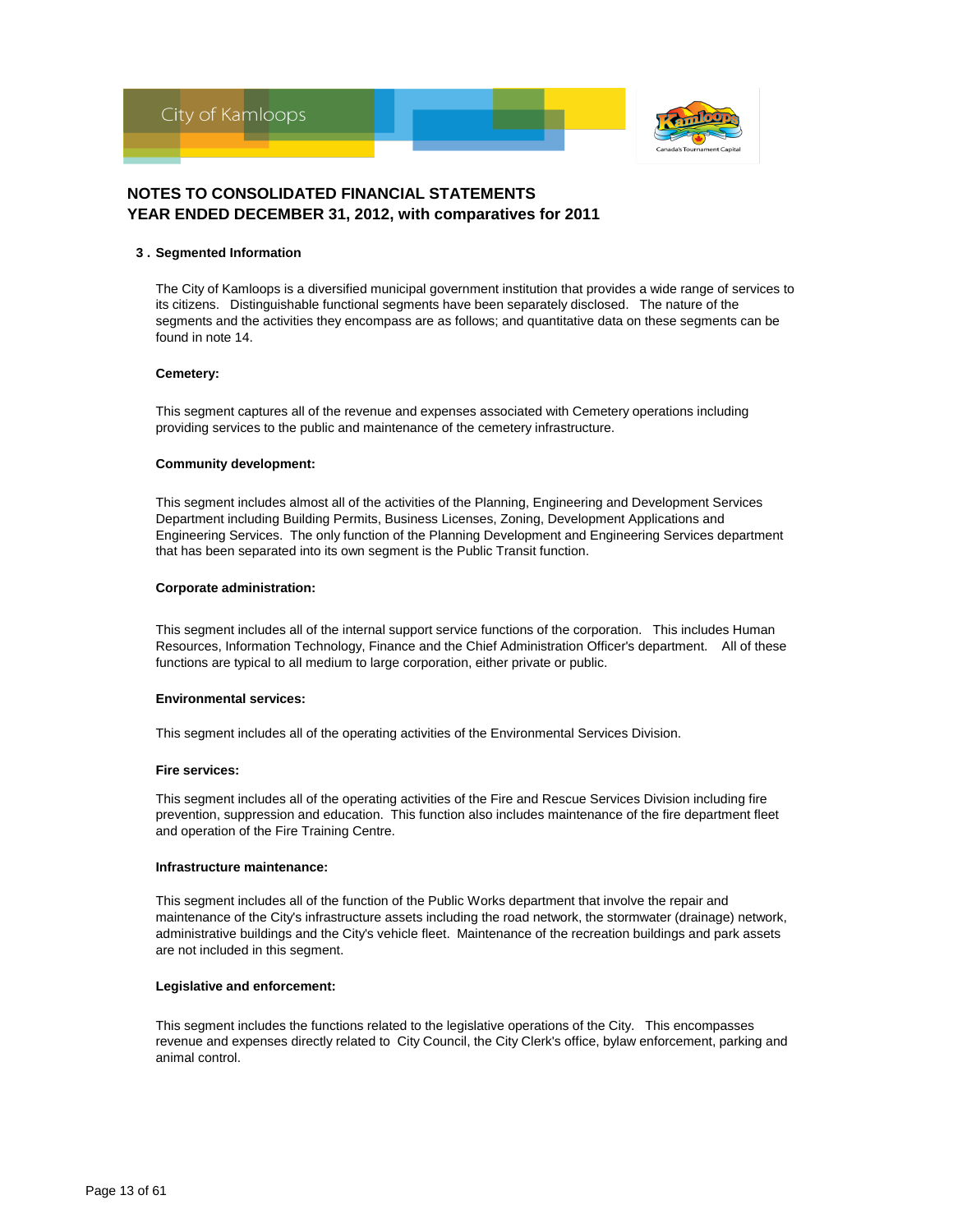

#### **3 . Segmented Information (continued)**

#### **Parks, recreation and leisure services:**

All operating activities of the Parks, Recreation and Cultural Services department are included in this segment. This includes the revenue expenses to provide recreation and cultural programs throughout the City a well as repair and maintenance of the buildings and other infrastructure used to provide these programs.

#### **Police services:**

This segment includes all of the operating activities of the Police Services Division. This includes the activities of the RCMP and the municipal staff who support these activities.

#### **Public transit:**

This segment includes all of the operating activities of the Public Transit Division.

#### **Solid waste:**

Included in this segment is all of the revenue and expenses related to the collection and disposal of the residents garbage and recycling products.

#### **Water utility:**

This segment includes all of the operating activities related to the treatment and distribution of water throughout the City.

#### **Sewer utility:**

This segment includes all of the operating activities related to the collection and treatment of wastewater (sewage) throughout the City.

#### **Kamloops Airport Authority Society:**

This segment includes all of the operating activities of the Kamloops Airport Authority Society whose mandate is to oversee the operation of the Kamloops Airport and the repair and maintenance of its assets.

#### **Venture Kamloops Business Development Society:**

This segment includes all of the operating activities of the Venture Kamloops Business Development Society.

#### **Tangible capital asset acqusition:**

This segment identifies the revenue sources and use of operating equitiy and reserves to acquire capital asset and increase the capital equity.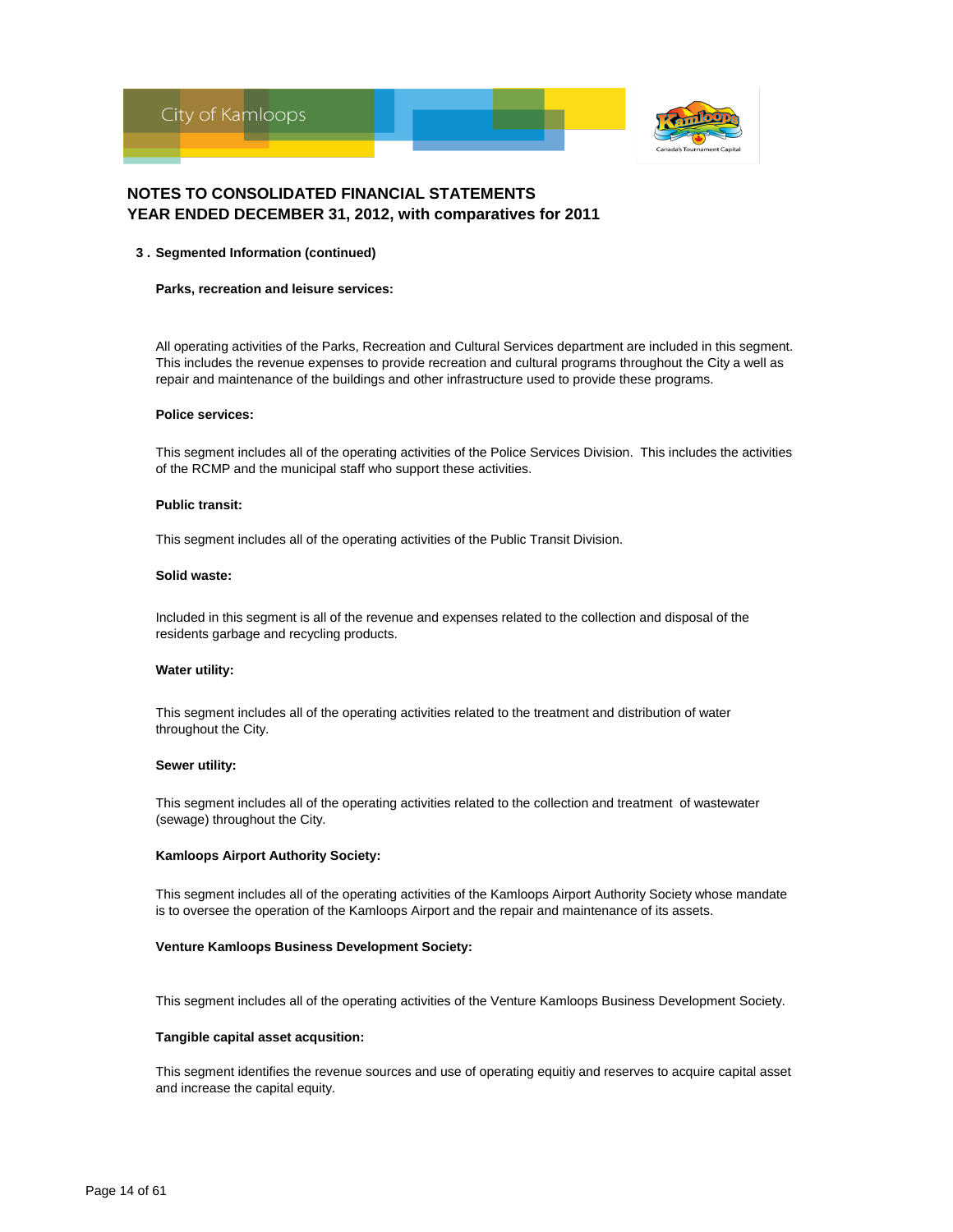

#### **4 . Cash and short-term investments:**

|                                               | 2012                | 2011        |
|-----------------------------------------------|---------------------|-------------|
| Consolidated cash                             | 19,105,739          | 12.220.244  |
| Consoidated short-term investments            | 116,015,933         | 112,686,030 |
|                                               | 135,121,672         | 124,906,274 |
| Restricted cash and short-term investments:   |                     |             |
| <b>Statutory reserves</b>                     | \$<br>32,167,972 \$ | 29.304.719  |
| Development cost charges                      | 14,636,968          | 13,804,597  |
| <b>Kamloops Airport Authority Society</b>     | 3,236,035           | 3,276,278   |
| Venture Kamloops Business Development Society | 200,968             | 208.167     |
| Unrestricted cash and short-term investments  | 84,879,729          | 78.312.513  |
|                                               | 135,121,672         | 124,906,274 |

The maturity dates of the short-term investments held directly by the City range from January 4, 2013 to June 1, 2025. The interest rates earned on these investments range from 1.15% to 3.23%.

### **5 . Accounts Receivable:**

|                                                       | 2012               | 2011       |
|-------------------------------------------------------|--------------------|------------|
| General fund:                                         |                    |            |
| Taxes                                                 | \$<br>4,066,543 \$ | 3,860,902  |
| <b>Utilities</b>                                      | 1,655,520          | 1,308,786  |
| Trade                                                 | 4,597,568          | 7,633,187  |
| Accrued interest                                      | 1,002,703          | 1,056,517  |
| Province of British Columbia                          | 5,317              | 1,669,879  |
| Government of Canada                                  | 926,633            | 1,037,009  |
|                                                       | 12,254,284         | 16,566,280 |
| <b>Water Fund:</b>                                    |                    |            |
| Trade                                                 | 1,123,339          | 1,069,846  |
| Province of British Columbia                          |                    |            |
|                                                       | 1,123,339          | 1,069,846  |
| Sewer Fund:                                           |                    |            |
| Province of British Columbia                          | 4,416,584          | 2,605,924  |
|                                                       | 4,416,584          | 2,605,924  |
| <b>Kamloops Airport Authority Society:</b>            |                    |            |
| Trade                                                 | 351,823            | 269,694    |
| Government of Canada                                  | 833,547            |            |
|                                                       | 1,185,370          | 269,694    |
| <b>Venture Kamloops Business Development Society:</b> |                    |            |
| Trade                                                 | 10,403             | 14,363     |
|                                                       | 18,989,980 \$      | 20,526,107 |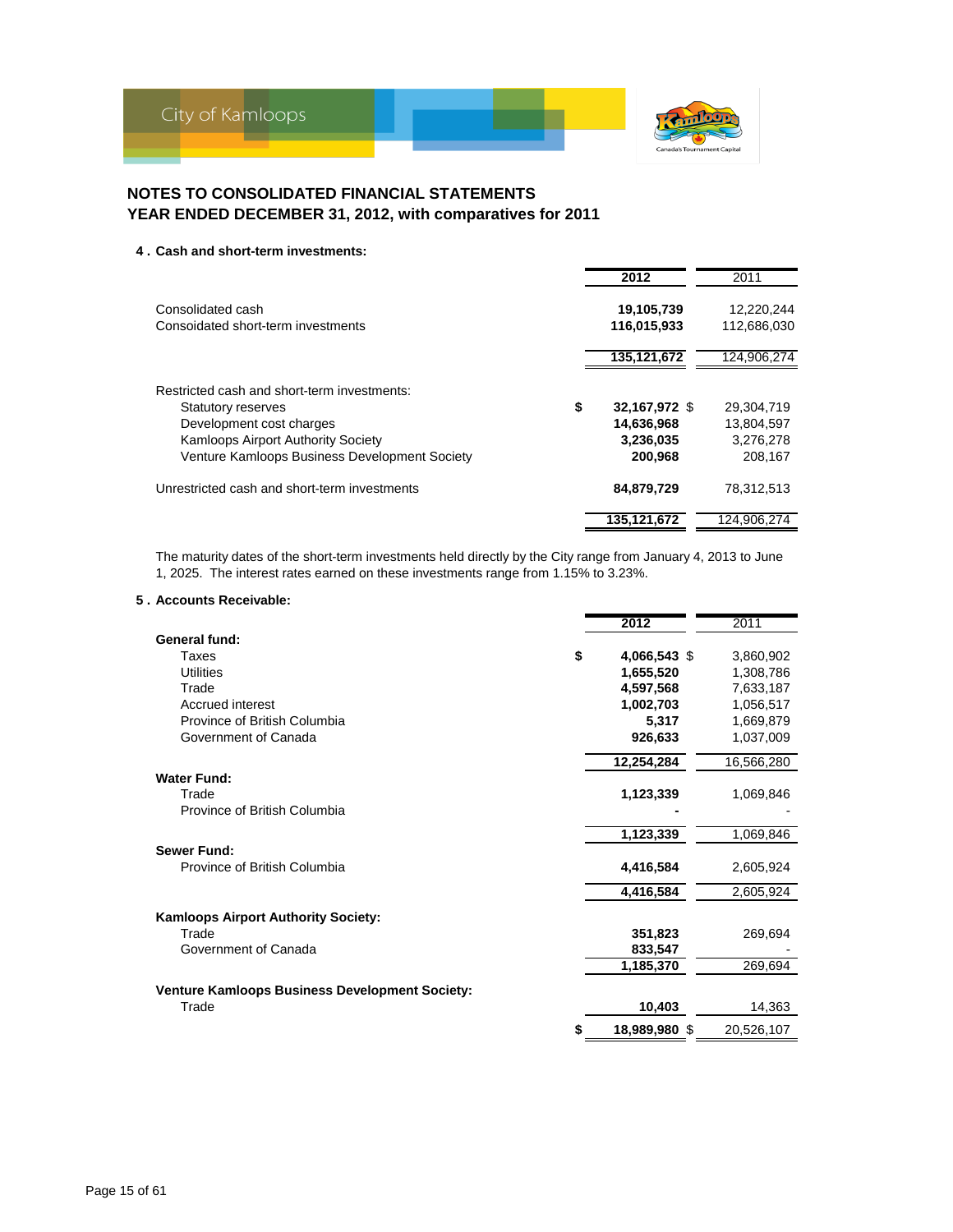

#### **6 . Long-term investments:**

The City's long-term investments are held by the Kamloops Foundation in two endowment funds; the City of Kamloops Centennial Fund "A" and the City of Kamloops Centennial Fund "B". All of the income earned in Fund "A" is re-invested in the fund. 90% of the income earned in Fund "B" is returned to the City to support the grant-in-aid program and the remaining 10% is re-invested in the Fund.

#### **7 . Accounts payable:**

|                                                       |    | 2012          | 2011       |
|-------------------------------------------------------|----|---------------|------------|
| General fund:                                         |    |               |            |
| Trade                                                 | \$ | 11,909,299 \$ | 10,183,518 |
| Payroll and benefits                                  |    | 2.782.814     | 2.038.910  |
| Province of British Columbia                          |    | 260,277       | 238.825    |
| Government of Canada                                  |    | 5,253,641     | 5,163,608  |
|                                                       |    | 20,206,031    | 17,624,861 |
| <b>Kamloops Airport Authority Society:</b>            |    |               |            |
| Trade                                                 |    | 475,181       | 201,228    |
| <b>Venture Kamloops Business Development Society:</b> |    |               |            |
| Trade                                                 |    | 69,894        | 30,490     |
|                                                       | S  | 20.751.106 \$ | 17.856.579 |

#### **8 . Post-employment benefits payable:**

The City of Kamloops sponsors a defined benefit plan for retirement benefits other than pensions for certain employees. The plan provides for a payout of accumulated sick leave for CUPE local 900 employees; an early retirement incentive payment and deferred vacation payout for IAFF local 913 employees; and an early retirement incentive payment for Management employees.

Total benefit payments paid during the year were \$534,000 (2011 - \$592,000). The plan does not require any contribution from employees. The retirement benefit liability at December, 31, 2012 includes the following components:

|                                                                                                                          | 2012                                                  | 2011                                                    |
|--------------------------------------------------------------------------------------------------------------------------|-------------------------------------------------------|---------------------------------------------------------|
| Accrued benefit obligation - opening balance<br>Current service cost<br>Interest cost<br>Benefits paid<br>Plan amendment | \$<br>7,424,000 \$<br>595,000<br>270,000<br>(534,000) | 6,254,000<br>462,000<br>287,000<br>(592,000)<br>337,000 |
| Actuarial gain/(loss) - current                                                                                          | (64,000)                                              | 676,000                                                 |
| Accrued benefit obligation - ending balance                                                                              | 7,691,000                                             | 7,424,000                                               |
| Unamortized net actuarial (loss)/gain                                                                                    | \$<br>(543,000)                                       | (678,000)                                               |
| <b>Funding excess</b>                                                                                                    | 276,476                                               | 276,476                                                 |
| Post-employment benefit payable                                                                                          | 7,424,476 \$                                          | 7,022,476                                               |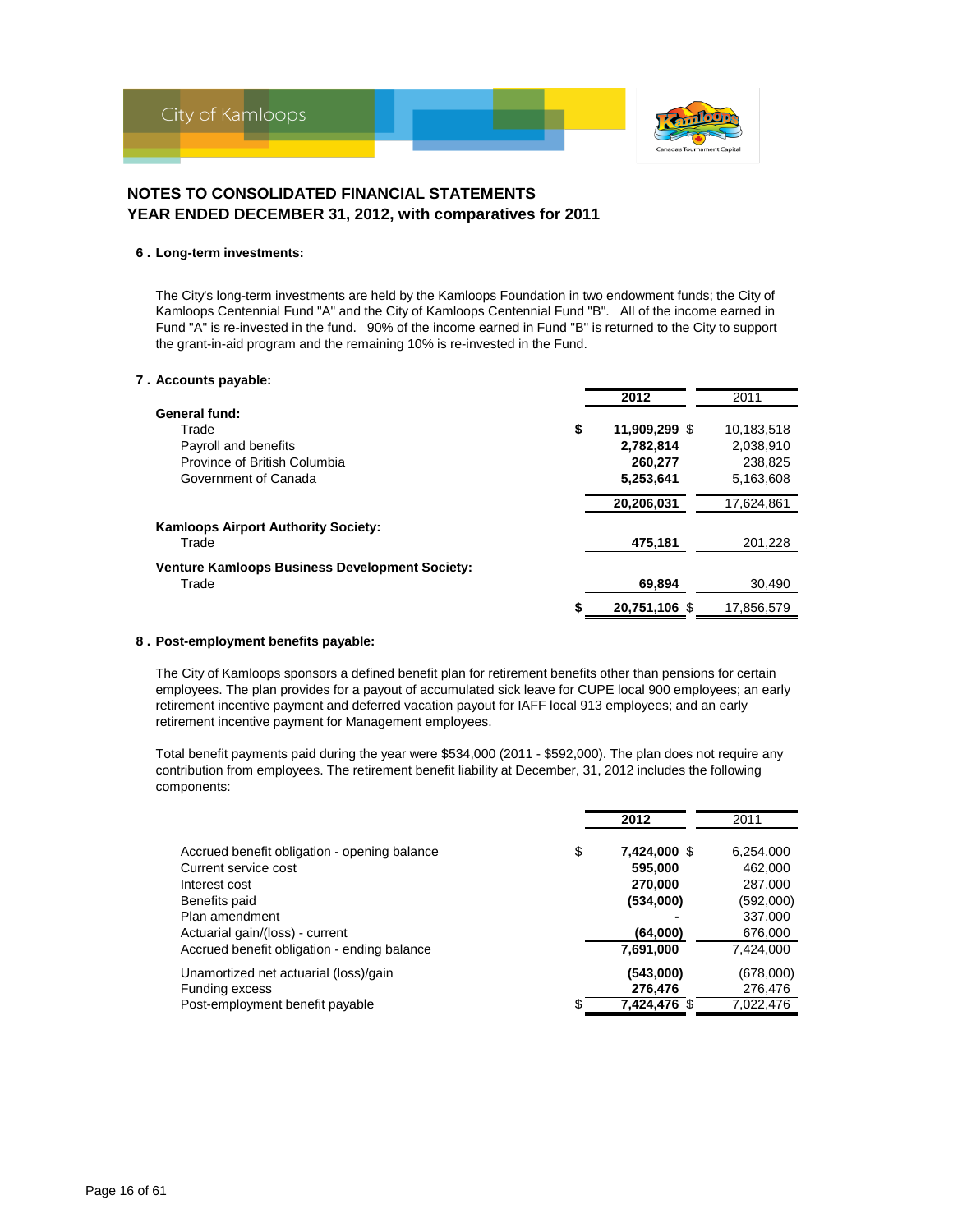

#### **8 . Post-employment benefits payable (continued):**

Actuarial valuations for accounting purposes are performed using the projected benefit method prorated on services. The most recent actuarial report was prepared on February 4, 2013 using data as of December 31, 2012. The accrued benefit obligation shown for 2012 is based on amounts included in the 2012 valuation. There is a net unamortized actuarial loss to be amortized on a straight-line basis over the expected average remaining service life of the related employee group (11 years (2011 - 11 years)).

The actuarial valuation was based on a number of assumptions about future events, such as inflation rates, interest rates, wage and salary increases, and employee turnover and mortality. The assumptions used reflect the City's best estimates. The expected inflation rate is 3.25% (2011 - 3.25%). The discount rate used to determine the accrued benefit obligation is 3.5% (2011 - 3.5%).

The retirement benefit expense is included in the statement of operations as a component of program expenses. The retirement benefit interest expense is included in the public debt interest expense. The prior period cost of plan amendment is included in the current expenses for the year indicated.

#### **9 . Landfill post-closure costs:**

The City of Kamloops operates two solid waste landfill sites in the Kamloops area and assumes certain obligations for the landfill sites including closure and post closure liabilities. The reported liabilities are based on estimates and assumptions with respect to events extending over the remaining life of each of the landfills. The estimates and assumptions are provided through an independent assessment conducted in 2009 with the results included in 2010. The liability and annual expense is calculated based on the ratio of current usage to total capacity of the site and the estimated future cash flows associated with closure and post-closure activities stated in current (2012) dollars. The aggregate liability for closure and post-closure costs for the two landfills is \$3,802,326 (2011 = \$3,533,881).

The main landfill at the Mission Flats site is expected to serve until 2068 with 25 years needed for post-closure care based on the independent assessment. The remaining capacity of the landfill site is estimated at 3.65 million cubic meters, which is 85% of the site's total capacity. Approximately 60% of landfill closure will be completed while the landfill is still in operation with costs associated with the closure being charged to expenses when they are incurred.

Since a final design for the Barnhartvale site has not been completed the independent assessment was not able to provide a lifespan analysis. The City anticipates that the Barnhartvale site will serve until 2021 with 25 years needed for post-closure care. The remaining capacity of the landfill site is estimated at 163,114 cubic meters, which is approximately 29% of the site's total capacity.

The estimated total expenses for closure and post-closure care of the two landfills in current (2012) dollars is \$19,083,089 (2011 estimate = \$18,907,217) with \$15,280,763 (2011 = \$15,373,336) remaining to be recognized as a liability.

The City has not provided a reserve to fund future landfill capital expenses as at December 31, 2012. The funding required is provided through current operations.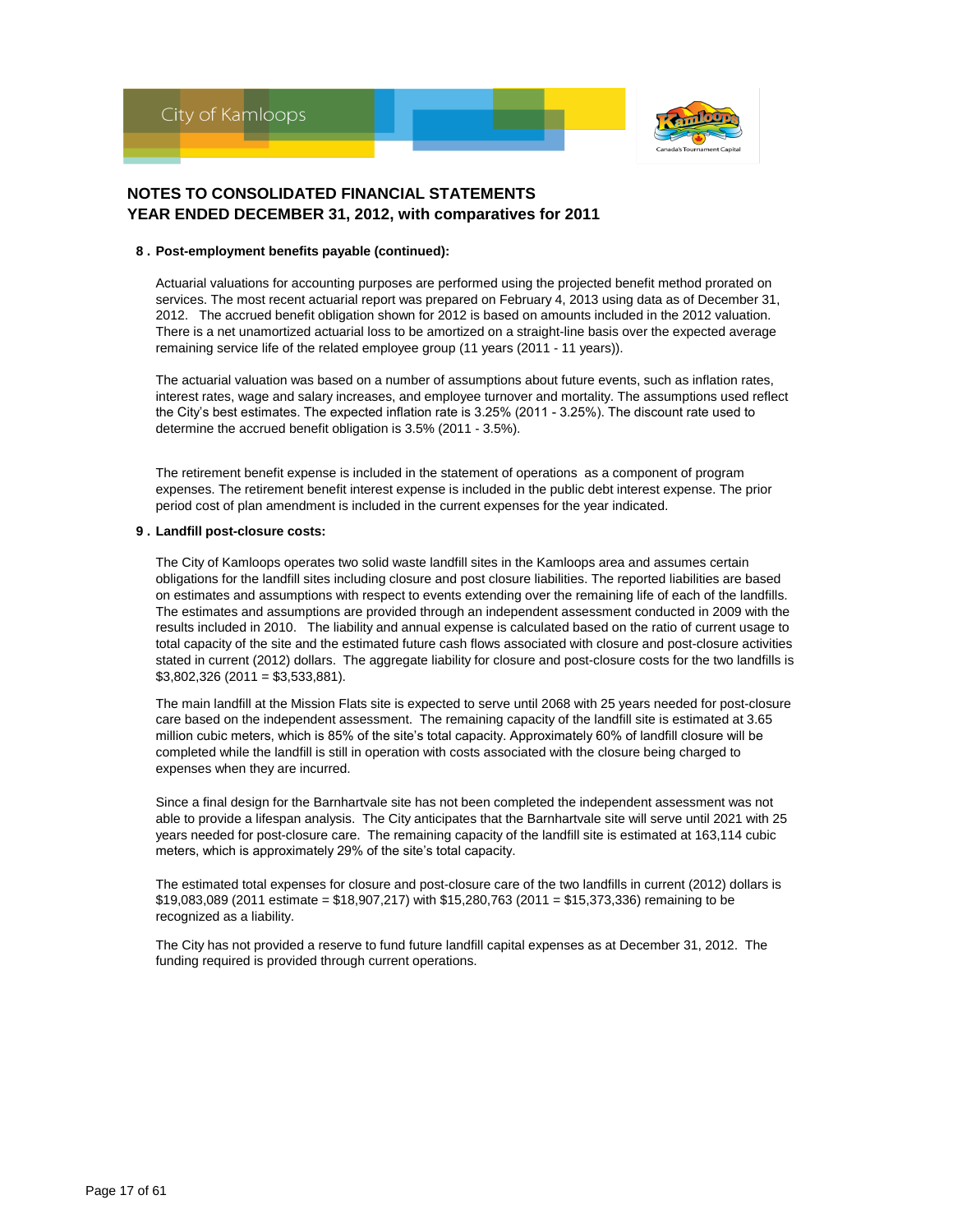

### **10 . Deferred revenue:**

|                                                 | Balance at<br>December 31,<br>2011 | Collected                                      | Interest                 | Recognized                      | <b>Balance at</b><br>December 31,<br>2012 |
|-------------------------------------------------|------------------------------------|------------------------------------------------|--------------------------|---------------------------------|-------------------------------------------|
| General fund:                                   |                                    |                                                |                          |                                 |                                           |
| \$<br><b>Taxes</b><br>Leases<br><b>Business</b> | 12,385,595 \$<br>59,803            | 23,583,607 \$                                  | \$                       | $(22, 434, 625)$ \$<br>(5, 144) | 13,534,577<br>54,659                      |
| licenses                                        | 1,007,461                          | 1,007,461                                      |                          | (1,010,897)                     | 1,004,025                                 |
| Other                                           | 1,213,059                          | 1,278,259                                      |                          | (1,219,648)                     | 1,271,670                                 |
|                                                 | 14,665,918                         | 25,869,327                                     | $\overline{\phantom{0}}$ | (24, 670, 314)                  | 15,864,931                                |
| Community works fund (gas tax):                 |                                    |                                                |                          |                                 |                                           |
| Unapplied funds                                 | 5,680,443                          | 3,290,095                                      | 107,015                  | (5,235,972)                     | 3,841,581                                 |
| Applied funds                                   |                                    | 5,235,972                                      |                          | (523, 597)                      | 4,712,375                                 |
|                                                 | 5,680,443                          | 8,526,067                                      | 107,015                  | (5,759,569)                     | 8,553,956                                 |
| Development cost charges:                       |                                    |                                                |                          |                                 |                                           |
|                                                 | 13,804,597                         | 3,513,690                                      | 361,783                  | (3,043,102)                     | 14,636,968                                |
|                                                 |                                    | Venture Kamloops Business Development Society: |                          |                                 |                                           |
|                                                 | 3,333                              | 3,333                                          |                          | (3,333)                         | 3,333                                     |
| \$                                              | 34, 154, 291 \$                    | 37,912,417 \$                                  | 468,798 \$               | $(33, 476, 318)$ \$             | 39,059,188                                |
|                                                 |                                    |                                                |                          |                                 |                                           |

### **11 . Long-term debt:**

( a ) Long-term debt outstanding:

|                                                                               | General fund *                                   | Water fund                                 | Sewer fund                               | Total                                    |
|-------------------------------------------------------------------------------|--------------------------------------------------|--------------------------------------------|------------------------------------------|------------------------------------------|
| Balance at December 31, 2011<br>Principal repayments<br>Actuarial adjustments | \$<br>58,726,462 \$<br>(2,736,455)<br>(557, 183) | 30.655.498 \$<br>(2,768,531)<br>(741, 040) | 3,283,097 \$<br>(361, 350)<br>(204, 490) | 92,665,057<br>(5,866,336)<br>(1,502,713) |
| Debt acquired                                                                 | 7,226,067                                        | 1.260.000                                  | 2,000,000                                | 10,486,067                               |
| Balance at December 31, 2012                                                  | \$<br>62,658,891                                 | 28,405,927                                 | 4,717,257                                | 95,782,075                               |

\* Kamloops Airport Authority Society debt included in General Fund balance. Amount outstanding on Dec 31, 2012 was \$8,711,766 (2011 = \$9,215,571)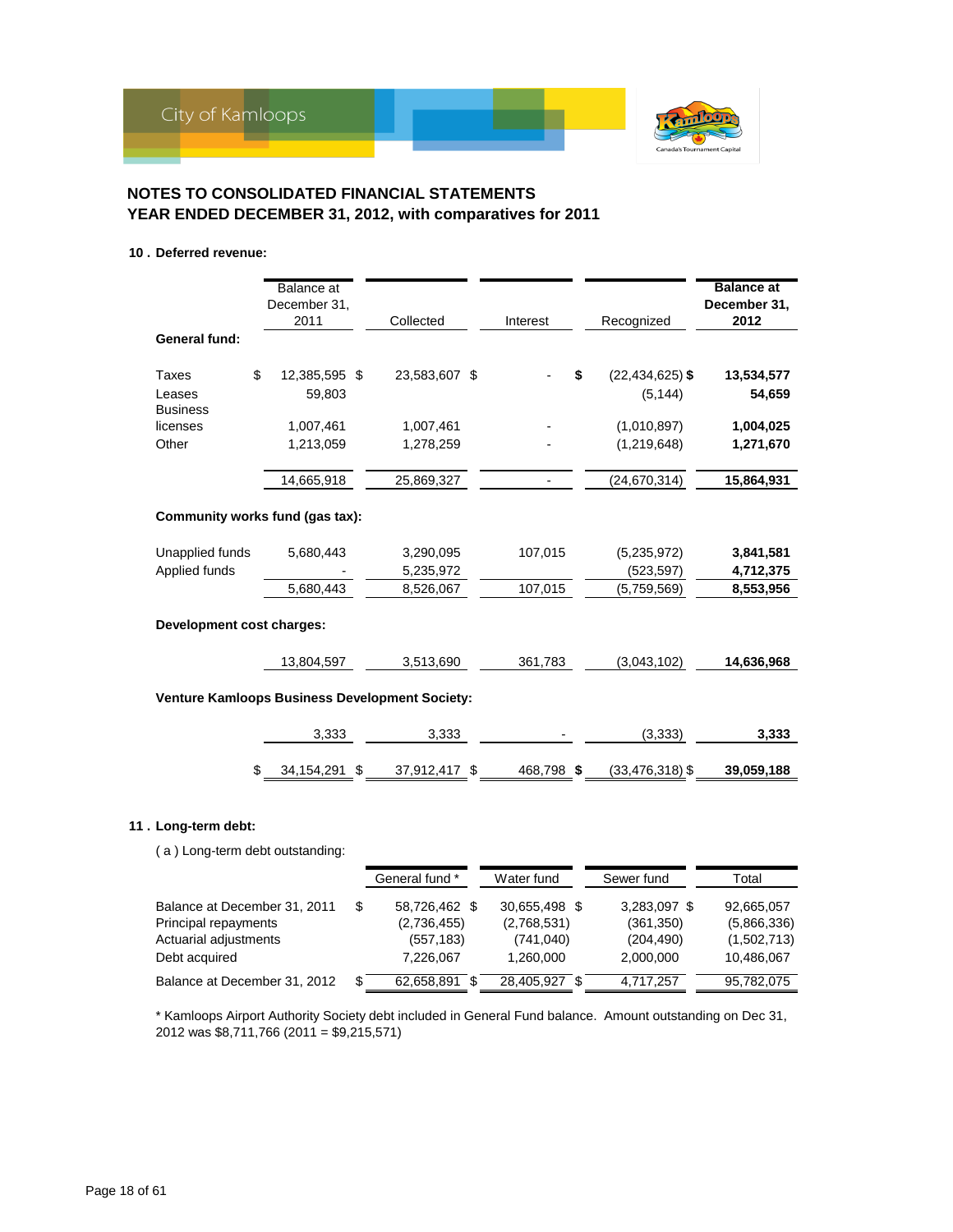

### **11 . Long-term debt (continued):**

( b ) Future principal repayment and sinking fund earnings on outstanding borrowings over the next five years and thereafter are as follows:

|                       | General fund *         | Water fund    | Sewer fund   | Total      |
|-----------------------|------------------------|---------------|--------------|------------|
| Principal repayment:  |                        |               |              |            |
|                       |                        |               |              |            |
| 2013                  | \$<br>3,064,893 \$     | 2,843,847 \$  | 331,076 \$   | 6,239,816  |
| 2014                  | 3,064,893              | 2,856,405     | 331,076      | 6,252,374  |
| 2015                  | 3,054,931              | 2,834,667     | 303,682      | 6,193,280  |
| 2016                  | 3,026,043              | 1,812,991     | 215,087      | 5,054,121  |
| 2017                  | 2.944.481              | 1,751,459     | 184,686      | 4,880,626  |
| Thereafter            | 25,159,225             | 9,639,965     | 206,028      | 35,005,218 |
|                       | 40,314,466             | 21,739,334    | 1,571,635    | 63,625,435 |
| Sinking fund earnings | 22,344,425             | 6,666,593     | 3,145,622    | 32,156,640 |
|                       | \$<br>62,658,891<br>\$ | 28,405,927 \$ | 4,717,257 \$ | 95,782,075 |

\* Kamloops Airport Authority Society debt included in General Fund - annual principle payment amount is \$484,429

The weighted average interest rate on long-term debt in 2012 was 4.22% (2011 - 4.34%). Consolidated interest expense on long-term debt was \$5,441,541 (2011 - \$5,434,958).

Sinking fund assets, managed by the Municipal Finance Authority are used to reduce long term debt to be repaid. In the event that the City does not default under any of its obligations, the sinking fund earnings will be used to offset future principle repayments.

#### ( c ) Un-issued debt:

The City internally finances certain capital projects pending the issue of long-term debt and/or short-term debt. For budget and financial reporting purposes, borrowed funds received in the current year are applied to advances pending from prior year's. A summary of the current year's transactions and cumulative advances pending debenture issue are as follows:

|                                          | Balance at<br>December 31.<br>2011           | Capital assets<br>purchased<br>pending debt | Debt acquired                                  | <b>Balance at</b><br>December 31,<br>2012 |
|------------------------------------------|----------------------------------------------|---------------------------------------------|------------------------------------------------|-------------------------------------------|
| General fund<br>Water fund<br>Sewer Fund | \$<br>6,713,022 \$<br>2,150,564<br>1,524,279 | 688,573 \$<br>334.049<br>4,435,508          | $(7,226,067)$ \$<br>(1,280,000)<br>(2,000,000) | 175,528<br>1,204,613<br>3,959,787         |
|                                          | \$<br>10,387,865 \$                          | 5,458,130                                   | (10,506,067) \$                                | 5,339,928                                 |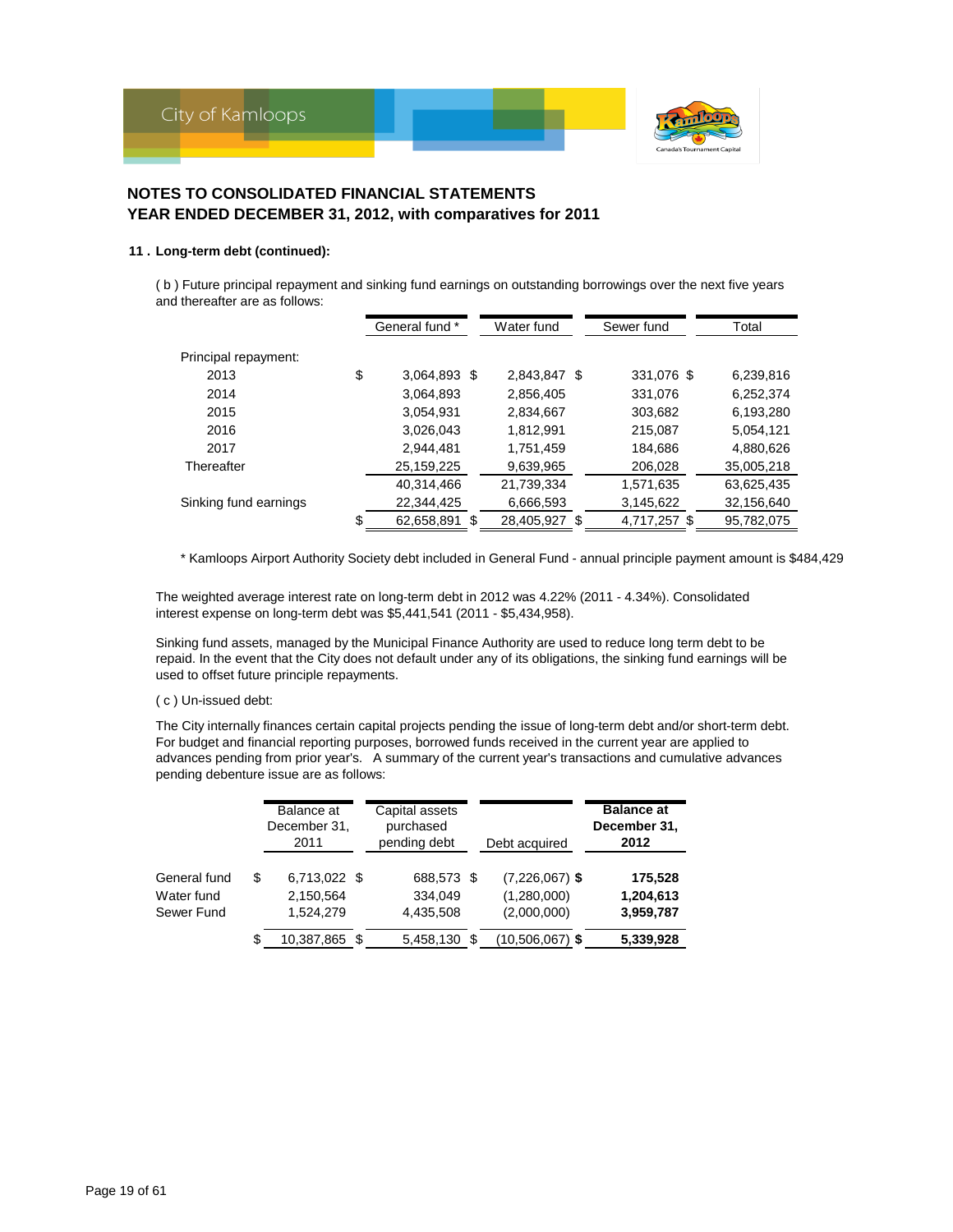

### **12 . Tangible capital assets:**

*See schedules 1a and 1b for details*

|                               |                     |                 | 2012                  | 2011           |
|-------------------------------|---------------------|-----------------|-----------------------|----------------|
|                               |                     | Accumulated     |                       |                |
|                               | Cost                | Amortization    | <b>Net Book Value</b> | Net Book Value |
| General fund:                 |                     |                 |                       |                |
| Land                          | \$<br>76,501,114 \$ |                 | \$<br>76,501,114 \$   | 76,030,142     |
| Land under roads              | 417,022,338         |                 | 417,022,338           | 414,082,621    |
| Site improvements             | 62,242,725          | (30,781,892)    | 31,460,833            | 32,492,012     |
| <b>Buildings</b>              | 123,627,875         | (57,095,338)    | 66,532,537            | 64,534,880     |
| <b>Transportation network</b> | 232,634,170         | (100, 306, 601) | 132,327,569           | 125,380,086    |
| Drainage network              | 69,821,514          | (26, 169, 323)  | 43,652,191            | 43,884,609     |
| Water network                 | 7,634,190           | (4,533,295)     | 3,100,895             | 3,394,857      |
| Equipment                     | 49,700,963          | (31,004,483)    | 18,696,480            | 20,621,244     |
| Computing infrastructure      | 6,506,130           | (5,022,138)     | 1,483,992             | 1,040,266      |
| Communication network         | 1,705,853           | (434, 587)      | 1,271,266             | 1,071,906      |
| Work in progress              | 9,079,765           |                 | 9,079,765             | 14,520,109     |
|                               | 1,056,476,637       | (255, 347, 657) | 801,128,980           | 797,052,732    |
| Water fund:                   |                     |                 |                       |                |
| Site improvements             | 753,912             | (489, 658)      | 264,254               | 284,012        |
| <b>Buildings</b>              | 20,478,442          | (5,841,714)     | 14,636,728            | 14,981,103     |
| <b>Transportation network</b> | 74,400              | (31, 640)       | 42,760                | 45,746         |
| Water network                 | 144,349,785         | (43,589,560)    | 100,760,225           | 96,480,535     |
| Equipment                     | 717,612             | (418, 931)      | 298,681               | 254,718        |
| Computing infrastructure      | 69,288              | (17, 842)       | 51,446                | 15,825         |
| Work in progress              | 7,641,208           |                 | 7,641,208             | 1,261,231      |
|                               | 174,084,647         | (50, 389, 345)  | 123,695,302           | 113,323,170    |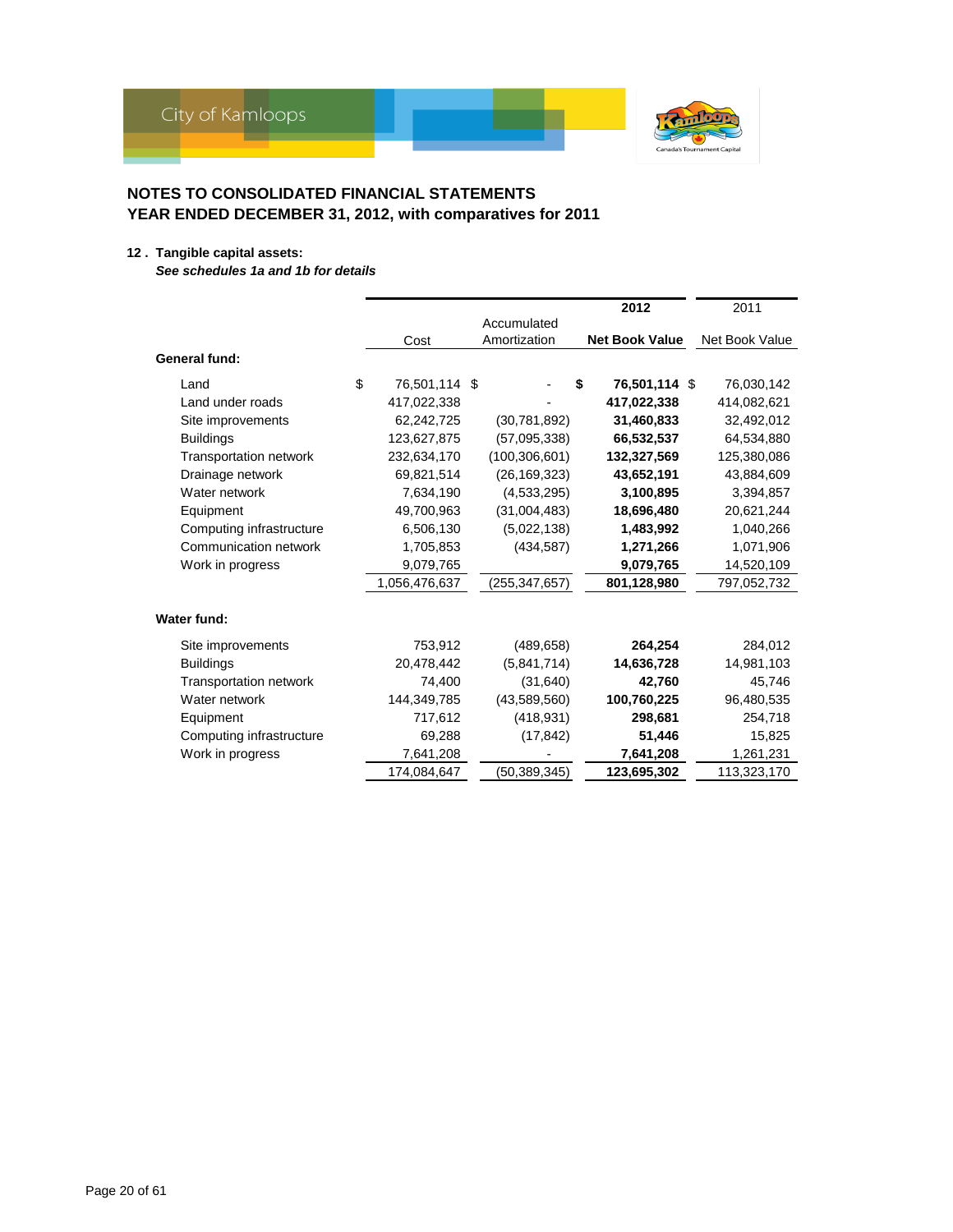

### **12 . Tangible capital assets (continued):**

|                                                |                  |                    | 2012                  | 2011           |
|------------------------------------------------|------------------|--------------------|-----------------------|----------------|
|                                                |                  | Accumulated        |                       |                |
|                                                | Cost             | Amortization       | <b>Net Book Value</b> | Net Book Value |
| Sewer fund:                                    |                  |                    |                       |                |
| Site improvements                              | 143,086          | (112,980)          | 30,106                | 33,471         |
| <b>Buildings</b>                               | 2,776,863        | (1,306,161)        | 1,470,702             | 1,414,520      |
| Sanitary network                               | 60,014,338       | (21, 095, 537)     | 38,918,801            | 38,724,587     |
| Equipment                                      | 145,406          | (25, 746)          | 119,660               | 95,279         |
| Computing infrastructure                       | 10,109           | (6,863)            | 3,246                 | 3,748          |
| Work in progress                               | 17,729,655       |                    | 17,729,655            | 9,297,262      |
|                                                | 80,819,457       | (22,547,287)       | 58,272,170            | 49,568,867     |
| <b>Kamloops Airport Authority Society:</b>     |                  |                    |                       |                |
| Land                                           | 8,745,200        |                    | 8,745,200             | 8,745,200      |
| <b>Buildings</b>                               | 20,503,696       | (4,322,215)        | 16,181,481            | 16,605,498     |
| <b>Transportation network</b>                  | 37,446,952       | (11, 970, 327)     | 25,476,625            | 26,239,546     |
| Drainage network                               | 1,981,915        | (231, 727)         | 1,750,188             | 1,804,318      |
| Sanitary network                               | 543,400          | (209, 615)         | 333,785               | 344,109        |
| Water network                                  | 4,890,600        | (1,886,532)        | 3,004,068             | 3,096,978      |
| Equipment                                      | 2,128,138        | (858, 868)         | 1,269,270             | 435,368        |
| Computing infrastructure                       | 94,765           | (82, 169)          | 12,596                | 15,931         |
|                                                | 76,334,666       | (19,561,453)       | 56,773,213            | 57,286,948     |
| Venture Kamloops Business Development Society: |                  |                    |                       |                |
| Equipment                                      | 38,691           | (22, 817)          | 15,874                | 6,900          |
| Computing infrastructure                       | 31,835           | (21, 540)          | 10,295                | 3,229          |
|                                                | 70,526           | (44, 357)          | 26,169                | 10,129         |
|                                                | 1,387,785,933 \$ | $(347,890,099)$ \$ | 1,039,895,834 \$      | 1,017,241,846  |

During the year the City received \$5,553,864 (2011 - \$11,967,709) in land and infrastructure from developers. These contibuted tangible capital assets were recorded at fair value at the date of contribution.

No interest was capitalized during the year. There were no write-downs of capital assets during the year.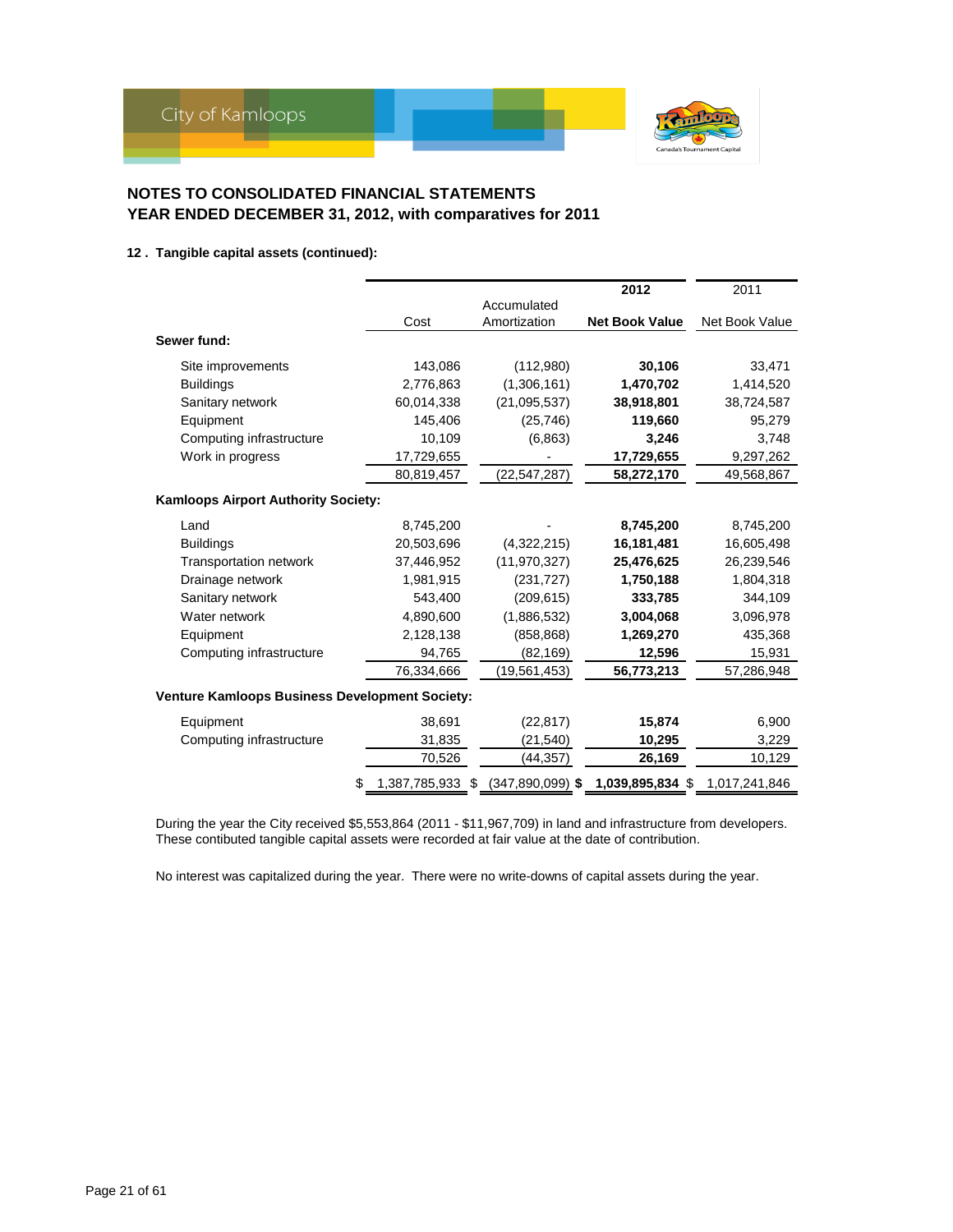

### **13 . Accumulated Surplus:**

( a ) Reserves for operating purposes

|                                                | Balance at          | Interest         | Transfers to     | <b>Balance at</b> |
|------------------------------------------------|---------------------|------------------|------------------|-------------------|
|                                                | December 31,        | income and       | operations and   | December 31,      |
|                                                | 2011                | contributions    | capital          | 2012              |
| <b>General fund:</b>                           |                     |                  |                  |                   |
| Affordable Housing                             | \$<br>610,672 \$    | 206,473 \$       | \$               | 817,145           |
| <b>Art Gallery</b>                             | 464,069             | 11,155           | (11, 155)        | 464,069           |
| Arts Legacy                                    | 229,044             |                  |                  | 229,044           |
| <b>Bi-centennial Legacy</b>                    | 320,616             | 12,373           |                  | 332,989           |
| Canada Games Legacy                            | 568,300             |                  |                  | 568,300           |
| <b>Climate Action</b>                          | 235,556             | 166,386          |                  | 401,942           |
| <b>Community Arts</b>                          | 7,999               |                  |                  | 7,999             |
| <b>Deferred Operating</b>                      | 2,986,602           | 2,141,656        | (1,093,592)      | 4,034,666         |
| <b>Environmental Grant</b>                     | 30,000              |                  |                  | 30,000            |
| <b>General Building</b>                        | 92,051              | 5,144            |                  | 97,195            |
| Heritage Foundation                            | 170,000             | 20,000           |                  | 190,000           |
| Insurance                                      | 824,132             | 55,413           | (102, 502)       | 777,043           |
| Oak Hills Dyke                                 | 12,932              |                  |                  | 12,932            |
| <b>Police Contract</b>                         | 2,300,024           | 181,254          | (19,205)         | 2,462,073         |
| <b>Return to Work</b>                          | 237,146             |                  |                  | 237,146           |
| <b>Health Benefit Premiums</b>                 |                     | 367,000          |                  | 367,000           |
| Solid Waste                                    | 1,543,463           | 488,147          | (738, 229)       | 1,293,381         |
| Sports Legacy                                  | 192,019             |                  |                  | 192,019           |
| <b>Working Capital</b>                         | 1,898,100           |                  | (8,633)          | 1,889,467         |
| Youth Legacy                                   | 4,331               |                  |                  | 4,331             |
| 2006 BC Summer Games                           | 95,186              | 2,288            |                  | 97,474            |
|                                                |                     |                  |                  |                   |
|                                                | 12,822,242          | 3,657,289        | (1,973,316)      | 14,506,215        |
| <b>Water fund:</b>                             |                     |                  |                  |                   |
| <b>Deferred Operating</b>                      | \$                  | \$<br>768,000 \$ | \$               | 768,000           |
|                                                |                     |                  |                  |                   |
|                                                |                     | 768,000          | $\Omega$         | 768,000           |
| Sewer fund:                                    |                     |                  |                  |                   |
| Deferred Operating                             | \$<br>50,000 \$     |                  | \$<br>\$         | 50,000            |
|                                                |                     |                  |                  |                   |
|                                                | 50,000              |                  | 0                | 50,000            |
| Venture Kamloops Business Development Society: |                     |                  |                  |                   |
| Reserve fund                                   | 54,060              | 1,081            | 0                | 55,141            |
|                                                | \$<br>12,926,302 \$ | 4,426,370 \$     | $(1,973,316)$ \$ | 15,379,356        |
|                                                |                     |                  |                  |                   |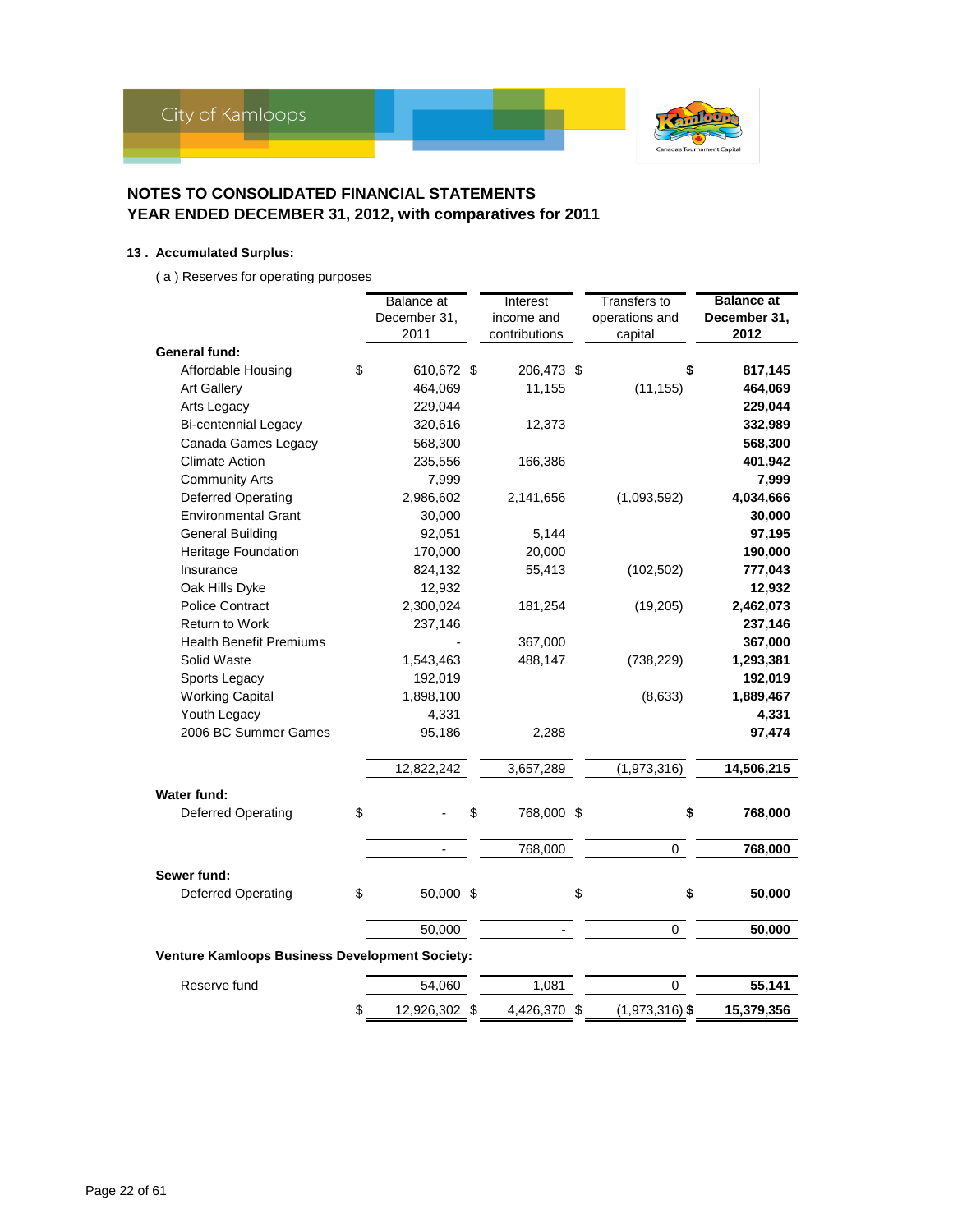

### **13 . Accumulated Surplus (continued):**

( b ) Reserves for capital purposes

|                            | Balance at<br>December 31,<br>2011 | Interest<br>income and<br>contributions |     | Transfers to<br>operations and<br>capital | <b>Balance at</b><br>December 31,<br>2012 |
|----------------------------|------------------------------------|-----------------------------------------|-----|-------------------------------------------|-------------------------------------------|
| Statutory reserves:        |                                    |                                         |     |                                           |                                           |
| Tax sale property fund     | \$<br>10,044,502 \$                | 502,000                                 | -\$ | $(26, 761)$ \$                            | 10,519,741                                |
| Local improvement fund     | 499,182                            | 119,263                                 |     |                                           | 618,445                                   |
| Debt retirement fund       | 21,732                             | 1,846,129                               |     | (420, 536)                                | 1,447,325                                 |
| Parking facility reserve   | 1,121,768                          | 197,763                                 |     |                                           | 1,319,531                                 |
| Land sale reserve fund     | 1,564,146                          | 37,516                                  |     | (130, 981)                                | 1,470,681                                 |
| Equipment replacement fund | 16,053,389                         | 4,641,890                               |     | (3,903,030)                               | 16,792,249                                |
|                            | 29,304,719                         | 7,344,561                               |     | (4, 481, 308)                             | 32,167,972                                |
| Non-statutory reserves:    |                                    |                                         |     |                                           |                                           |
| General fund               | \$<br>11,525,593 \$                | 4,386,425 \$                            |     | $(7,090,538)$ \$                          | 8,821,480                                 |
| Water fund                 | 8,909,796                          | 1,997,690                               |     | (1,218,979)                               | 9,688,507                                 |
| Sewer fund                 | 4,583,067                          | 1,646,033                               |     | (1,032,623)                               | 5,196,477                                 |
|                            | 25,018,456                         | 8,030,148                               |     | (9,342,140)                               | 23,706,464                                |
| Airport capital fund       | \$<br>3,044,135 \$                 | 2,044,257 \$                            |     | $(1,959,075)$ \$                          | 3,129,317                                 |
|                            | \$<br>57,367,310                   | \$<br>17,418,966                        | -\$ | $(15,782,523)$ \$                         | 59,003,753                                |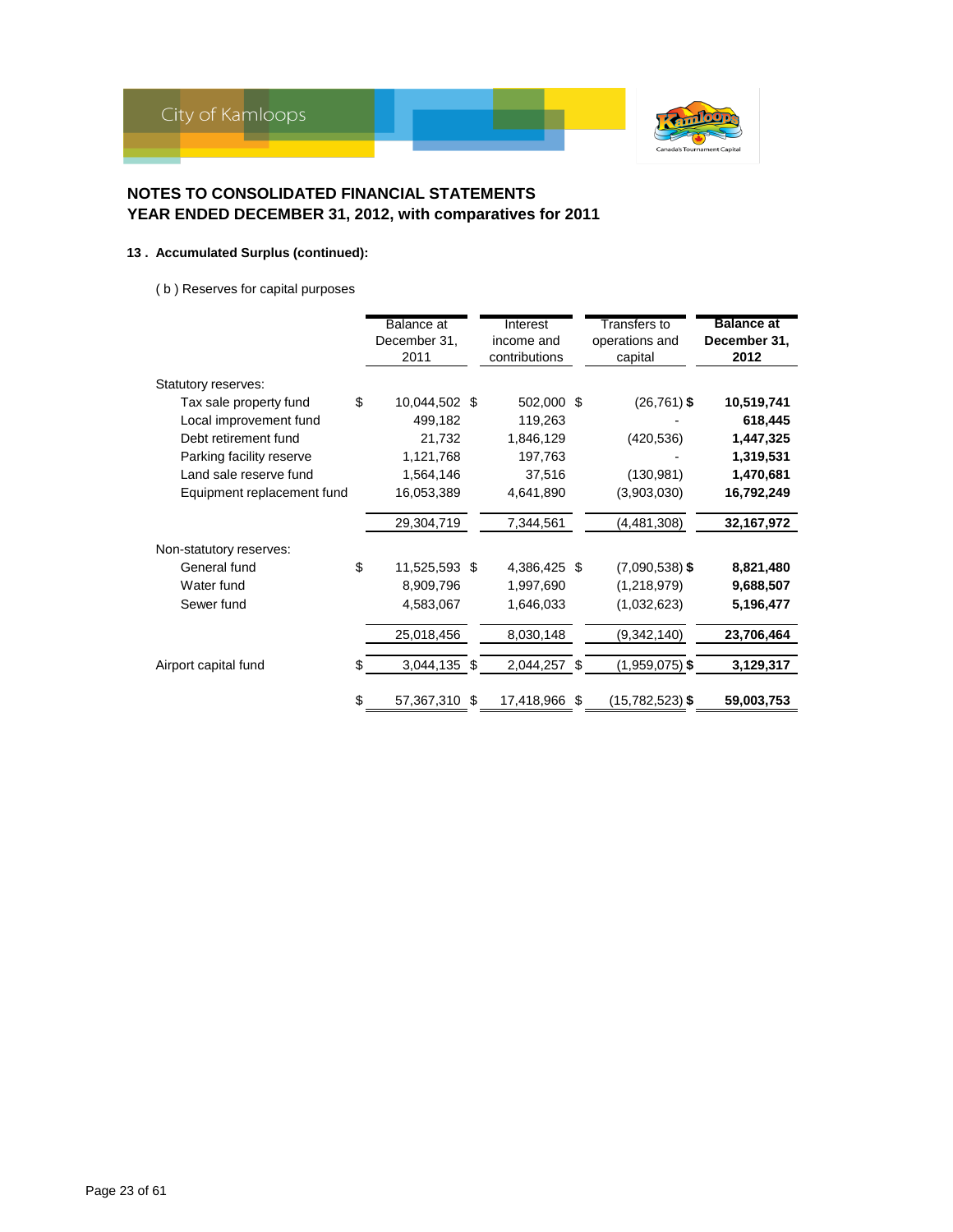

# **13 . Accumulated Surplus (continued):**

( c ) Current funds

|                                                |    | 2012          | 2011       |
|------------------------------------------------|----|---------------|------------|
| General fund:                                  |    |               |            |
| Balance, beginning of year                     | \$ | 11,795,560 \$ | 9,917,289  |
| Operating Surplus (deficit) for the year       |    | (839, 788)    | 1,878,271  |
|                                                |    | 10,955,772    | 11,795,560 |
| Water fund:                                    |    |               |            |
| Balance, beginning of year                     |    | 6,104,542     | 6,605,166  |
| Operating Surplus (deficit) for the year       |    | 526,761       | (500, 624) |
|                                                |    | 6,631,303     | 6,104,542  |
| Sewer fund:                                    |    |               |            |
| Balance, beginning of year                     |    | 4,877,043     | 4,030,333  |
| Operating Surplus (deficit) for the year       |    | 1,180,954     | 846,710    |
|                                                |    | 6,057,997     | 4,877,043  |
| Kamloops Airport Authority Society:            |    |               |            |
| Balance, beginning of year                     |    | 397,609       | 392,985    |
| Operating Surplus (deficit) for the year       |    | 3,968         | 4,624      |
|                                                |    | 401,577       | 397,609    |
| Venture Kamloops Business Development Society: |    |               |            |
| Balance, beginning of year                     |    | 136,936       | 155,954    |
| Operating Surplus (deficit) for the year       |    | (51, 368)     | (19,018)   |
|                                                |    | 85,568        | 136,936    |
|                                                | S  | 24,132,217 \$ | 23,311,690 |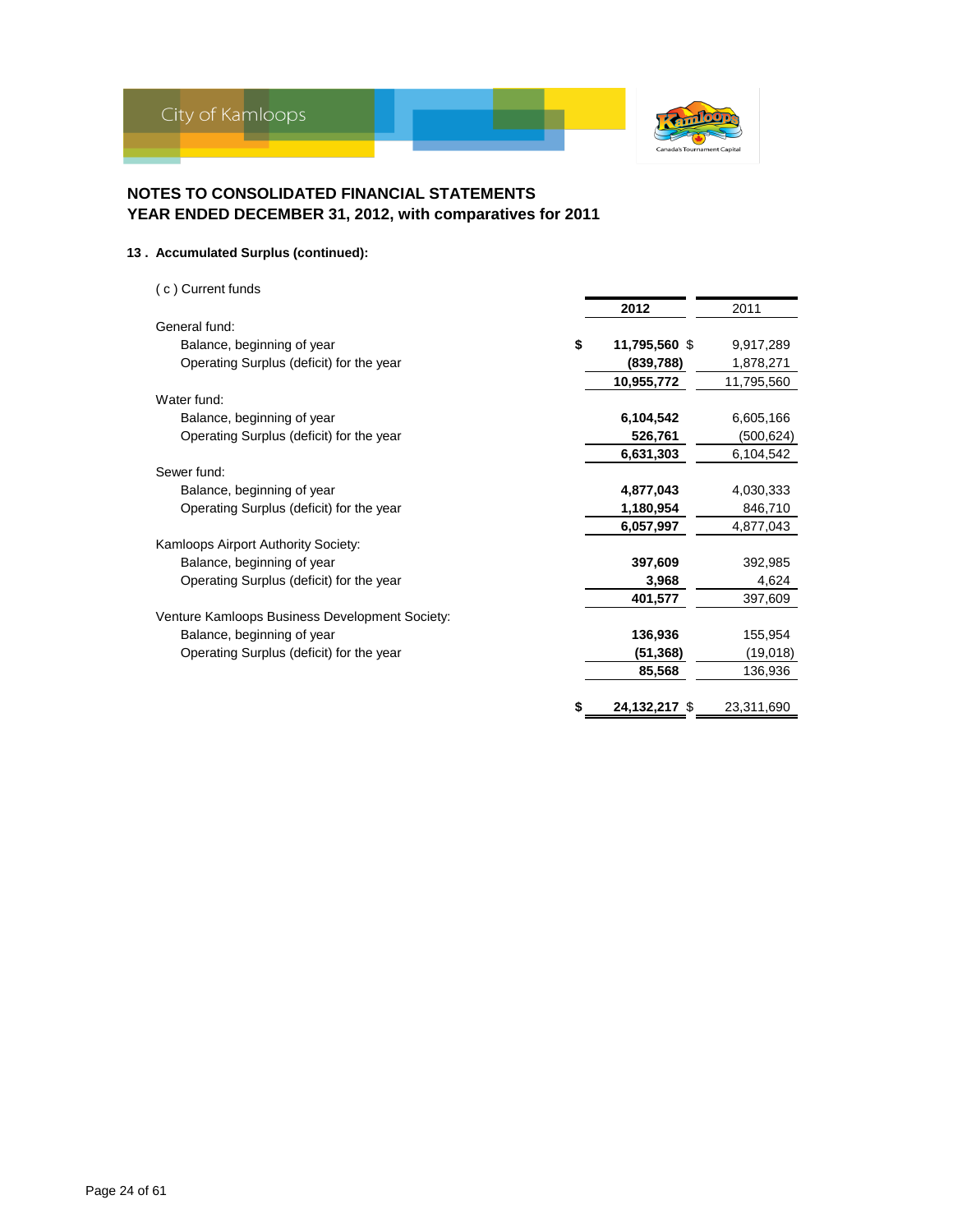

#### **13 . Accumulated Surplus (continued):**

( d ) Capital Equity **2012** 2011 General fund: Balance, beginning of year **\$ 740,571,228** \$ 728,818,321 Net capital equity addition for the year **5,852,455** 11,752,907  **746,423,683** 740,571,228 Water fund: Balance, beginning of year **78,793,956** 72,809,447 Net capital equity addition for the year **3,365,352** 5,984,509  **82,159,308** 78,793,956 Sewer fund: Balance, beginning of year **44,761,491** 42,415,900 Net capital equity addition for the year **4,915,526** 4,915,526 2,345,591  **49,677,017** 44,761,491 Kamloops Airport Authority Society: Balance, beginning of year **48,071,377** 47,996,997 Net capital equity addition for the year 502,400 Fig. 14,380  **48,573,777** 48,071,377 Venture Kamloops Business Development Society: Balance, beginning of year **10,129** 13,022 Net capital equity addition for the year **16,041** (2,893) **26,170** 10,129 **926,859,955** \$ 912,208,181

# **Total Accumulated Surplus 2012** 2011 General fund **\$ 780,707,150** \$ 776,714,623 Water fund **99,247,118** 93,808,294 Sewer fund **60,981,491** 54,271,601 Statutory reserves **32,167,972** 29,304,719 Kamloops Airport Authority Society<br> **52,104,671** 51,513,121 Venture Kamloops Business Development Society **166,879** 201,125 **\$ 1,025,375,281 \$** 1,005,813,483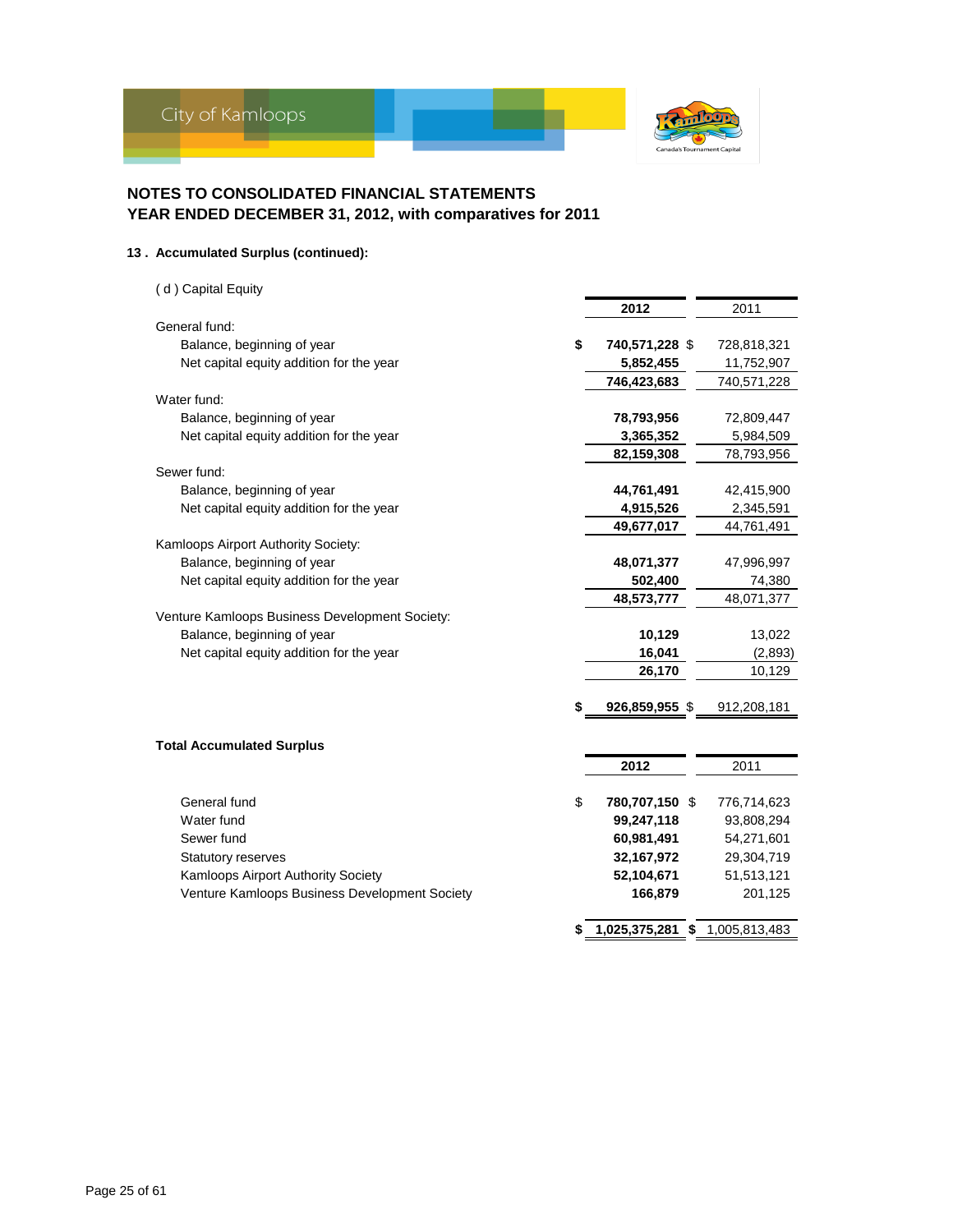

# **14 . Operating activities by segment:**

|                                         | 2012 Fiscal      | 2012         | 2011      |
|-----------------------------------------|------------------|--------------|-----------|
| Cemetery:                               | Plan             |              |           |
| Revenue                                 |                  |              |           |
| Property tax requirement (contribution) | \$<br>180,149 \$ | 176,393 \$   | 207,194   |
| Fees, rates and sales of service        | 400,000          | 370,951      | 345,999   |
| Investment income                       | 69,000           | 69,982       | 72,059    |
| Total operating revenue                 | \$<br>649,149 \$ | 617,326 \$   | 625,252   |
| <b>Expenses</b>                         |                  |              |           |
| Salaries, wages and benefits            | \$<br>394,777 \$ | 407,651 \$   | 386,424   |
| Personnel expenses                      | 3,250            | 1,721        | 627       |
| Supplies and other expenses             | 93,597           | 69,295       | 90,646    |
| Contractual services                    | 18,250           | 18,367       | 17,620    |
| Transfers from other functions          | 139,275          | 120,292      | 129,935   |
| Amortization of tangible capital assets | 133,763          | 133,763      | 149,931   |
| Total operating expenses                | 782,912 \$       | 751,089 \$   | 775,183   |
| Transfers of equity                     |                  |              |           |
| Transfer to (from) capital equity       | (133,763)        | (133,763)    | (149,931) |
| Total transfers of equity               | (133,763) \$     | (133,763) \$ | (149,931) |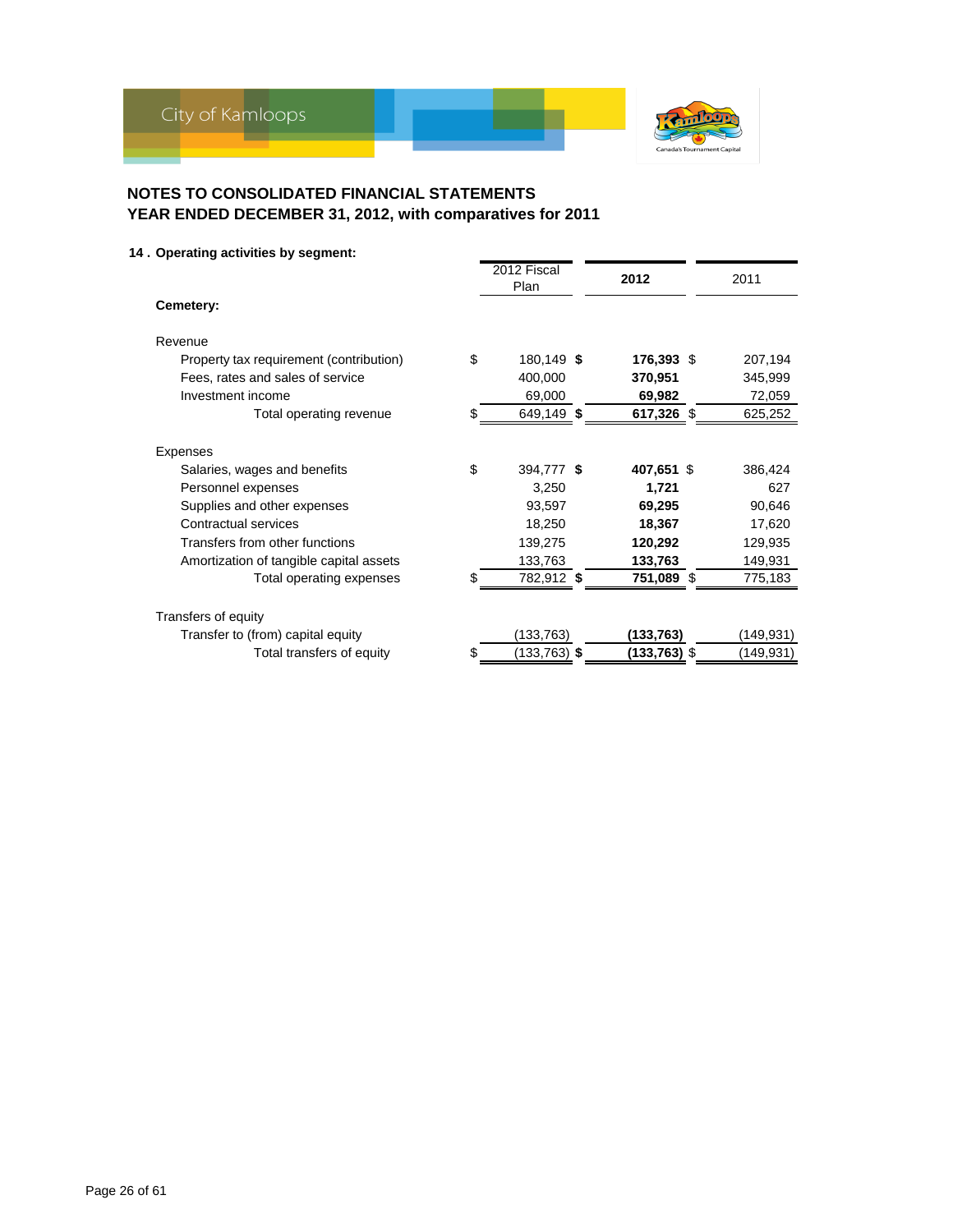

|                                               | 2012 Fiscal<br>Plan |                | 2012           | 2011        |
|-----------------------------------------------|---------------------|----------------|----------------|-------------|
| <b>Community development:</b>                 |                     |                |                |             |
| Revenue                                       |                     |                |                |             |
| \$<br>Property tax requirement (contribution) | 1,968,800 \$        |                | 1,123,106 \$   | 1,305,229   |
| Fees, rates and sales of service              | 2,627,015           |                | 3,210,676      | 2,868,029   |
| Government transfers                          | 55,000              |                | 30,000         | 62,851      |
| Total operating revenue<br>\$                 | 4,650,815 \$        |                | 4,363,782 \$   | 4,236,109   |
| <b>Expenses</b>                               |                     |                |                |             |
| \$<br>Salaries, wages and benefits            | 5,400,157 \$        |                | 4,904,484 \$   | 4,871,782   |
| Personnel expenses                            | 114,035             |                | 79,988         | 81,012      |
| Supplies and other expenses                   | 342,836             |                | 463,230        | 505,179     |
| Contractual services                          | 341,756             |                | 179,551        | 313,280     |
| Transfers from other functions                | 387,373             |                | 367,035        | 402,799     |
| Transfers to other functions                  | (427, 650)          |                | (427, 650)     | (427, 650)  |
| Cost allocated to capital                     | (1, 397, 150)       |                | (1,302,283)    | (1,268,171) |
| Amortization of tangible capital assets       | 96,885              |                | 96,885         | 82,250      |
| Total operating expenses                      | 4,858,242 \$        |                | 4,361,240 \$   | 4,560,481   |
| Loss (gain) on disposal of capital assets     |                     | 0 <sup>5</sup> | $(99, 526)$ \$ | (225, 300)  |
| Transfers of equity                           |                     |                |                |             |
| \$<br>Transfer to (from) reserves             | $(110, 542)$ \$     |                | 207,403 \$     | (16, 822)   |
| Transfer to (from) other funds                |                     |                | (8, 450)       |             |
| Transfer to (from) capital equity             | (96, 885)           |                | (96, 885)      | (82, 250)   |
| Total transfers of equity<br>\$               | (207,427) \$        |                | 102,068 \$     | (99,072)    |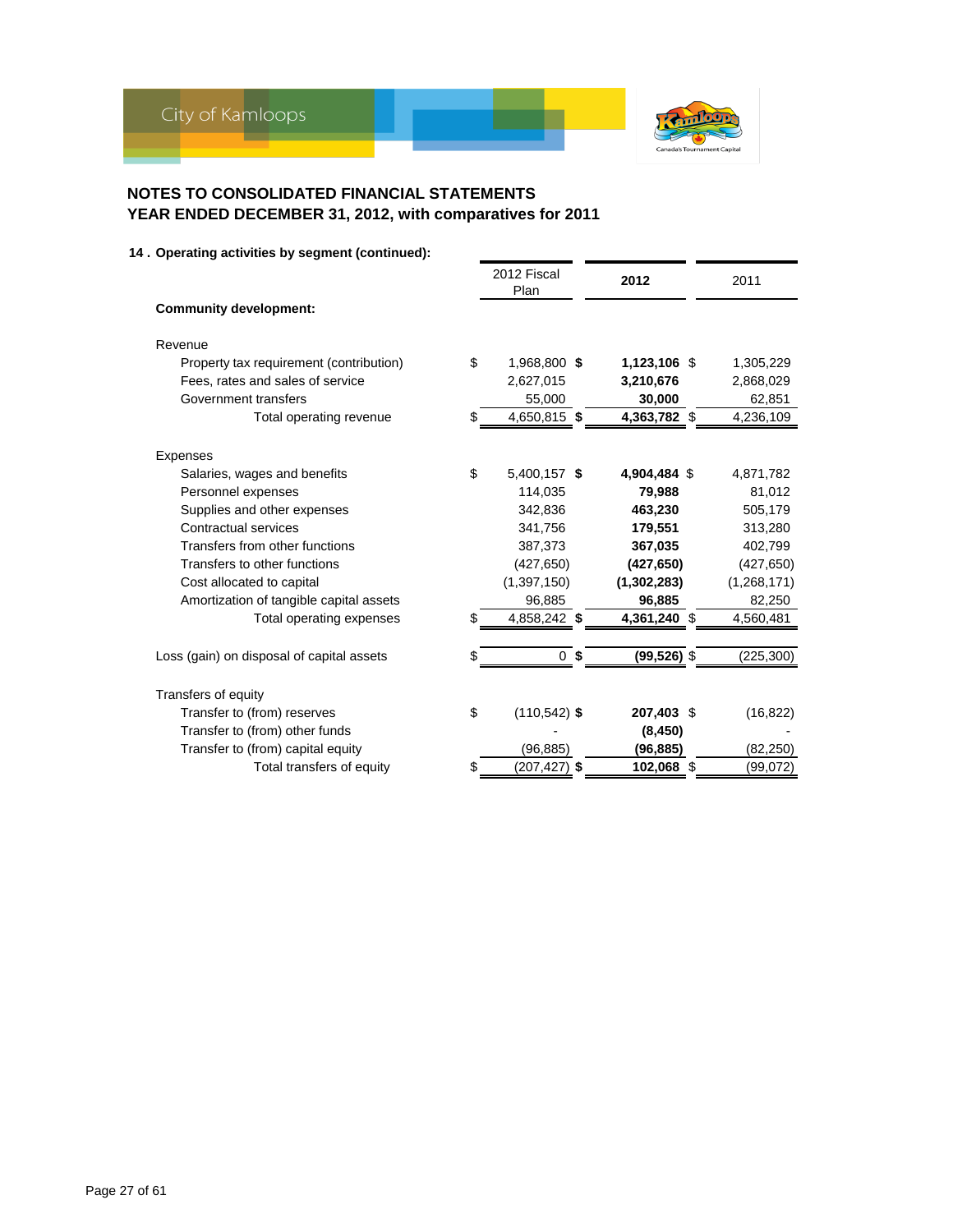

|                                               | 2012 Fiscal<br>Plan | 2012          | 2011        |
|-----------------------------------------------|---------------------|---------------|-------------|
| <b>Corporate administration:</b>              |                     |               |             |
| Revenue                                       |                     |               |             |
| Property tax requirement (contribution)<br>\$ | 9,233,371 \$        | 10,508,574 \$ | 10,058,239  |
| Fees, rates and sales of service              | 2,256,540           | 2,315,197     | 1,583,047   |
| Government transfers                          | 5,707,394           | 5,976,283     | 5,804,841   |
| Investment income                             | 2,171,300           | 2,543,224     | 4,130,920   |
| Total operating revenue                       | 19,368,605 \$       | 21,343,278 \$ | 21,577,047  |
| Expenses                                      |                     |               |             |
| \$<br>Salaries, wages and benefits            | 7,246,171 \$        | 7,196,451 \$  | 6,744,371   |
| Personnel expenses                            | 401,794             | 307,821       | 258,435     |
| Supplies and other expenses                   | 3,035,595           | 1,365,577     | 1,741,768   |
| Contractual services                          | 2.429.443           | 2,345,817     | 2,554,714   |
| Transfers from other functions                | 480,198             | 490,762       | 854,869     |
| Transfers to other functions                  | (2,672,116)         | (2,660,638)   | (3,085,953) |
| Cost allocated to capital                     | (62, 408)           | (62, 408)     |             |
| Debt servicing costs                          | 113,279             | 97,810        | 20,084      |
| Amortization of tangible capital assets       | 311,833             | 311,833       | 350,260     |
| Total operating expenses                      | 11,283,789 \$       | 9,393,025 \$  | 9,438,548   |
| Transfers of equity                           |                     |               |             |
| \$<br>Transfer to (from) reserves             | 5,342,518 \$        | 8,901,051 \$  | 10,380,786  |
| Transfer to (from) other funds                | 3,054,131           | 3,361,035     | 2,107,973   |
| Transfer to (from) capital equity             | (311, 833)          | (311, 833)    | (350, 260)  |
| Total transfers of equity<br>S                | 8,084,816 \$        | 11,950,253 \$ | 12,138,499  |
|                                               |                     |               |             |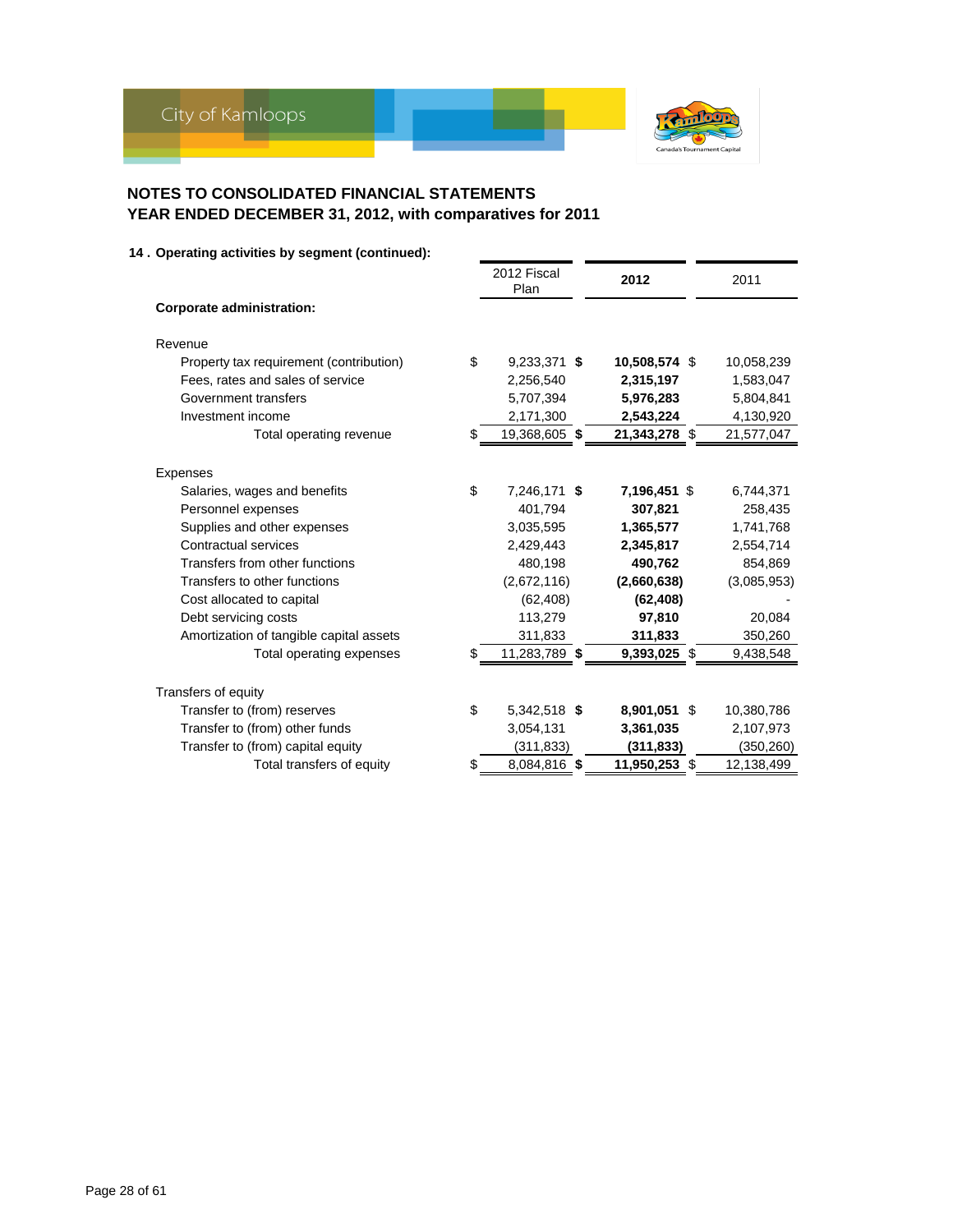

|                                               | 2012 Fiscal<br>Plan | 2012          | 2011       |
|-----------------------------------------------|---------------------|---------------|------------|
| <b>Environmental services:</b>                |                     |               |            |
| Revenue                                       |                     |               |            |
| \$<br>Property tax requirement (contribution) | 354,332 \$          | 331,285 \$    | 340,478    |
| Government transfers                          | 372,873             | 142,231       | 115,683    |
| Total operating revenue<br>S.                 | 727,205 \$          | 473,516 \$    | 456,161    |
| Expenses                                      |                     |               |            |
| \$<br>Salaries, wages and benefits            | 485,952 \$          | 465,747 \$    | 422,361    |
| Personnel expenses                            | 10,605              | 6,692         | 10,460     |
| Supplies and other expenses                   | 260,044             | 53,070        | 107,240    |
| Contractual services                          | 85,000              | 33,802        | 39,949     |
| Transfers from other functions                | 42,386              | 43,587        | 33,700     |
| Transfers to other functions                  | (106, 782)          | (106, 782)    | (106, 782) |
| Amortization of tangible capital assets       | 7,483               | 7,483         | 3,700      |
| Total operating expenses                      | 784,688 \$          | 503,599 \$    | 510,628    |
| Transfers of equity                           |                     |               |            |
| \$<br>Transfer to (from) reserves             | $(50,000)$ \$       | $(22,600)$ \$ | (50, 767)  |
| Transfer to (from) capital equity             | (7, 483)            | (7, 483)      | (3,700)    |
| Total transfers of equity                     | (57,483) \$         | (30,083) \$   | (54,467)   |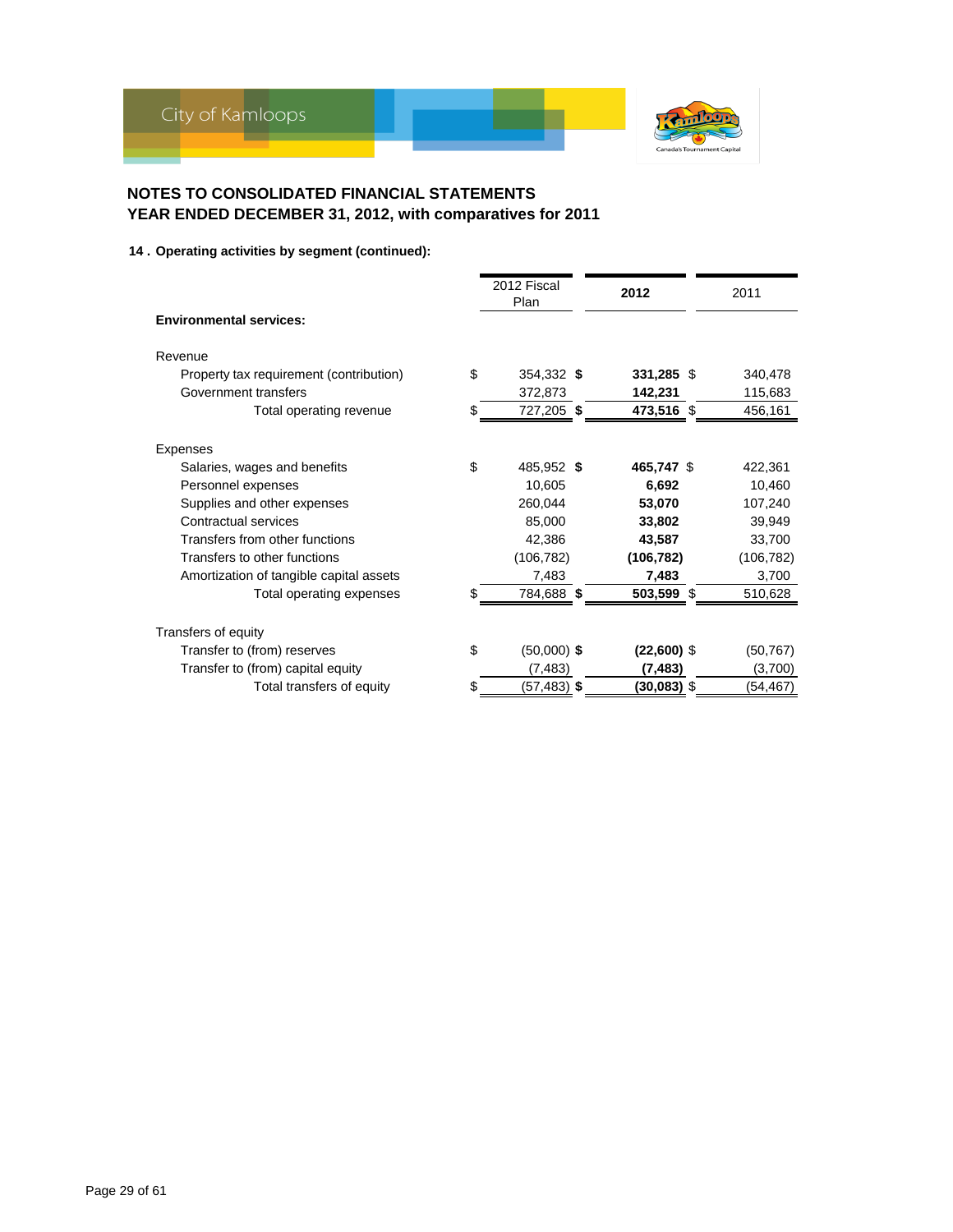

|                                               | 2012 Fiscal<br>Plan | 2012                 | 2011       |
|-----------------------------------------------|---------------------|----------------------|------------|
| Fire services:                                |                     |                      |            |
| Revenue                                       |                     |                      |            |
| \$<br>Property tax requirement (contribution) | 14,022,109 \$       | 14,619,020 \$        | 13,290,513 |
| Fees, rates and sales of service              | 1,246,300           | 1,325,567            | 1,190,448  |
| Private contributions                         | 15,000              | 15,000               | 15,000     |
| Total operating revenue                       | 15,283,409 \$       | 15,959,587 \$        | 14,495,961 |
| Expenses                                      |                     |                      |            |
| \$<br>Salaries, wages and benefits            | 13,475,196 \$       | 14,135,548 \$        | 12,738,073 |
| Personnel expenses                            | 100,455             | 102,359              | 101,743    |
| Supplies and other expenses                   | 717,746             | 747,583              | 722,254    |
| Contractual services                          | 276,923             | 241,090              | 199,930    |
| Transfers from other functions                | 193,348             | 291,964              | 260,001    |
| Transfers to other functions                  |                     | (78, 698)            | (69, 507)  |
| Debt servicing costs                          |                     |                      | 77,141     |
| Amortization of tangible capital assets       | 202,045             | 202,045              | 177,005    |
| Total operating expenses                      | 14,965,713 \$       | 15,641,891 \$        | 14,206,640 |
|                                               |                     |                      |            |
| Loss (gain) on disposal of capital assets     | 0                   | \$<br>$(60, 867)$ \$ | (74, 572)  |
| Transfers of equity                           |                     |                      |            |
| \$<br>Transfer to (from) reserves             | $(372, 443)$ \$     | $(372, 443)$ \$      | (431, 108) |
| Transfer to (from) other funds                | 892,184             | 953,051              | 972,006    |
| Transfer to (from) capital equity             | (202,045)           | (202,045)            | (177,005)  |
| Total transfers of equity                     | 317,696 \$          | 378,563 \$           | 363,893    |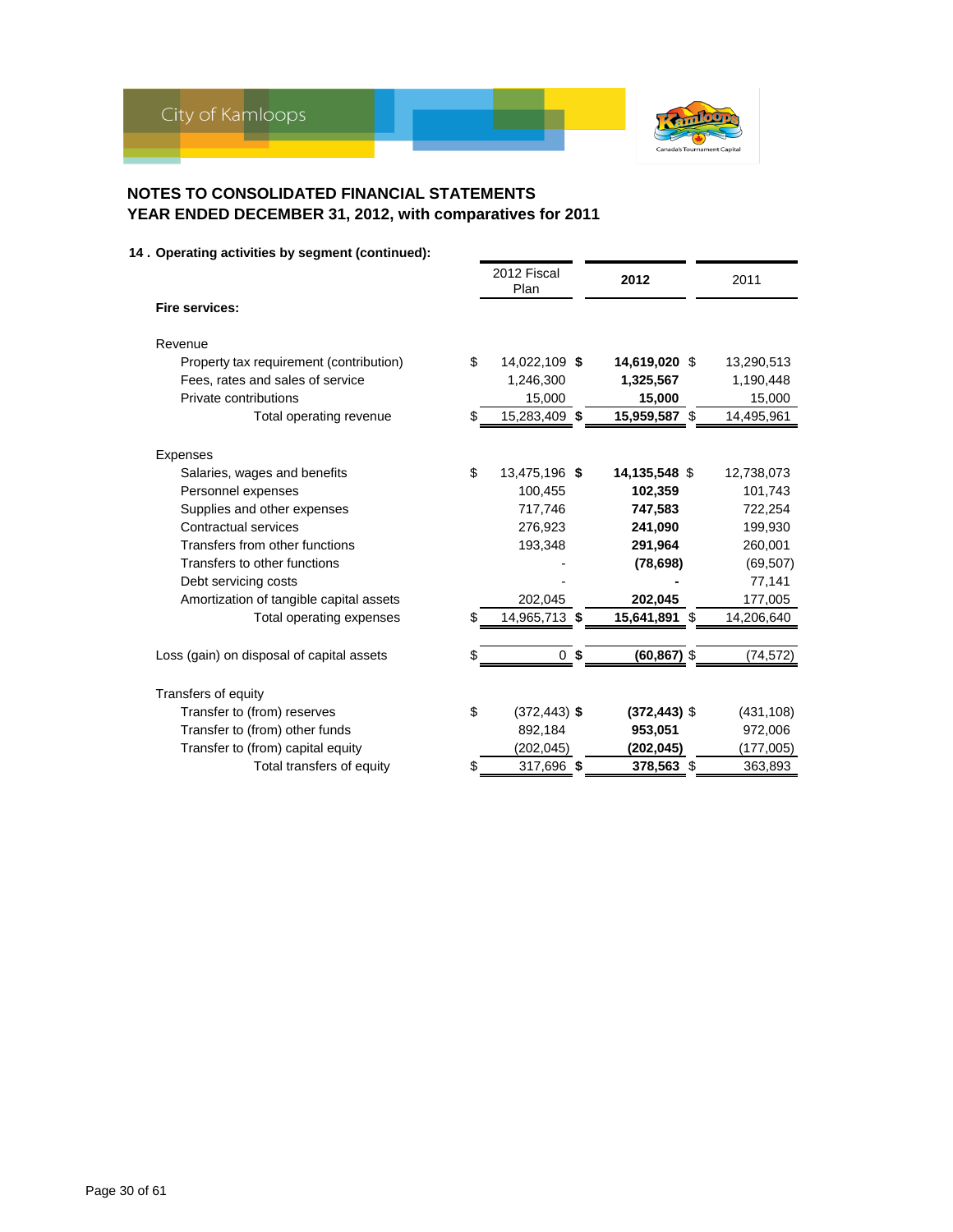

|                                                 | 2012 Fiscal<br>Plan    | 2012             | 2011           |
|-------------------------------------------------|------------------------|------------------|----------------|
| Infrastructure maintenance:                     |                        |                  |                |
| Revenue                                         |                        |                  |                |
| Property tax requirement (contribution)         | \$<br>14,316,069 \$    | 14,831,618 \$    | 14,740,080     |
| Fees, rates and sales of service                | 9,100                  | 6,008            | 9,967          |
| Government transfers                            | 650                    | 1,179            | 945            |
| Private contributions                           |                        |                  | 86,754         |
| Total operating revenue                         | \$<br>14,325,819 \$    | 14,838,805 \$    | 14,837,746     |
|                                                 |                        |                  |                |
| <b>Expenses</b><br>Salaries, wages and benefits | \$<br>9,611,567 \$     | 9,044,820 \$     | 8,659,134      |
| Personnel expenses                              | 101,115                | 71,987           | 78,327         |
| Supplies and other expenses                     | 6,651,621              | 7,428,726        | 7,816,814      |
| Contractual services                            | 2,131,702              | 2,075,060        | 1,939,654      |
| Transfers from other functions                  | 3,525,593              | 3,328,840        | 3,178,579      |
| Transfers to other functions                    | (9,373,962)            | (9,478,457)      | (9,210,576)    |
| Cost allocated to capital                       | (1,485,223)            | (593, 409)       | (703, 834)     |
| Debt servicing costs                            | 766,226                | 764,058          | 750,746        |
| Amortization of tangible capital assets         | 11,329,600             | 11,329,600       | 10,976,780     |
| Total operating expenses                        | 23,258,239 \$          | 23,971,225 \$    | 23,485,624     |
|                                                 |                        |                  |                |
| Loss (gain) on disposal of capital assets       | $(80,000)$ \$          | $(148, 498)$ \$  | (225, 710)     |
| Transfers of equity                             |                        |                  |                |
| Transfer to (from) reserves                     | \$<br>$(127,000)$ \$   | $(127,000)$ \$   | 56,271         |
| Transfer to (from) other funds                  | 2,604,180              | 2,472,678        | 2,498,341      |
| Transfer to (from) capital equity               | (11, 329, 600)         | (11, 329, 600)   | (10, 976, 780) |
| Total transfers of equity                       | \$<br>$(8,852,420)$ \$ | $(8,983,922)$ \$ | (8,422,168)    |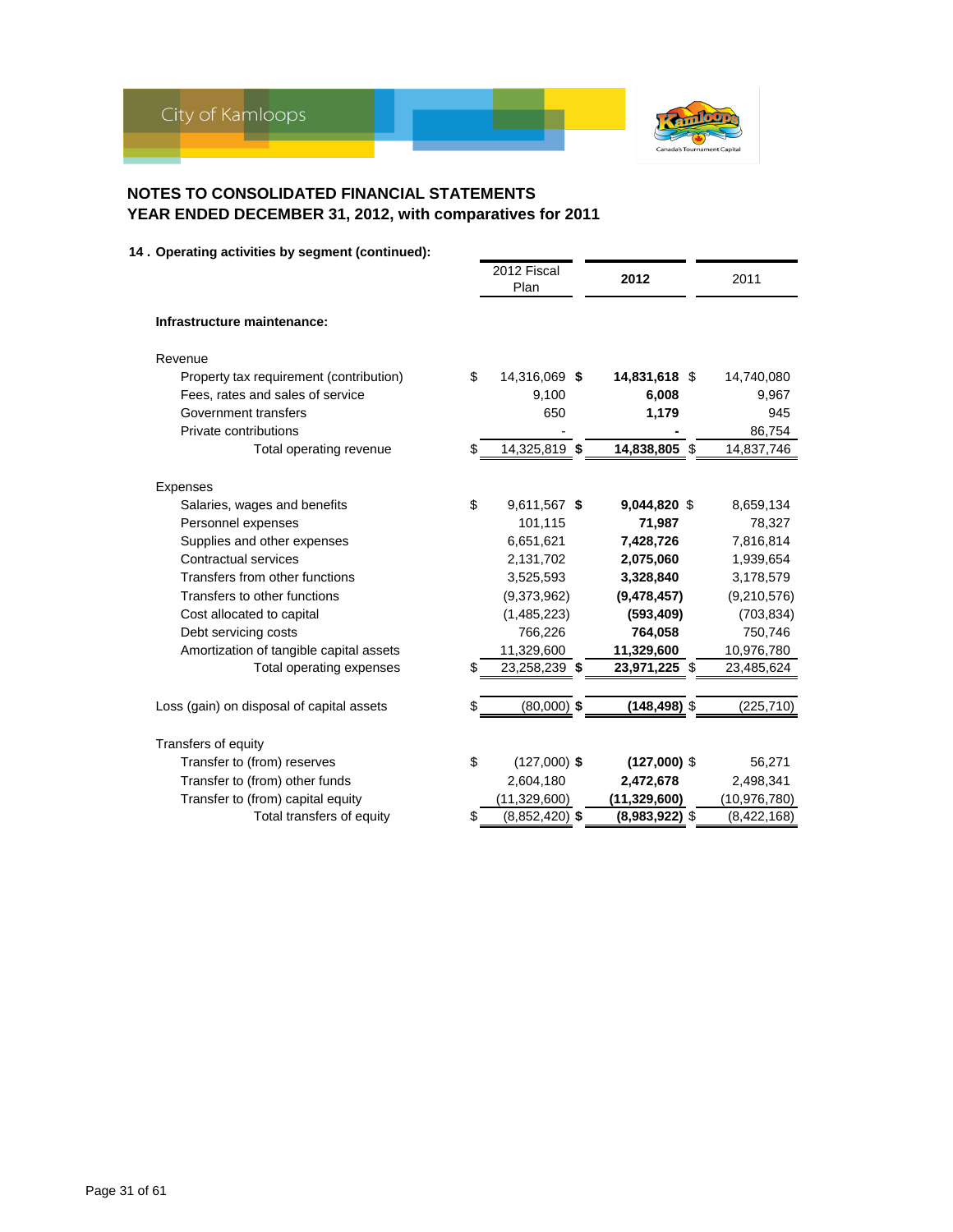

|                                                       | 2012 Fiscal<br>Plan | 2012         | 2011       |
|-------------------------------------------------------|---------------------|--------------|------------|
| Legislative and enforcement:                          |                     |              |            |
| Revenue                                               |                     |              |            |
| \$<br>Property tax requirement (contribution)         | 3,331,508 \$        | 3,407,223 \$ | 3,031,413  |
| Fees, rates and sales of service                      | 1,450,728           | 1,547,304    | 1,509,639  |
| Investment income                                     | 11,000              | 18,461       | 19,979     |
| Total operating revenue<br>\$.                        | 4,793,236 \$        | 4,972,988 \$ | 4,561,031  |
|                                                       |                     |              |            |
| <b>Expenses</b><br>\$<br>Salaries, wages and benefits | 2,991,217 \$        | 3,317,590 \$ | 2,870,725  |
| Personnel expenses                                    | 151,570             | 108,877      | 114,270    |
| Supplies and other expenses                           | 1,060,382           | 957,994      | 1,028,050  |
| Contractual services                                  | 210,846             | 211,023      | 205,411    |
| Transfers from other functions                        | 311,885             | 295,843      | 384,125    |
| Transfers to other functions                          | (151,000)           | (151,000)    | (151,000)  |
| Debt servicing costs                                  | 49,630              | 49,490       |            |
| Amortization of tangible capital assets               | 220,742             | 220,742      | 208,871    |
| Total operating expenses                              | 4,845,272 \$        | 5,010,559 \$ | 4,660,452  |
| Transfers of equity                                   |                     |              |            |
| \$<br>Transfer to (from) reserves                     | 11,000 \$           | 12,373 \$    | (78, 557)  |
| Transfer to (from) other funds                        | 157,706             | 170,798      | 188,007    |
| Transfer to (from) capital equity                     | (220, 742)          | (220,742)    | (208, 871) |
| Total transfers of equity                             | (52,036) \$         | (37,571) \$  | (99, 421)  |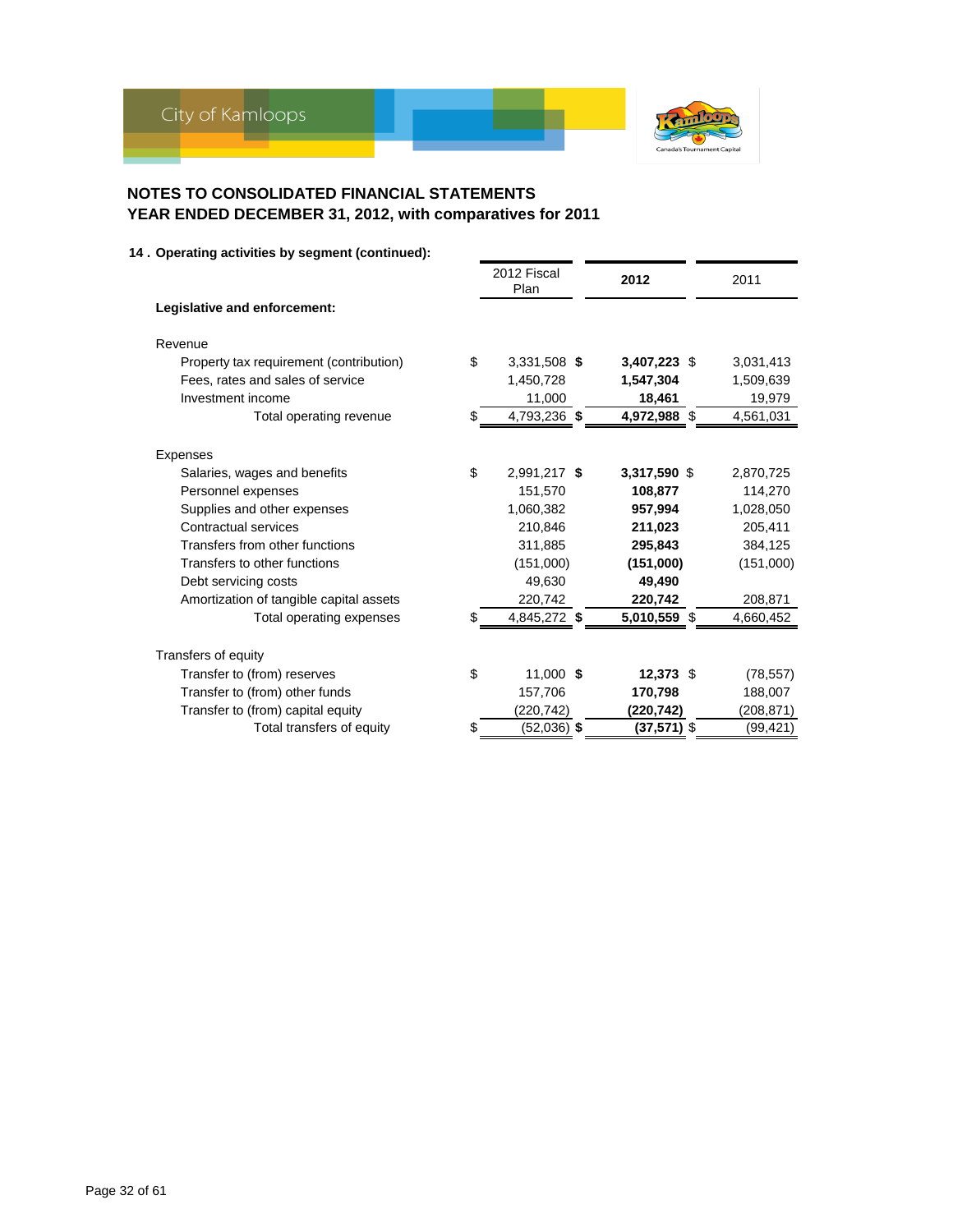

|                                          | 2012 Fiscal<br>Plan      | 2012            | 2011        |
|------------------------------------------|--------------------------|-----------------|-------------|
| Parks, recreation and cultural services: |                          |                 |             |
| Revenue                                  |                          |                 |             |
| Property tax requirement (contribution)  | \$<br>18,215,117 \$      | 18,054,411 \$   | 17,300,229  |
| Fees, rates and sales of service         | 6,475,127                | 6,824,382       | 6,560,172   |
| Government transfers                     | 25,000                   | 37,415          | 32,811      |
| Investment income                        | 30,000                   | 13,661          | 21,045      |
| Private contributions                    | 62,316                   | 71,193          | 92,988      |
| Total operating revenue                  | \$<br>24,807,560 \$      | 25,001,062 \$   | 24,007,245  |
| Expenses                                 |                          |                 |             |
| Salaries, wages and benefits             | \$<br>11,400,982 \$      | 11,587,420 \$   | 10,646,357  |
| Personnel expenses                       | 163,485                  | 112,157         | 133,879     |
| Supplies and other expenses              | 6,340,363                | 5,967,823       | 5,804,572   |
| Contractual services                     | 2,818,524                | 3,080,797       | 2,867,947   |
| Transfers from other functions           | 3,003,158                | 2,765,425       | 2,728,619   |
| Transfers to other functions             | (388, 907)               | (388, 907)      | (298, 127)  |
| Cost allocated to capital                | (140, 058)               | (140, 058)      |             |
| Debt servicing costs                     | 1,942,055                | 1,936,560       | 1,869,725   |
| Amortization of tangible capital assets  | 5,825,097                | 5,825,097       | 5,816,445   |
| Total operating expenses                 | 30,964,699 \$            | 30,746,314 \$   | 29,569,417  |
| Transfers of equity                      |                          |                 |             |
| Transfer to (from) reserves              | \$<br>$(532, 042)$ \$    | $(120, 155)$ \$ | 149,273     |
| Transfer to (from) other funds           | 200,000                  | 200,000         | 105,000     |
| Transfer to (from) capital equity        | (5,825,097)              | (5,825,097)     | (5,816,445) |
| Total transfers of equity                | \$<br>$(6, 157, 139)$ \$ | (5,745,252) \$  | (5,562,172) |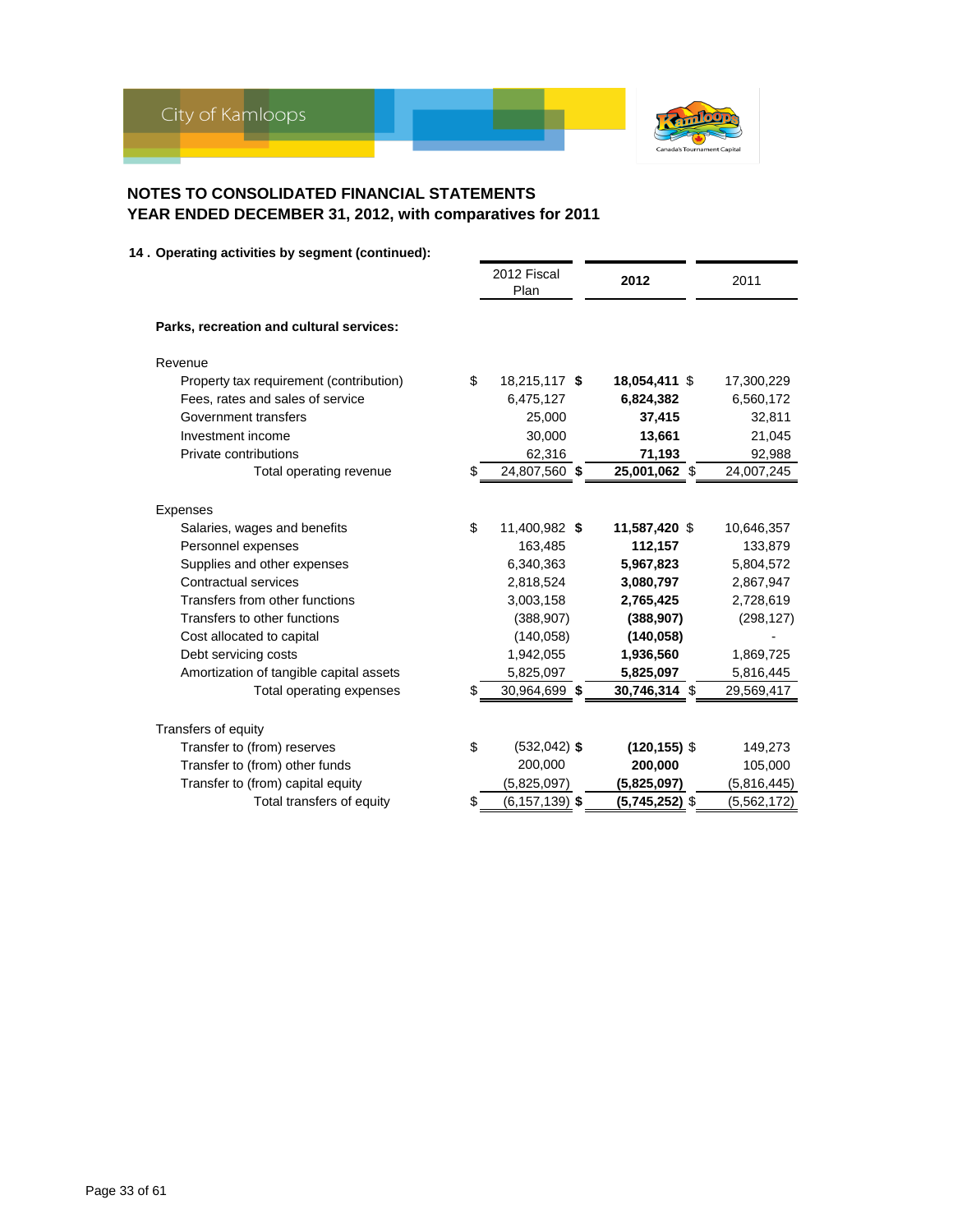

|                                               | 2012 Fiscal<br>Plan | 2012          |      | 2011       |
|-----------------------------------------------|---------------------|---------------|------|------------|
| <b>Police services:</b>                       |                     |               |      |            |
| Revenue                                       |                     |               |      |            |
| \$<br>Property tax requirement (contribution) | 19,317,020 \$       | 19,470,586 \$ |      | 18,033,034 |
| Fees, rates and sales of service              | 209,800             | 208,475       |      | 201,423    |
| Government transfers                          | 3,176,808           | 3,641,979     |      | 3,514,575  |
| Private contributions                         | 0                   | 0             |      | 5,015      |
| Total operating revenue                       | 22,703,628 \$       | 23,321,040 \$ |      | 21,754,047 |
| Expenses                                      |                     |               |      |            |
| \$<br>Salaries, wages and benefits            | 3,684,586 \$        | 3,530,516 \$  |      | 3,401,589  |
| Personnel expenses                            | 79,085              | 53,850        |      | 29,168     |
| Supplies and other expenses                   | 84,383              | 69,968        |      | 56,500     |
| Contractual services                          | 19,916,861          | 18,511,021    |      | 17,368,709 |
| Transfers from other functions                | 86,924              | 96,828        |      | 109,550    |
| Amortization of tangible capital assets       | 55,388              | 55,388        |      | 61,261     |
| Total operating expenses                      | 23,907,227 \$       | 22,317,571 \$ |      | 21,026,777 |
| Transfers of equity                           |                     |               |      |            |
| \$<br>Transfer to (from) reserves             | $(1, 148, 211)$ \$  | 1,058,857 \$  |      | 788,531    |
| Transfer to (from) capital equity             | (55, 388)           | (55, 388)     |      | (61, 261)  |
| Total transfers of equity                     | $(1,203,599)$ \$    | 1,003,469     | - \$ | 727,270    |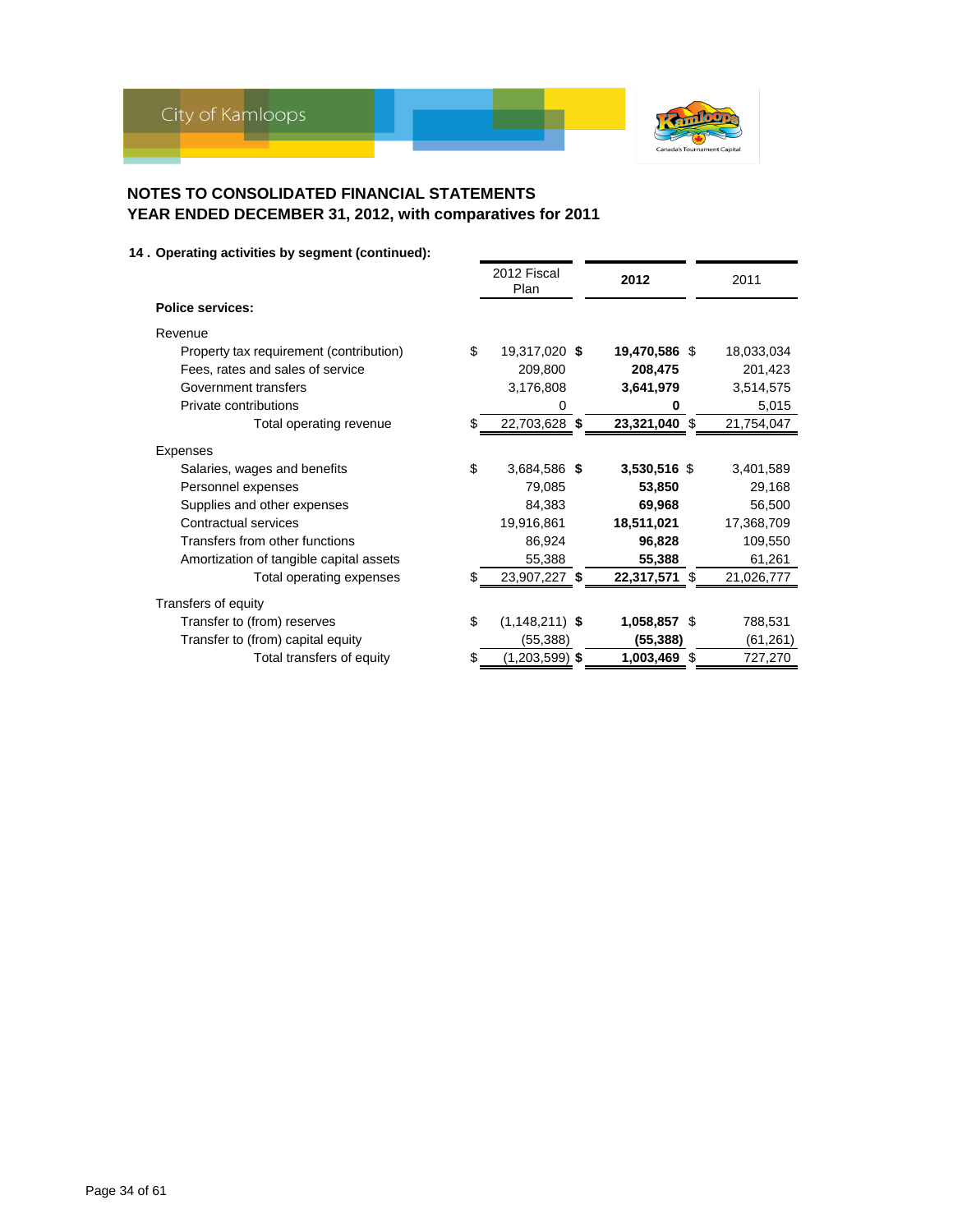

|                                               | 2012 Fiscal<br>Plan | 2012          |  | 2011       |  |
|-----------------------------------------------|---------------------|---------------|--|------------|--|
| <b>Public transit:</b>                        |                     |               |  |            |  |
| Revenue                                       |                     |               |  |            |  |
| \$<br>Property tax requirement (contribution) | 4,003,875 \$        | 3,573,606 \$  |  | 2,961,761  |  |
| Fees, rates and sales of service              | 4,620,293           | 4,396,354     |  | 4,308,274  |  |
| Government transfers                          | 6,005,366           | 5,960,196     |  | 5,478,693  |  |
| Total operating revenue                       | 14,629,534 \$       | 13,930,156 \$ |  | 12,748,728 |  |
| Expenses                                      |                     |               |  |            |  |
| \$<br>Salaries, wages and benefits            | 120,310 \$          | 118,182 \$    |  | 116,901    |  |
| Personnel expenses                            | 3,000               | 2,706         |  | 3,790      |  |
| Supplies and other expenses                   |                     | 53            |  |            |  |
| Contractual services                          | 14,327,417          | 13,630,039    |  | 12,464,434 |  |
| Transfers from other functions                | 178,807             | 179,176       |  | 163,603    |  |
| Amortization of tangible capital assets       | 20,660              | 20,660        |  | 20,218     |  |
| Total operating expenses                      | 14,650,194 \$       | 13,950,816 \$ |  | 12,768,946 |  |
| Transfers of equity                           |                     |               |  |            |  |
| Transfer to (from) capital equity             | (20, 660)           | (20, 660)     |  | (20, 218)  |  |
| Total transfers of equity                     | (20,660) \$         | (20,660) \$   |  | (20,218)   |  |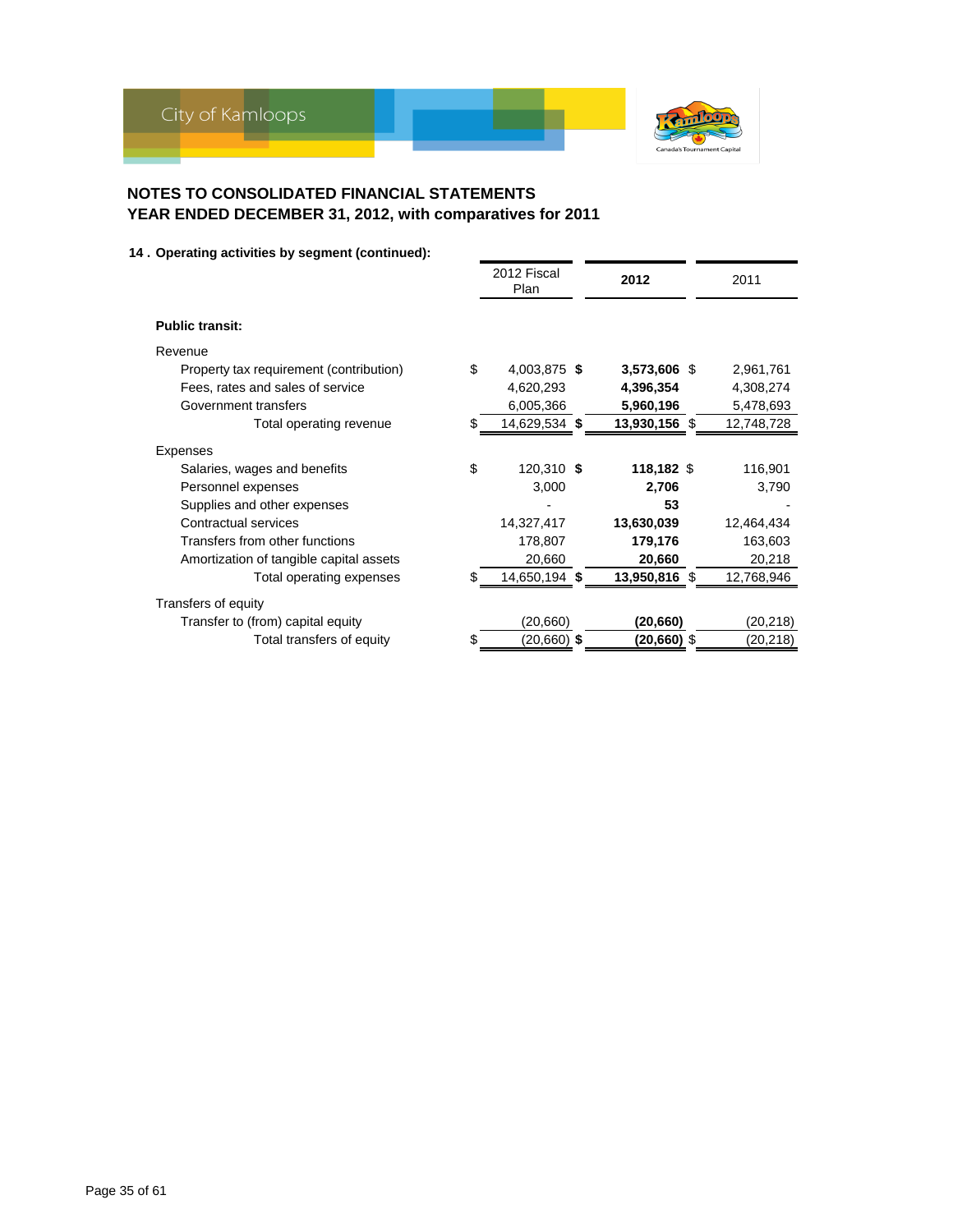

|                                               | 2012 Fiscal<br>Plan |   | 2012         | 2011        |
|-----------------------------------------------|---------------------|---|--------------|-------------|
| Solid waste:                                  |                     |   |              |             |
| Revenue                                       |                     |   |              |             |
| \$<br>Property tax requirement (contribution) | 897,264 \$          |   | 837,629 \$   | 787,629     |
| Fees, rates and sales of service              | 6,836,292           |   | 6,892,229    | 6,468,198   |
| Total operating revenue                       | 7,733,556 \$        |   | 7,729,858 \$ | 7,255,827   |
| <b>Expenses</b>                               |                     |   |              |             |
| \$<br>Salaries, wages and benefits            | 1,909,904 \$        |   | 1,967,685 \$ | 1,833,862   |
| Personnel expenses                            | 7,410               |   | 2.427        | 10,045      |
| Supplies and other expenses                   | 704,973             |   | 454,219      | 448.516     |
| Contractual services                          | 2,833,495           |   | 2,987,821    | 2,818,579   |
| Transfers from other functions                | 3,371,624           |   | 3,301,986    | 3,088,954   |
| Transfers to other functions                  | (1,710,205)         |   | (1,652,682)  | (1,646,418) |
| Amortization of tangible capital assets       | 27,378              |   | 27,378       | 24,910      |
| Total operating expenses                      | 7,144,579 \$        |   | 7,088,834 \$ | 6,578,448   |
| Transfers of equity                           |                     |   |              |             |
| \$<br>Transfer to (from) reserves             | 486,099 \$          |   | 538,146 \$   | 572,033     |
| Transfer to (from) other funds                | 130,256             |   | 130,256      | 130,256     |
| Transfer to (from) capital equity             | (27, 378)           |   | (27, 378)    | (24, 910)   |
| Total transfers of equity<br>S.               | 588,977             | S | \$41,024     | 677,379     |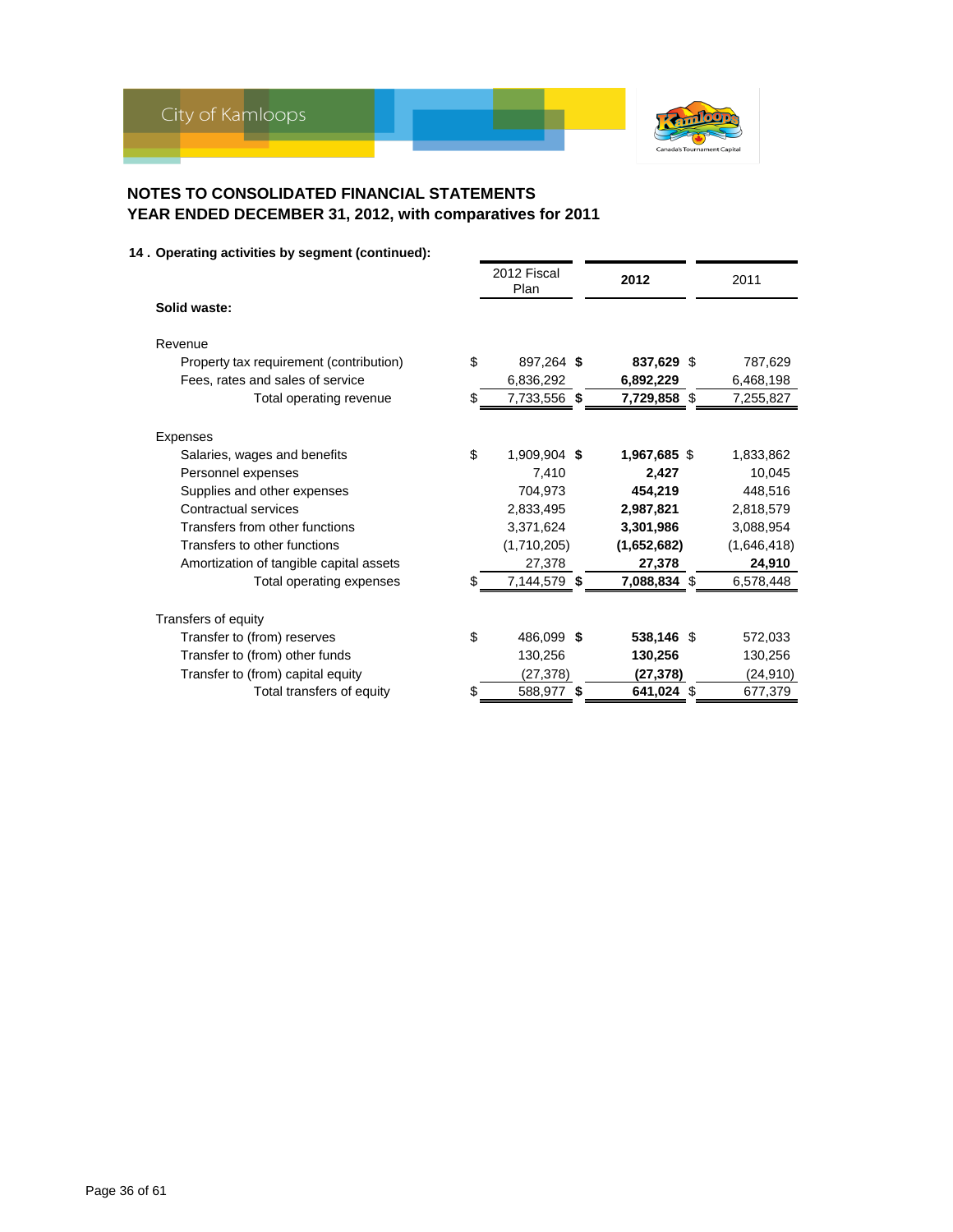

|                                         | 2012 Fiscal<br>Plan | 2012               | 2011        |
|-----------------------------------------|---------------------|--------------------|-------------|
| <b>Water utility:</b>                   |                     |                    |             |
| Revenue                                 |                     |                    |             |
| \$<br>Fees, rates and sales of service  | 11,741,478 \$       | 13,404,722 \$      | 13,507,323  |
| Investment income                       | 45,000              | 273,006            | 588,369     |
| Total operating revenue<br>\$.          | 11,786,478 \$       | 13,677,728 \$      | 14,095,692  |
| <b>Expenses</b>                         |                     |                    |             |
| \$<br>Salaries, wages and benefits      | 2,963,434 \$        | 2,849,194 \$       | 2,542,729   |
| Personnel expenses                      | 41,486              | 44.555             | 39,265      |
| Supplies and other expenses             | 3,568,199           | 3,626,575          | 3,537,594   |
| Contractual services                    | 657,670             | 679,681            | 700,137     |
| Transfers from other functions          | 2,147,619           | 1,937,596          | 1,954,422   |
| Transfers to other functions            | (285,007)           | (285,007)          | (286, 539)  |
| Cost allocated to capital               | (34, 306)           |                    |             |
| Debt servicing costs                    | 2,009,511           | 1,949,490          | 2,003,569   |
| Amortization of tangible capital assets | 3,616,660           | 3,616,660          | 3,369,689   |
| Total operating expenses                | 14,685,266 \$       | 14,418,744 \$      | 13,860,866  |
| Transfers of equity                     |                     |                    |             |
| \$<br>Transfer to (from) reserves       |                     | \$<br>2,745,210 \$ | 2,482,025   |
| Transfer to (from) other funds          | 717,872             | 130,434            | 1,122,490   |
| Transfer to (from) capital equity       | (3,616,660)         | (3,616,660)        | (3,369,689) |
| Total transfers of equity               | (2,898,788) \$      | (741,016) \$       | 234,826     |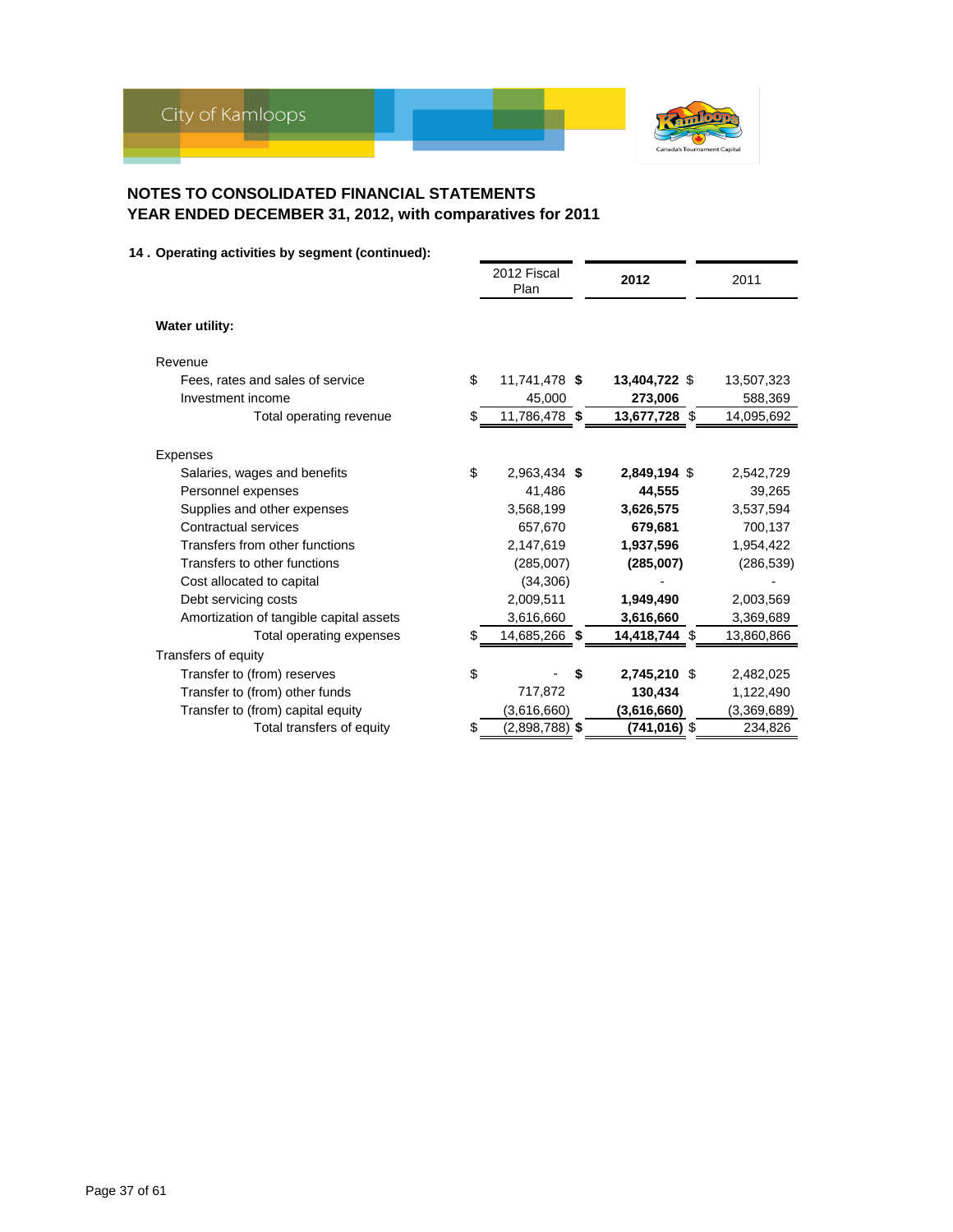

|                                         | 2012 Fiscal<br>Plan | 2012         | 2011        |
|-----------------------------------------|---------------------|--------------|-------------|
| Sewer utility:                          |                     |              |             |
| Revenue                                 |                     |              |             |
| \$<br>Fees, rates and sales of service  | 5,799,930 \$        | 7,353,626 \$ | 6,670,269   |
| Investment income                       | 91,000              | 219,200      | 511,696     |
| Total operating revenue                 | 5,890,930 \$        | 7,572,826 \$ | 7,181,965   |
| <b>Expenses</b>                         |                     |              |             |
| \$<br>Salaries, wages and benefits      | 1,737,057 \$        | 1,447,465 \$ | 1,460,432   |
| Personnel expenses                      | 41,501              | 31,381       | 25,860      |
| Supplies and other expenses             | 1.981.183           | 1,919,458    | 1,982,855   |
| Contractual services                    | 633.012             | 883,348      | 769,462     |
| Transfers from other functions          | 1,300,755           | 1,215,237    | 1,167,419   |
| Transfers to other functions            | (53,316)            | (53, 316)    | (39, 640)   |
| Cost allocated to capital               | (34, 304)           |              |             |
| Debt servicing costs                    | 335,818             | 309,692      | 358,310     |
| Amortization of tangible capital assets | 1,052,068           | 1,052,068    | 1,026,031   |
| Total operating expenses                | 6,993,774 \$        | 6,805,333 \$ | 6,750,729   |
| Transfers of equity                     |                     |              |             |
| \$<br>Transfer to (from) reserves       | $(50,000)$ \$       | 1,727,925 \$ | 1,173,331   |
| Transfer to (from) other funds          | (776)               | 91,636       | 283,936     |
| Transfer to (from) capital equity       | (1,052,068)         | (1,052,068)  | (1,026,031) |
| Total transfers of equity               | $(1, 102, 844)$ \$  | 767,493 \$   | 431,236     |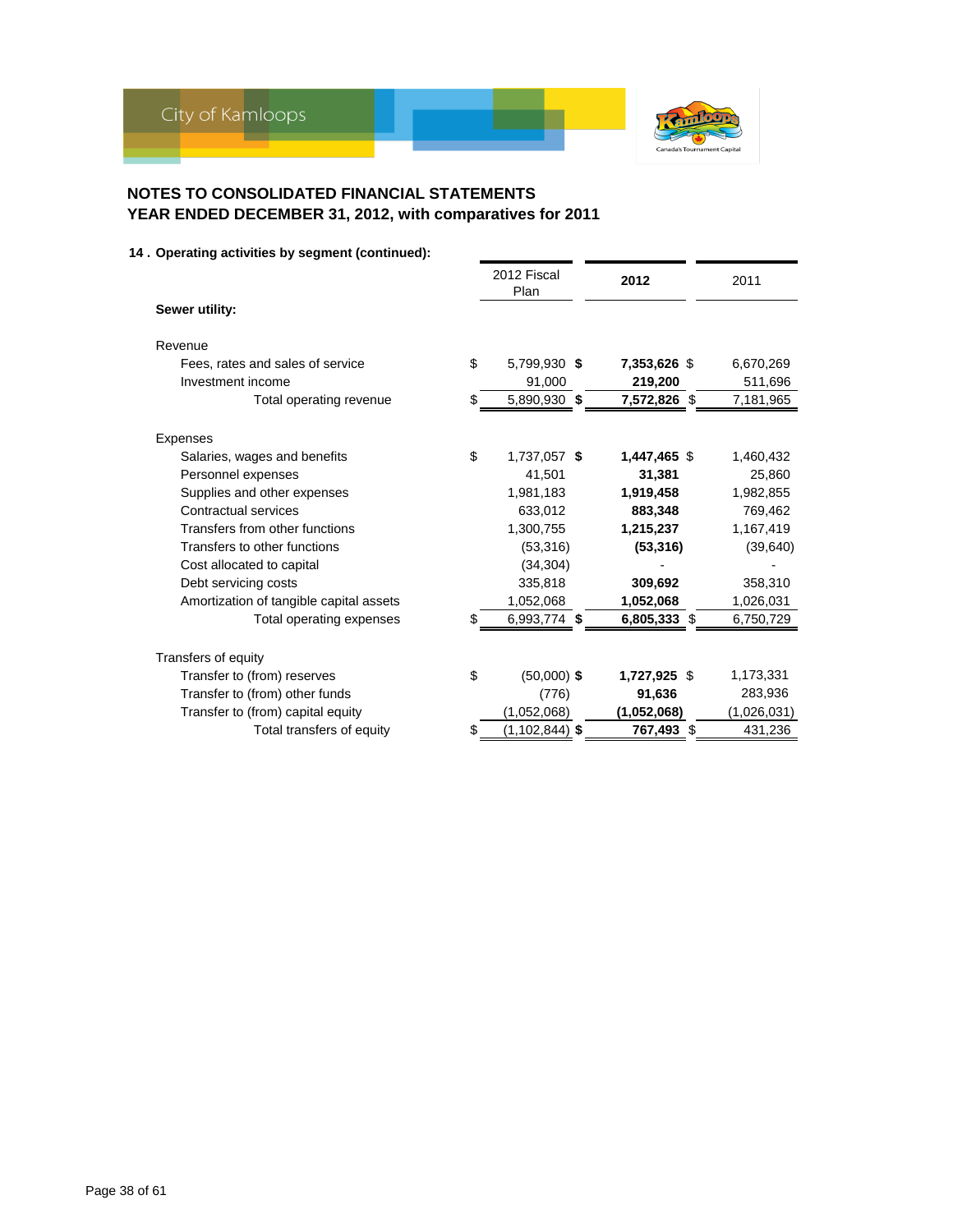

### **14 . Operating activities by segment (continued):**

|                                                 | 2012 Fiscal<br>Plan | 2012                  | 2011        |
|-------------------------------------------------|---------------------|-----------------------|-------------|
| <b>Kamloops Airport Authority Society:</b>      |                     |                       |             |
| Revenue                                         |                     |                       |             |
| \$<br>Fees, rates and sales of service          |                     | \$<br>1,776,346 \$    | 2,085,661   |
| Government transfers                            |                     | 833,547               | 275,475     |
| Investment income                               |                     | 54,621                | 36,637      |
| Total operating revenue<br>\$                   |                     | \$<br>2,664,514<br>\$ | 2,397,773   |
| Expenses                                        |                     |                       |             |
| \$<br>Supplies and other expenses               |                     | \$<br>- \$            |             |
| Contractual services                            |                     | 84,952                | 54,545      |
| Debt servicing costs                            |                     | 356,492               | 357,636     |
| Amortization of tangible capital assets         |                     | 1,631,888             | 1,596,113   |
| \$<br>Total operating expenses                  |                     | \$<br>2,073,332 \$    | 2,008,294   |
|                                                 |                     |                       |             |
| Loss (gain) on disposal of capital assets<br>\$ |                     | \$<br>$(4,400)$ \$    |             |
| Transfers of equity                             |                     |                       |             |
| Transfer to (from) reserves<br>\$               |                     | \$<br>85,182 \$       | 1,970,445   |
| Transfer to (from) other funds                  |                     | 8,000                 | 15,147      |
| Transfer to (from) capital equity               |                     | 502,400               | (1,596,113) |
| Total transfers of equity                       |                     | 595,582 \$            | 389,479     |
|                                                 |                     |                       |             |
| Venture Kamloops Business Development Society:  |                     |                       |             |
| Revenue                                         |                     |                       |             |
| \$<br>Fees, rates and sales of service          | 13,000 \$           | $200$ \$              | 2,426       |
| Government transfers                            | 5,000               | 3,185                 | 15,772      |
| Investment income                               | 500                 | 2,135                 | 2,601       |
| Total operating revenue<br>\$                   | 18,500 \$           | 5,520 \$              | 20,799      |
| Expenses                                        |                     |                       |             |
| Supplies and other expenses<br>\$               | 653,914 \$          | 615,185 \$            | 613,608     |
| Amortization of tangible capital assets         | 10,000              | 9,993                 | 5,389       |
| \$<br>Total operating expenses                  | 663,914 \$          | 625,178 \$            | 618,997     |
| Transfers of equity                             |                     |                       |             |
| Transfer to (from) reserves<br>\$               | $(84,002)$ \$       | $(24, 253)$ \$        | 1,060       |
| Transfer to (from) other funds                  | (551, 412)          | (585, 412)            | (593, 869)  |
| Transfer to (from) capital equity               | (10,000)            | (9,993)               | (5,389)     |

Total transfers of equity \$ (645,414) **\$ (619,658)** \$ (598,198)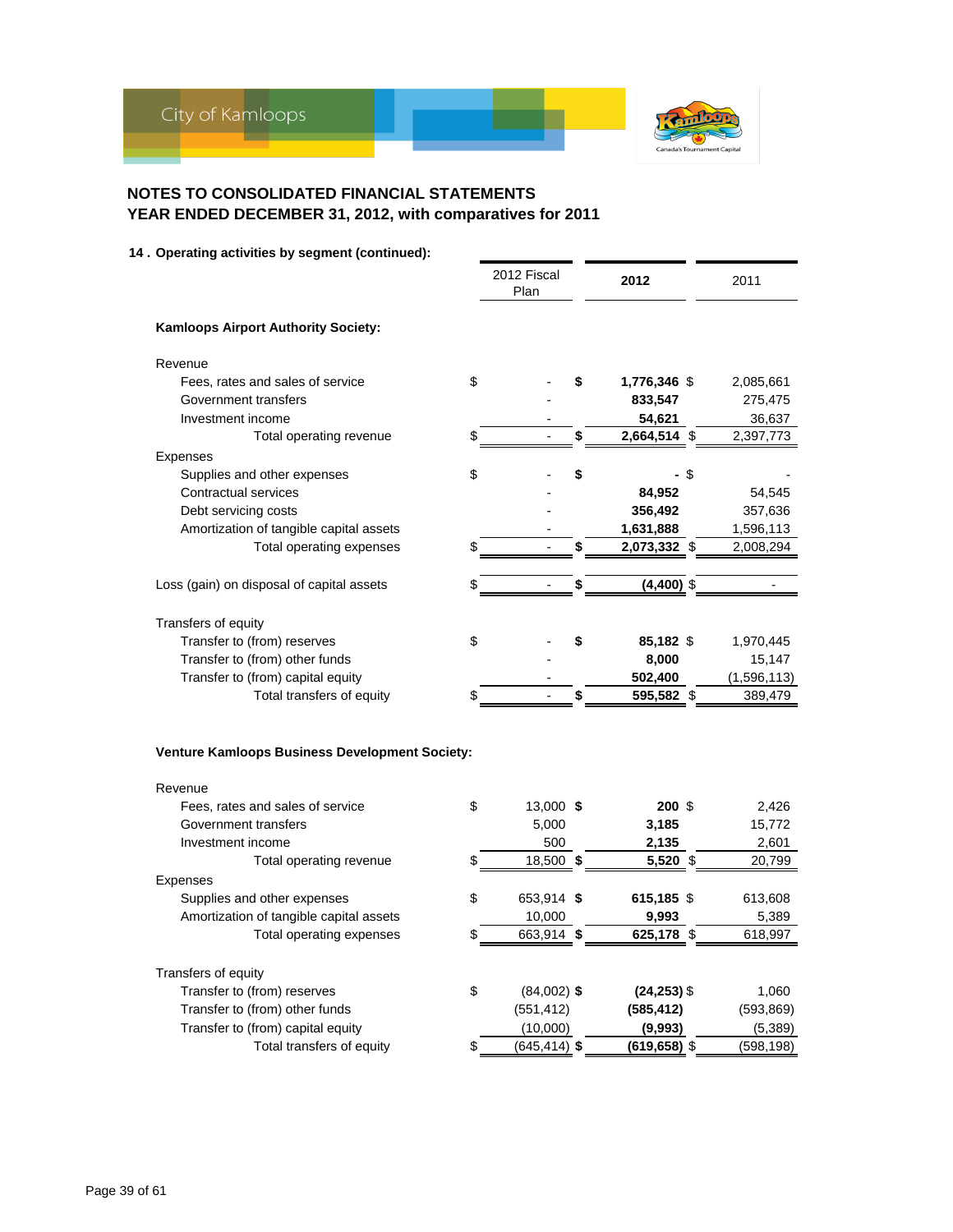

|                                           |    | 2012 Fiscal<br>Plan | 2012           |      | 2011           |
|-------------------------------------------|----|---------------------|----------------|------|----------------|
| <b>Non-operating activities:</b>          |    |                     |                |      |                |
| Revenue                                   |    |                     |                |      |                |
| Property tax requirement (contribution)   | \$ | 4,648,663 \$        | 3,640,820 \$   |      | 5,434,007      |
| Development levies utilized               |    | 8,718,302           | 3,043,103      |      | 3,758,220      |
| Fees, rates and sales of service          |    | 9,715,299           | 6,165,963      |      | 4,945,809      |
| Government transfers                      |    | 9,895,364           | 621,188        |      | 4,614,770      |
| Investment income                         |    | 1,384,337           | 1,376,322      |      | 1,161,904      |
| Private contributions                     |    | 807,275             | 6,718,332      |      | 12,303,784     |
| Total operating revenue                   |    | 35,169,240 \$       | 21,565,728 \$  |      | 32,218,494     |
|                                           |    |                     |                |      |                |
| Loss (gain) on disposal of capital assets |    |                     | 1,130,457 \$   |      | 3,158,319.00   |
| Transfers of equity                       |    |                     |                |      |                |
| Transfer to (from) reserves               |    | (34, 847, 334)      | (17, 444, 225) |      | (17, 173, 135) |
| Transfer to (from) current funds          |    | 948,156             | 820,527        |      | 2,209,963      |
| Transfer to capital equity                |    | 70,964,730          | 37,058,969     |      | 44,023,347     |
| Total transfers of equity                 | S  | 37,065,552 \$       | 20,435,271     | - \$ | 29,060,175     |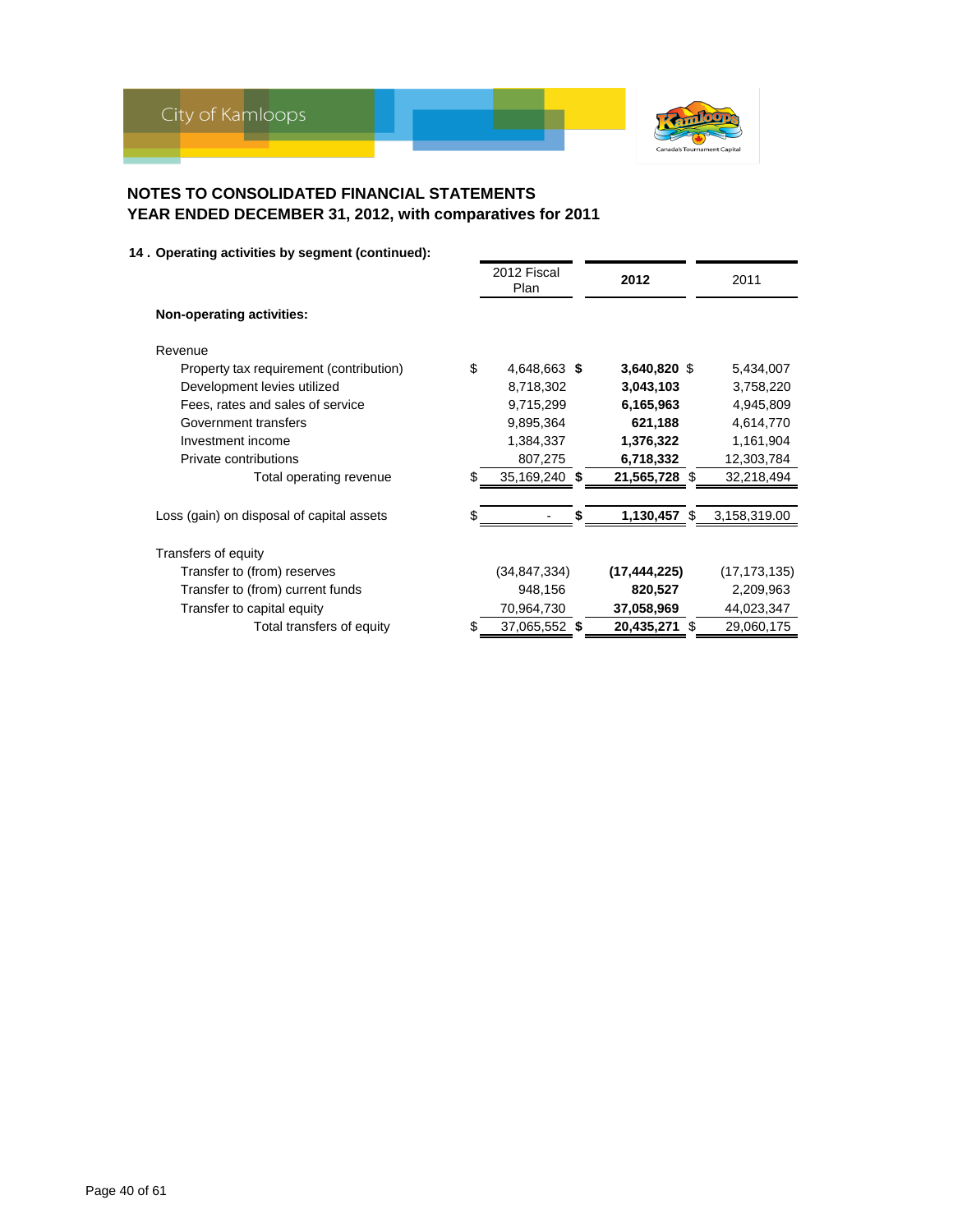

# **14 . Operating activities by segment (continued):**

### **Total revenue by segment:**

| Property tax requirement (contribution)   | \$<br>90,488,277 \$  | 90,574,271 \$       | 87,489,806     |
|-------------------------------------------|----------------------|---------------------|----------------|
| Development levies utilized               | 8,718,302            | 3,043,103           | 3,758,220      |
| Fees, rates and sales of service          | 53,400,902           | 55,798,000          | 52,256,684     |
| Government transfers                      | 25,243,455           | 17,247,203          | 19,916,416     |
| Investment income                         | 3,802,137            | 4,570,612           | 6,545,210      |
| Private contributions                     | 884,591              | 6,804,525           | 12,503,541     |
| Total revenue                             | \$<br>182,537,664 \$ | 178,037,714 \$      | 182,469,877    |
| Total expenses by segment:                |                      |                     |                |
| Salaries, wages and benefits              | \$<br>61,421,310 \$  | 60,972,753 \$       | 56,694,740     |
| Personnel expenses                        | 1,218,791            | 926,521             | 886,881        |
| Supplies and other expenses               | 25,494,836           | 23,738,756          | 24,455,596     |
| Contractual services                      | 46,680,899           | 44,962,369          | 42,314,371     |
| Transfers from other functions            | 15,168,945           | 14,434,571          | 14,456,575     |
| Transfers to other functions              | (15, 168, 945)       | (15, 283, 137)      | (15, 322, 192) |
| Cost allocated to capital                 | (3, 153, 449)        | (2,098,158)         | (1,972,005)    |
| Debt servicing costs                      | 5,216,519            | 5,463,592           | 5,437,211      |
| Amortization of tangible capital assets   | 22,909,602           | 24,541,483          | 23,868,853     |
| Loss (Gain) on disposal of capital assets | (80,000)             | 817,166             | 2,632,737      |
| Total operating expenses                  | 159,708,508 \$       | 158,475,916 \$      | 153,452,767    |
| Total transfers of equity by segment:     |                      |                     |                |
| Transfer to (from) reserves               | (24, 277, 816)       | 4,089,497           | 6,652,653      |
| Transfer to (from) current funds          | 948,156              | 820,527             | 2,209,963      |
| Transfer to (from) capital equity         | 48,055,128           | 14,651,774          | 20,154,494     |
|                                           | \$<br>24,725,468     | \$<br>19,561,798 \$ | 29,017,110     |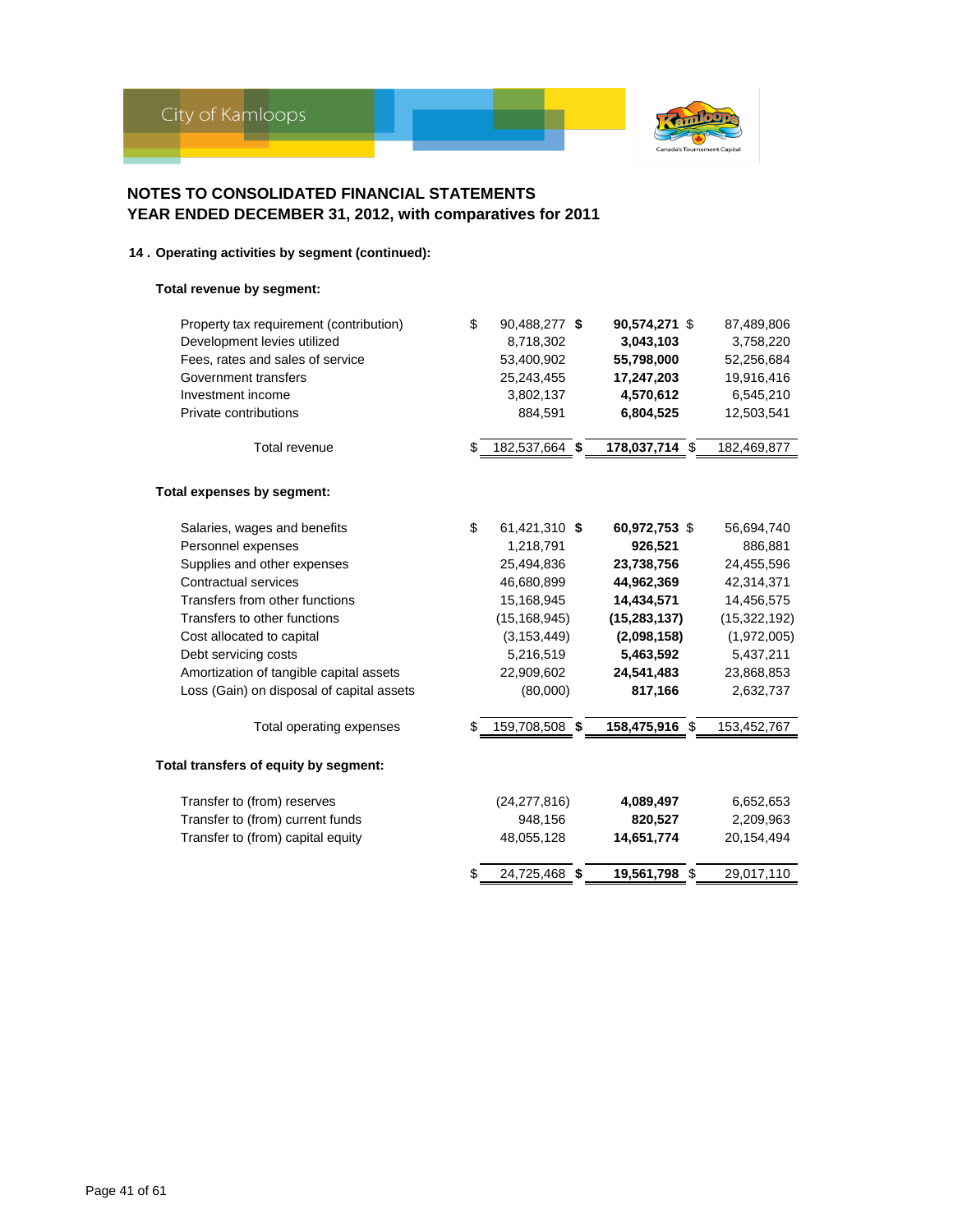

### **15 . Taxation:**

|                                              | 2012 Fiscal<br>Plan | 2012          | 2011         |
|----------------------------------------------|---------------------|---------------|--------------|
| <b>General fund:</b>                         |                     |               |              |
| Real property                                | \$<br>85.949.000 \$ | 85,933,186 \$ | 82,910,327   |
| Special assessments                          | 743.810             | 786,029       | 857,289      |
| <b>Utilities</b>                             | 1,395,811           | 1,396,648     | 1,395,812    |
| Government transfers in lieu of taxes        | 2,399,656           | 2,458,408     | 2,326,378    |
|                                              | 90,488,277          | 90,574,271    | 87,489,806   |
| Collections for other taxing authorities:    |                     |               |              |
| Province of British Columbia - school taxes  | 37,452,094          | 38,189,968    | 37,432,191   |
| Thompson-Nicola Regional Hospital District   | 3,486,891           | 4,793,570     | 3,485,891    |
| Thompson-Nicola Regional District            | 5,212,112           | 5,550,054     | 5,210,618    |
| <b>British Columbia Assessment Authority</b> | 1,054,856           | 1,041,077     | 1,054,536    |
|                                              | 47,205,953          | 49,574,669    | 47,183,236   |
| Payments to other taxing authorities         | (47,205,953)        | (49,574,669)  | (47,183,236) |
|                                              | 90,488,277 \$       | 90,574,271 \$ | 87,489,806   |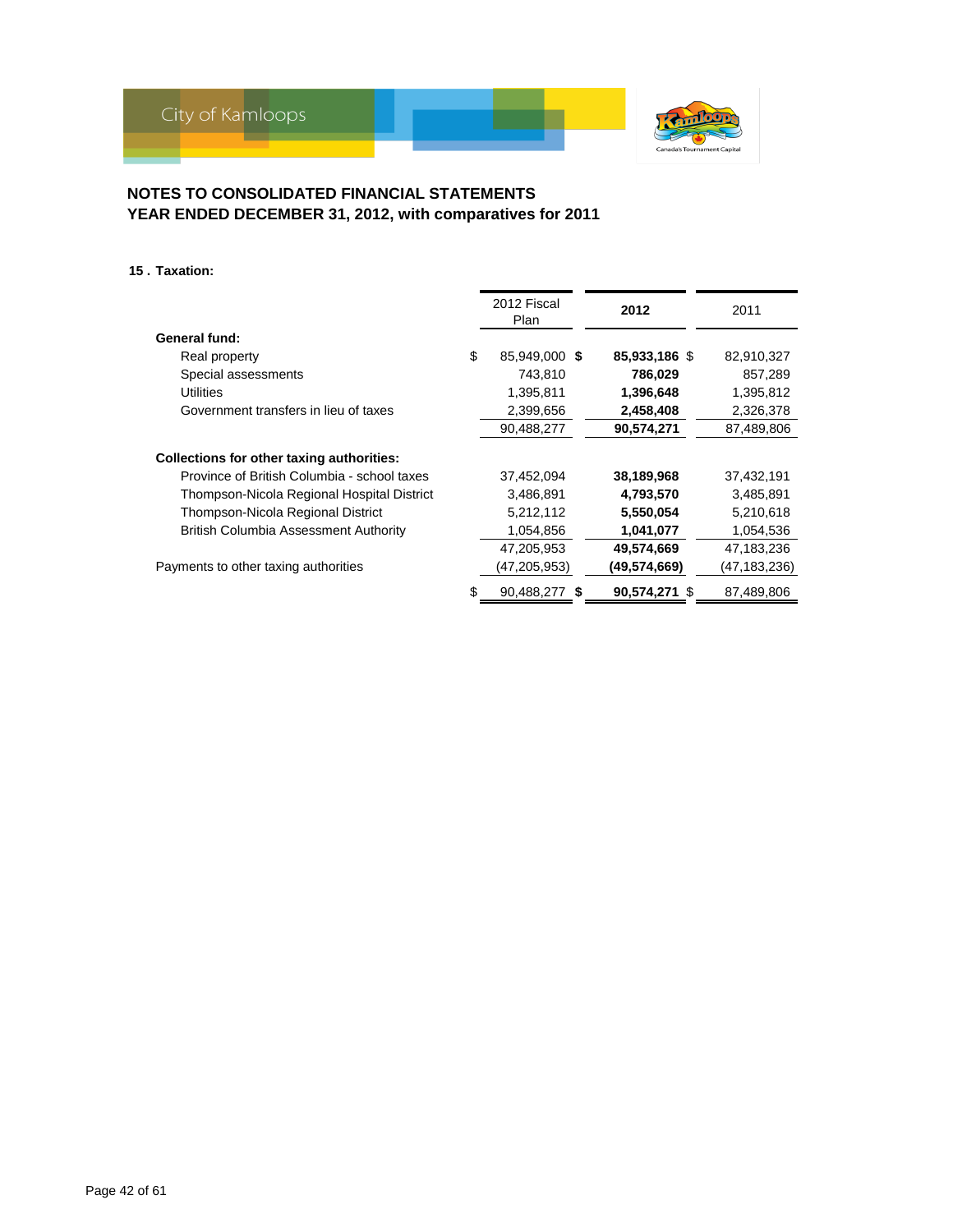

\$25,243,455 \$17,247,203 \$19,916,416

# **NOTES TO CONSOLIDATED FINANCIAL STATEMENTS YEAR ENDED DECEMBER 31, 2012, with comparatives for 2011**

### **16 . Government transfers:**

|                                                                                 | 2012 Fiscal<br>Plan | 2012         | 2011       |
|---------------------------------------------------------------------------------|---------------------|--------------|------------|
| General fund:                                                                   |                     |              |            |
| <b>Federal Government:</b>                                                      |                     |              |            |
| \$<br>Policing                                                                  | 1,954,169 \$        | 1,827,616 \$ | 1,668,776  |
| <b>Community Works Fund</b>                                                     | 885,660             | 523,597      | 3,691,866  |
| <b>Provincial Government:</b>                                                   |                     |              |            |
| Transit                                                                         | 6,005,366           | 5,960,196    | 5,478,693  |
| Gaming revenue                                                                  | 2,400,000           | 2,505,467    | 2,385,250  |
| Victims assistance                                                              | 60,000              | 71,280       | 71,280     |
| <b>Traffic Fines</b>                                                            | 992,639             | 1,536,447    | 1,617,495  |
| Capital infrastructure                                                          | 512,018             | 267,410      | 3,064,207  |
| Other                                                                           | 56,091              | 598,183      | 498,809    |
|                                                                                 | 12,865,943          | 13,290,196   | 18,476,376 |
| Water fund:<br><b>Provincial Government:</b>                                    |                     |              |            |
| Capital infrastructure                                                          | 364,884             | 434,085      | 62,342     |
| Sewer fund:                                                                     |                     |              |            |
| <b>Provincial Government:</b>                                                   |                     |              |            |
| Capital infrastructure                                                          | 12,007,628          | 2,686,190    | 1,086,451  |
| <b>Kamloops Airport Authority Society:</b><br>Federal Government:               |                     |              |            |
| Capital infrastructure                                                          |                     | 833,547      | 275,475    |
| Venture Kamloops Business Development Society:<br><b>Provincial Government:</b> |                     |              |            |
| Other                                                                           | 5,000               | 3,185        | 15,772     |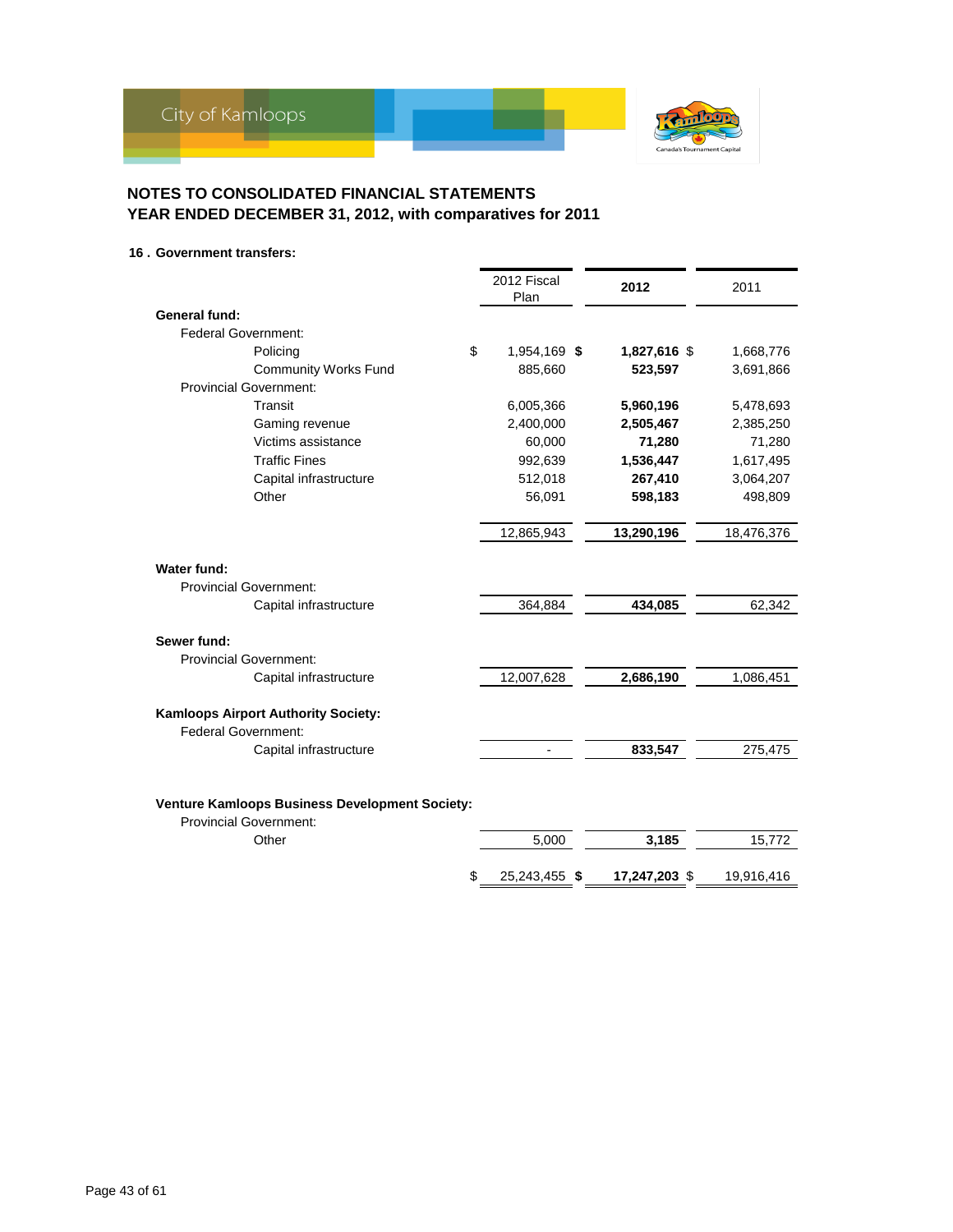

#### **17 . Commitments and contingencies:**

- (a) The City of Kamloops has entered into various agreements and contracts for services and construction for periods ranging from one to five years.
- (b) The City of Kamloops, as a member of the Thompson Nicola Regional District, is liable for its proportion of any operating deficits or long-term debt related to functions in which it participates.
- (c) The City of Kamloops is a participant in the Municipal Insurance Association of British Columbia. Should the Association pay out claims in excess of premiums received, it is possible the City, along with other participants, would be required to contribute towards the deficit.

#### (d)

The municipality and its employees contribute to the Municipal Pension Plan (the Plan), a jointly trusteed pension plan. The board of trustees, representing plan members and employers, is responsible for overseeing the management of the Plan, including investment of the assets and administration of benefits. The Plan is a multi-employer contributory pension plan. Basic pension benefits provided are based on a formula. The Plan has about 176,000 active members and approximately 67,000 retired members. Active members include approximately 35,000 contributors from local governments.

The most recent actuarial valuation as at December 31, 2009 indicated a \$1,024 million funding deficit for basic pension benefits. The next valuation will be as at December 31, 2012 with results available in 2013. Defined contribution plan accounting is applied to the Plan as the Plan exposes the participating entities to actuarial risks associated with the current and former employees of other entities, with the result that there is no consistent and reliable basis for allocating the obligation, Plan assets and cost to individual entities participating in the Plan.

The City of Kamloops paid \$4,641,472 (2011 - \$4,247,519) for employer contributions while employees contributed \$3,991,877 (2011 - \$3,587,260) to the plan in fiscal 2012.

(e) From time to time the City of Kamloops is brought forth as defendant in various lawsuits. The City reviews its exposure to any potential litigation for which it would not be covered by insurance and assesses whether a successful claim against the City would materially affect the consolidated financial statements of the City. The City reserves a portion of its operating surplus for future payment of insurance deductibles and payment of claims for which it would not be covered by insurance, The City is currently not aware of any claims brought against it that if not defended successfully would result in a material change to the consolidated financial statements of the City.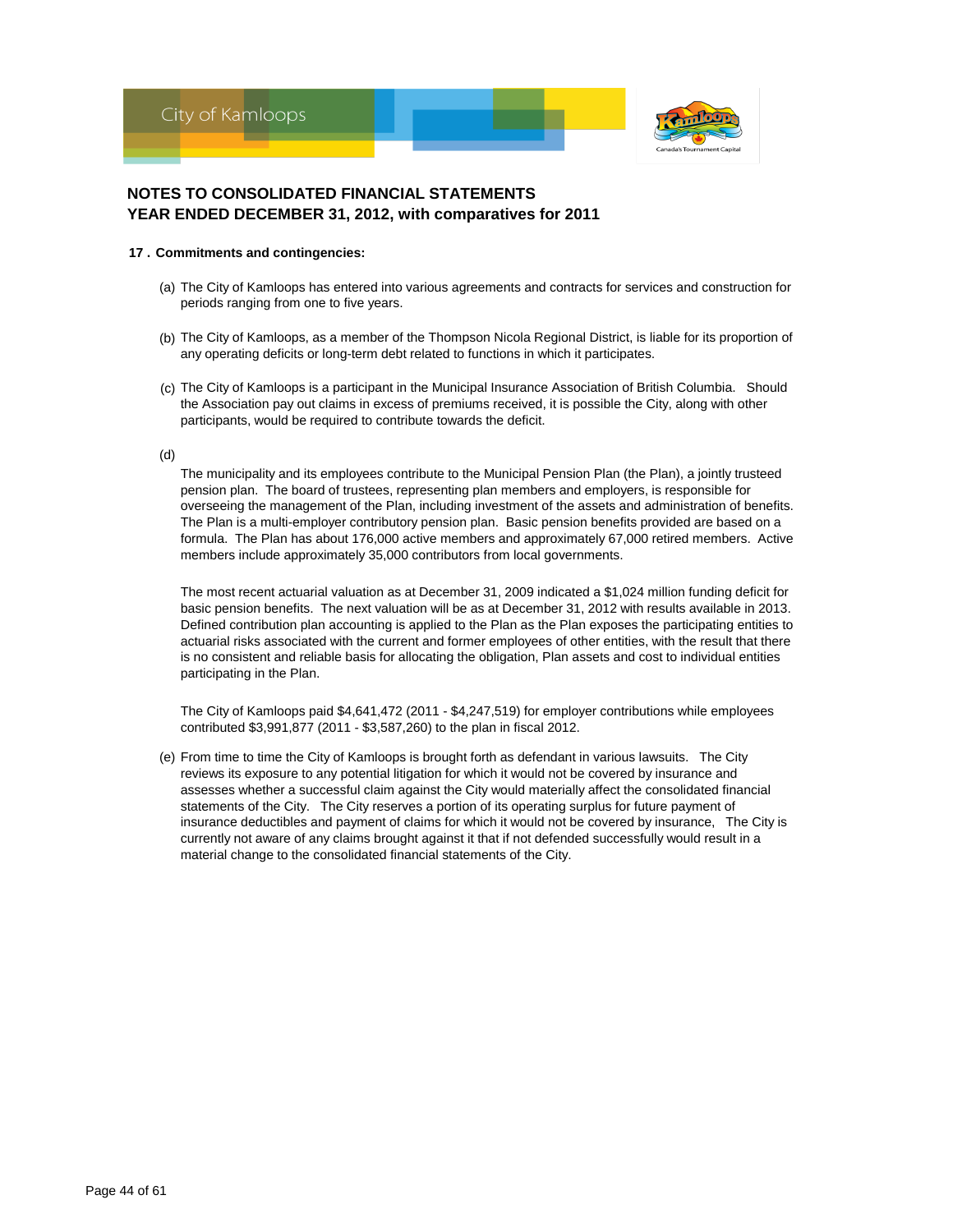

#### **17 . Commitments and contingencies (continued):**

(f) The City issues certain of its debt instruments through the Municipal Finance Authority. As a condition of these borrowings and as required by legislation, a debt reserve fund is to be established in the amount of one-half the average instalment of principal and interest as set out in the agreement(s) entered into. The reserve is funded in part by cash, being the withholding of 1% of the total issue proceeds, and the remainder being funded by a demand note whereby the City may be required to loan certain amounts to the Municipal Finance Authority. These demand notes are contingent in nature and are not reflected in the accounts of the City.

Details of the cash deposits and contingent demand notes on hand at year end are as follows:

|                            | <b>Cash Deposits</b> | Contingent<br><b>Demand Notes</b> | 2012 Total   | 2011 Total |  |  |
|----------------------------|----------------------|-----------------------------------|--------------|------------|--|--|
| General fund               | \$<br>835,225 \$     | 2,139,502 \$                      | 2,974,727 \$ | 2,696,499  |  |  |
| Water utility fund         | 686,157              | 1,937,311                         | 2,623,468    | 2,568,094  |  |  |
| Sewer utility fund         | 107,368              | 281,369                           | 388,737      | 425,491    |  |  |
| Kamloops Airport Authority | 104,508              | 326,119                           | 430,627      | 424,218    |  |  |
|                            | \$<br>1,733,258 \$   | 4,684,301 \$                      | 6,417,559 \$ | 6,114,302  |  |  |

(g) The Kamloops Airport Authority Society has entered into a lease agreement with Kamloops Airport Ltd. for a forty-five year term ending August 27, 2042. The lease provides for the option to extend the term for a further 20 years.

### **18 . Trust funds:**

The City operates the cemeteries and maintains a cemetery perpetual care fund in accordance with the *Cremation, Interment and Funeral Services Act* . In accordance with PSAB guidelines, the Cemetery

| <b>Financial Assets</b>                                |    | 2012                   | 2011                |
|--------------------------------------------------------|----|------------------------|---------------------|
| Cash and short-term investments<br>Accounts receivable | \$ | 1,523,902 \$<br>11,191 | 1,445,370<br>11,175 |
|                                                        | S  | 1,535,093 \$           | 1.456,545           |
| <b>Accumulated surplus</b>                             |    |                        |                     |
| Balance, beginning of the year                         | \$ | 1,456,545 \$           | 1,388,583           |
| Care fund contributions                                |    | 78,548                 | 67,962              |
| Interest Earned                                        |    | 69,982                 | 72,059              |
| Contribution to cemetery operations                    |    | (69, 982)              | (72,059)            |
| Balance, end of the year                               | S  | 1,535,093 \$           | 1,456,545           |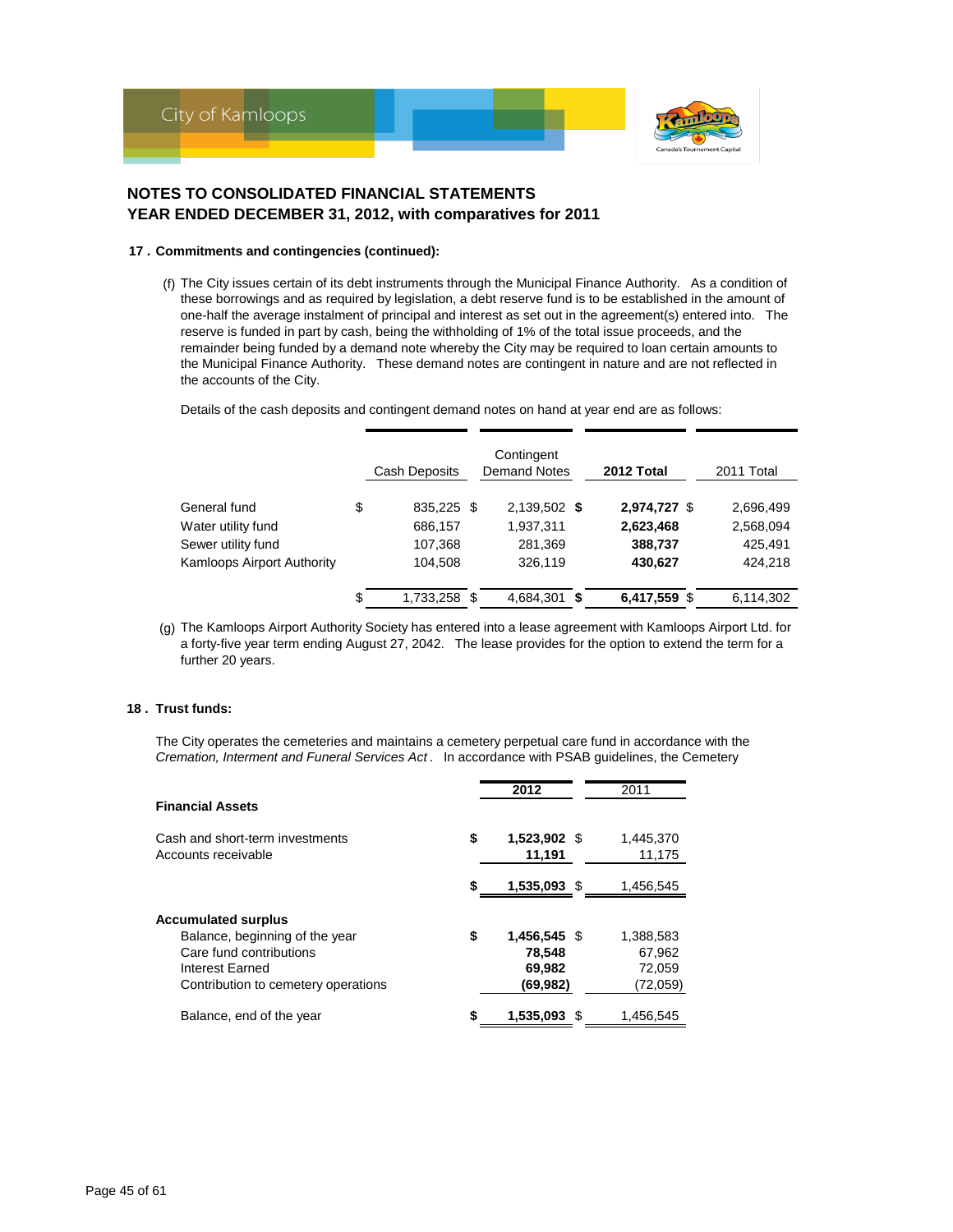

#### **19 . Fiscal plan:**

The Financial Plan By-law adopted by Council at the time of adoption of the Annual Taxation By-law did not anticipate amortization expense. In addition, some expenses that were classified as capital expense did not represent new assets or extend the life or service capacity or improve the quality of an existing asset and, therefore, must be added to the operating expenses.

These expenses are added to the Financial Plan and presented as the fiscal plan in these Financial Statements as follows:

|                                        | <b>Financial Plan</b><br><b>Bylaw</b> | Amortization<br>expense and<br>expenses not<br>capitalized | Venture<br>Kamloops<br><b>Business</b><br>Development<br>Society | <b>Fiscal Plan</b> |
|----------------------------------------|---------------------------------------|------------------------------------------------------------|------------------------------------------------------------------|--------------------|
| <b>Revenue</b>                         |                                       |                                                            |                                                                  |                    |
| Taxation                               | \$<br>90,488,277 \$                   |                                                            | \$                                                               | \$<br>90,488,277   |
| Development levies utilized            | 8,718,302                             |                                                            |                                                                  | 8,718,302          |
| Fees, rates and sales of service       | 53,387,902                            |                                                            | 13,000                                                           | 53,400,902         |
| Government transfers                   | 25,238,455                            |                                                            | 5,000                                                            | 25,243,455         |
| Investment income                      | 3,801,637                             |                                                            | 500                                                              | 3,802,137          |
| Private contributions                  | 884,591                               |                                                            |                                                                  | 884,591            |
|                                        | 182,519,164                           |                                                            | 18,500                                                           | 182,537,664        |
| <b>Expenses</b>                        |                                       |                                                            |                                                                  |                    |
| Cemetery                               | 640,640                               | 142,272                                                    |                                                                  | 782,912            |
| Community development                  | 4,629,904                             | 228,338                                                    |                                                                  | 4,858,242          |
| Corporate administration               | 11,108,712                            | 726,489                                                    | (551, 412)                                                       | 11,283,789         |
| <b>Environmental services</b>          | 777,205                               | 7,483                                                      |                                                                  | 784,688            |
| Fire services                          | 14,754,980                            | 210,733                                                    |                                                                  | 14,965,713         |
| Infrastructure maintenance             | 10,303,053                            | 12,955,186                                                 |                                                                  | 23,258,239         |
| Legislative and enforcement            | 4,555,384                             | 289,888                                                    |                                                                  | 4,845,272          |
| Parks, recreation and culture          | 24,009,383                            | 6,955,316                                                  |                                                                  | 30,964,699         |
| Police services                        | 23,835,353                            | 71,874                                                     |                                                                  | 23,907,227         |
| <b>Public Transit</b>                  | 14,629,534                            | 20,660                                                     |                                                                  | 14,650,194         |
| Solid waste                            | 7,057,566                             | 87,013                                                     |                                                                  | 7,144,579          |
| Water utility                          | 10,036,665                            | 4,648,601                                                  |                                                                  | 14,685,266         |
| Sewer utility                          | 5,554,518                             | 1,439,256                                                  |                                                                  | 6,993,774          |
| Kamloops Airport Authority             |                                       |                                                            |                                                                  |                    |
| Venture Kamloops                       |                                       |                                                            | 663,914                                                          | 663,914            |
| Loss (gain) on disposal of capital as: | (80,000)                              |                                                            |                                                                  | (80,000)           |
|                                        | 131,812,897                           | 27,783,109                                                 | 112,502                                                          | 159,708,508        |
| Operating activity                     | 50,706,267                            | (27, 783, 109)                                             | (94,002)                                                         | 22,829,156         |
| Debt principle repayment               | (6,885,247)                           |                                                            |                                                                  | (6,885,247)        |
| Debt acquired                          | 27,747,456                            |                                                            |                                                                  | 27,747,456         |
| Transfer (to) / from reserves          | 24,277,816                            |                                                            |                                                                  | 24,277,816         |
| Transfer (to) / from current funds     | 864,154                               |                                                            | 84,002                                                           | 948,156            |
| Transfer (to) / from capital equity    | (96, 710, 446)                        | 27,783,109                                                 | 10,000                                                           | (68, 917, 337)     |
|                                        | \$                                    | \$                                                         | \$<br>$-$ \$                                                     |                    |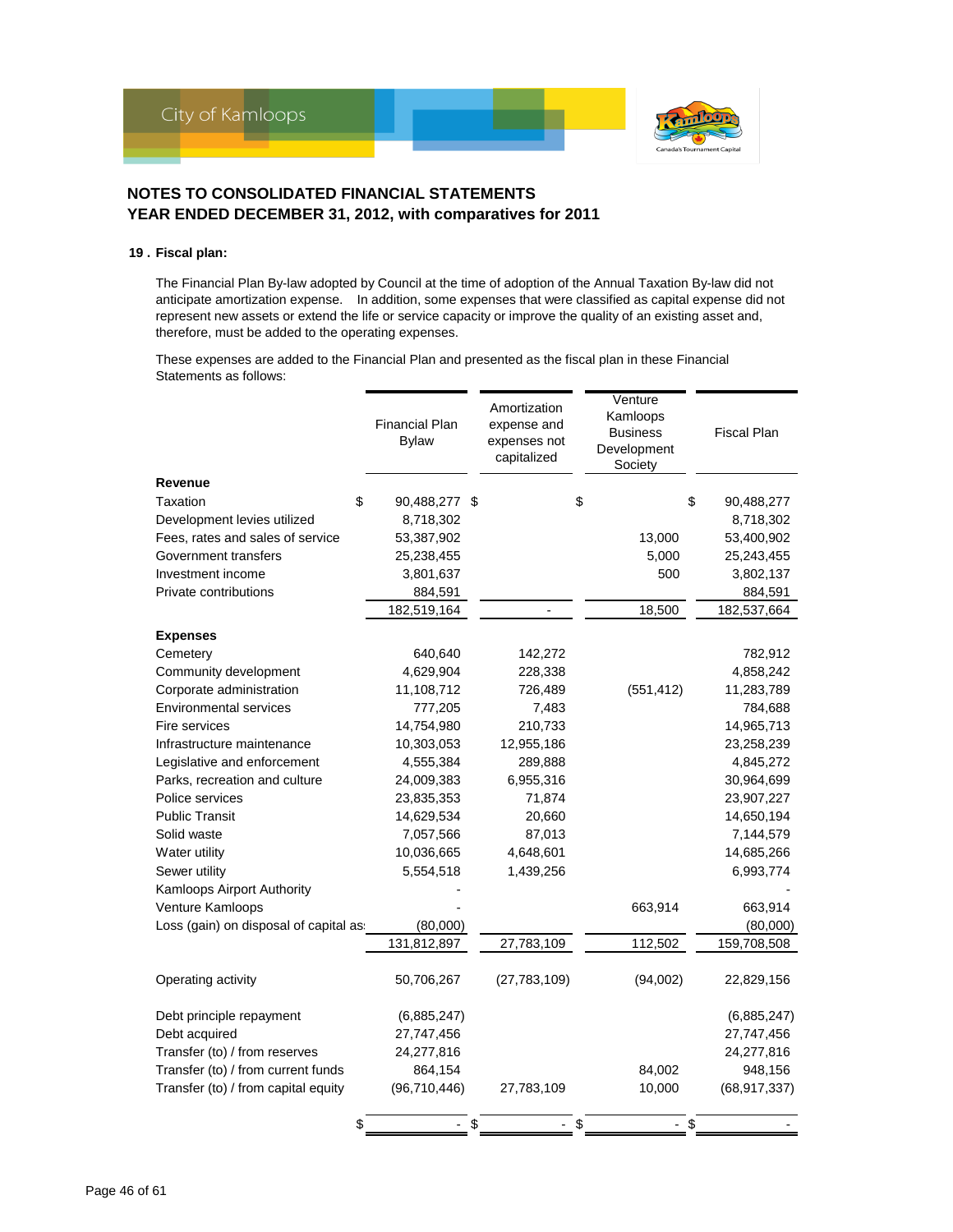

| Schedule 1a - Tangible Capital Assets (2012)               |                                    |                                    |                                 |                             |                             |                             |                                |                                    |                                 |                                   |
|------------------------------------------------------------|------------------------------------|------------------------------------|---------------------------------|-----------------------------|-----------------------------|-----------------------------|--------------------------------|------------------------------------|---------------------------------|-----------------------------------|
|                                                            | Original Cost as<br>at December 31 | Accumulated<br><b>Depreciation</b> | <b>Net Asset</b><br>Value as at | 2012 Additions 2012 Disposa |                             | Accumulated<br>Depreciation | 2012                           | Original Cost as<br>at December 31 | Accumulated<br>Depreciation     | Net Asset Value<br>as at December |
|                                                            | 2011                               | to December<br>2011                | December 31.<br>2011            |                             |                             | on Disposals                | Depreciation                   | 2012                               | to December<br>31.2012          | 31, 2012                          |
| Cemetery<br>Site improvements                              | 1,132,594                          | (533.796)                          | 598,798                         |                             |                             |                             | (67, 097)                      | 1,132,594                          | (600, 893)                      | 531,701                           |
| <b>Buildings</b>                                           | 2.270.872                          | (985, 484)                         | 1.285.388                       |                             |                             |                             | (55.603)                       | 2.270.872                          | (1,041,087)                     | 1 229 785                         |
| Equipment<br>Computing infrastructure                      | 96,964                             | (69, 243)                          | 27,721                          | 6,614<br>1,201              | 5,615                       | (2, 843)                    | (10, 027)<br>(1,036)           | 103,578<br>6,816                   | (79, 270)<br>(3,879)            | 24,308<br>2,937                   |
| Work in progress                                           | 3,500,430                          | (1,588,523)                        | 1,911,907                       | 8,382<br>16,197             | 5,615                       | (2,843)                     | (133, 763)                     | 8,382<br>3,522,242                 | (1, 725, 129)                   | 8,382<br>1,797,113                |
| <b>Community development</b>                               |                                    |                                    |                                 |                             |                             |                             |                                |                                    |                                 |                                   |
| Land                                                       | 76,030,142<br>677.372              |                                    | 76,030,142                      | 498,613                     | (27, 641)                   |                             |                                | 76,501,114                         |                                 | 76,501,114                        |
| Site improvements<br>Buildings                             | 237,811                            | (296, 441)<br>(152, 369)           | 380,931<br>85,442               | 4,468<br>71,641             |                             |                             | (18, 478)<br>(6, 322)          | 681,840<br>309,452                 | (314, 919)<br>(158, 691)        | 366,921<br>150,761                |
| <b>Transportation network</b><br>Equipment                 | 6.941<br>262.773                   | (2.866)<br>(184.629)               | 4,075<br>78.144                 | 2.448                       |                             |                             | (138)<br>(26.399)              | 6.941<br>265.221                   | (3.004)<br>(211.028)            | 3,937<br>54.193                   |
| Computing infrastructure                                   | 193,679                            | (128, 251)                         | 65,428                          | 54,119                      | 27,969                      | 43,447                      | (45, 548)                      | 275,767                            | (130, 352)                      | 145,415                           |
| Work in progress                                           | 77,408,718                         | (764,556)                          | 76,644,162                      | 631,289                     | 328                         | 43,447                      | (96,885                        | 78,040,335                         | (817,994)                       | 77,222,341                        |
| Corporate administration                                   |                                    |                                    |                                 |                             |                             |                             |                                |                                    |                                 |                                   |
| Site improvements<br>Transportation network                | 47,022<br>372                      | (15, 281)<br>(206)                 | 31,741<br>166                   |                             |                             |                             | (2, 351)<br>(4)                | 47,022<br>372                      | (17, 632)<br>(210)              | 29,390<br>162                     |
| Equipment<br>Computing infrastructure                      | 317.934<br>4.893.778               | (97, 755)<br>(4.110.489)           | 220.179<br>783.289              | 16.692<br>706.115           | (345.412)                   | 50.430                      | (32.629)<br>(276, 849)         | 334,626<br>5.254.481               | (130, 384)<br>(4,336,908)       | 204,242<br>917.573                |
| Work in progress                                           | 1913 152                           |                                    | 913.152                         | 153,316                     |                             |                             |                                | 2.066.468                          |                                 | 2.066.468                         |
|                                                            | 7 172 253                          | (4, 223, 731)                      | .948.52                         | 876,123                     | (345, 412)                  | 50.430                      | (311, 833)                     | 7.702.969                          | (4, 485, 134)                   | 3.217.835                         |
| <b>Environmental services</b><br>Site improvements         | 42.622                             | (13.414)                           | 29.208                          |                             |                             |                             | (2.255)                        | 42.622                             | (15.669)                        | 26.953                            |
| Computing infrastructure                                   | 14.317<br>56.939                   | (9.997)<br>(23, 411)               | 4.320<br>33.528                 | 11.067<br>11.067            | 17.074<br>17,074            | (10.575)<br>(10, 575)       | (5.228)<br>(7, 483)            | 42.458<br>85,080                   | (25.800)<br>(41, 469)           | 16.658<br>43,611                  |
|                                                            |                                    |                                    |                                 |                             |                             |                             |                                |                                    |                                 |                                   |
| Fire services<br>Site improvements                         | 18.826                             | (18.087)                           | 739                             | 42.390                      |                             |                             | (1.446)                        | 61.216                             | (19.533)                        | 41,683                            |
| <b>Buildings</b><br>Transportation network                 | 379,048                            | (120, 578)                         | 258,470                         | 177,563                     |                             |                             | (12.158)<br>(3, 314)           | 379.048<br>177,563                 | (132.736)<br>(3, 314)           | 246.312<br>174,249                |
| Equipment<br>Computing infrastructure                      | 1,474,965                          | (979, 428)                         | 495,537<br>58,907               | 160,560<br>21,342           |                             |                             | (157, 913)                     | 1,635,525                          | (1, 137, 341)                   | 498,184<br>82.322                 |
| Work in progress                                           | 107,755<br>5.243.307               | (48, 848)                          | 5.243.307                       | (3.295.365)                 | 38,774                      | (9, 487)                    | (27, 214)                      | 167,871<br>1.947.942               | (85, 549)                       | 1.947.942                         |
|                                                            | 90                                 | (1.166.941)                        | 6.056.960                       | 2.893.510                   | 38.774                      | (9.487)                     | (202.045)                      | 4.369.165                          | (1.378.473)                     | 2990692                           |
| Infrastructure maintenance<br>Land under roads             | 414,082,621                        |                                    | 414,082,621                     | 2.939.860                   | (143)                       |                             |                                | 417,022,338                        |                                 | 417.022.338                       |
| Site improvements<br><b>Buildings</b>                      | 7.583.472<br>29.440.622            | (2.533.137)<br>(11.785.171)        | 5.050.335<br>17.655.451         | 1 287 464<br>4 461 948      | (10, 476)                   | 1,680                       | (247, 926)<br>(838.319)        | 8,860,460<br>33,902.570            | (2.779.383)<br>(12.623.490)     | 6.081.077<br>21.279.080           |
| Transportation network                                     | 207,978,844                        | (89, 871, 967)                     | 118,106,877                     | 12,781,488                  | (1,014,256)                 | 582,671                     | (5, 335, 392)                  | 219,746,076                        | (94, 624, 688)                  | 125,121,388                       |
| Drainage network<br>Equipment                              | 68,284,549<br>37,306,188           | (24, 399, 940)<br>(20, 944, 662)   | 43,884,609<br>16,361,526        | 1,710,681<br>1,772,003      | (173, 716)<br>(1, 961, 150) | 73,659<br>1,954,582         | (1, 843, 042)<br>(2,947,636)   | 69,821,514<br>37,117,041           | (26.169.323)<br>(21, 937, 716)  | 43,652,191<br>15,179,325          |
| Computing infrastructure<br>Communication network          | 258 723<br>1 432 583               | (204.678)<br>(360, 677)            | 54.045<br>1.071.906             | 84,897<br>288.472           | (14.429)<br>(15, 202)       | 45.220<br>4,560             | (38, 815)<br>(78, 470)         | 329.191<br>1.705.853               | (198.273)<br>(434, 587)         | 130.918<br>1 271 266              |
| Work in progress                                           | 6,240,311                          |                                    | 6,240,311<br>622.507.68         | (3,548,476)                 |                             |                             |                                | 2,691,835                          |                                 | 2,691,835                         |
|                                                            | 772,607,913                        | (150, 100, 232)                    |                                 | 21,778,337                  | (3, 189, 372)               | 2,662,372                   | (11,329,600)                   | 791,196,878                        | (158, 767, 460)                 | 632,429,418                       |
| Legislative and enforcement<br><b>Buildings</b>            | 2.286.613                          | (1.054.228)                        | 1.232.385                       |                             |                             |                             | (45, 733)                      | 2.286.613                          | (1.099.961)                     | 1.186.652                         |
| Equipment<br>Computing infrastructure                      | 1,606,571<br>66,929                | (911, 594)<br>(49, 587)            | 694,977<br>17,342               | 32,193                      | 16,651                      | 1,404                       | (160, 657)<br>(14, 352)        | 1,606,571<br>115,773               | (1,072,251)<br>(62, 535)        | 534,320<br>53,238                 |
|                                                            | 3,960,113                          | (2,015,409)                        | 1,944,704                       | 32,193                      | 16,651                      | 1,404                       | (220, 742)                     | 4,008,957                          | (2, 234, 747)                   | 1,774,210                         |
| Parks, recreation and cultural services                    |                                    |                                    |                                 |                             |                             |                             |                                |                                    |                                 |                                   |
| Site improvements<br>Buildings                             | 50,889,036<br>83.460.293           | (24, 761, 880)<br>(39, 806, 891)   | 26, 127, 156<br>43,653,402      | 375,154<br>538,734          | (237.837)                   | 137,679                     | (2, 299, 572)<br>(2, 100, 208) | 51,026,353<br>83,999,027           | (26.923.773)<br>(41, 907, 099)  | 24,102,580<br>42,091,928          |
| Transportation network<br>Water network                    | 12,549,518<br>7.533.743            | (5,398,074)<br>(4.138.886)         | 7,151,444<br>3 394 857          | 100.447                     |                             |                             | (233, 202)<br>(394, 409)       | 12,549,518<br>7.634.190            | (5,631,276)<br>(4.533.295)      | 6,918,242<br>3 100 895            |
| Equipment<br>Computing infrastructure                      | 7.814.109<br>203,935               | (5.251.849)<br>(156, 464)          | 2.562.260<br>47,471             | 200.998<br>75,085           | 14,690                      | 28,735                      | (761.552)<br>(36, 154)         | 8.015.107<br>293,710               | (6.013.401)<br>(163, 883)       | 2.001.706<br>129,827              |
| Work in progress                                           | 808,766                            |                                    | 808,766                         | 286,079                     |                             |                             |                                | 1,094,845                          |                                 | 1,094,845                         |
|                                                            | 163,259,400                        | (79, 514, 044)                     | 83,745,356                      | 1,576,497                   | (223, 147)                  | 166,414                     | (5,825,097)                    | 164,612,750                        | (85, 172, 727)                  | 79,440,023                        |
| <b>Police services</b><br>Equipment                        | 545,548                            | (364, 648)                         | 180,900                         | 8,666                       |                             |                             | (54, 990)                      | 554,214                            | (419, 638)                      | 134,576                           |
| Computing infrastructure<br>Work in progress               | 27,725                             | (20, 899)                          | 6,826                           | 225.909                     | (24, 741)                   | 19,132                      | (398)                          | 2,984<br>225,909                   | (2, 165)                        | 819<br>225,909                    |
|                                                            | 573.273                            | (385.547)                          | 187.726                         | 234.575                     | (24.741)                    | 19.132                      | (55.388)                       | 783,107                            | (421, 803)                      | 361.304                           |
| <b>Public Transit</b>                                      |                                    |                                    |                                 |                             |                             |                             |                                |                                    |                                 |                                   |
| Site improvements<br>Buildings                             | 141,837<br>71,667                  | (18, 715)<br>(7, 881)              | 123,122<br>63,786               | 25,574                      |                             |                             | (11, 294)<br>(1, 433)          | 167,411<br>71,667                  | (30,009)<br>(9, 314)            | 137,402<br>62,353                 |
| <b>Transportation network</b><br>Work in progress          | 153,700                            | (36, 176)                          | 117,524                         | 2.013                       | ä,                          |                             | (7, 933)                       | 153,700<br>2.013                   | (44, 109)                       | 109,591<br>2.013                  |
|                                                            | 367,204                            | (62, 772)                          | 304,432                         | 27,587                      |                             |                             | (20, 660)                      | 394,791                            | (83, 432)                       | 311,359                           |
| Solid waste                                                |                                    |                                    |                                 |                             |                             |                             |                                |                                    |                                 |                                   |
| Site improvements<br><b>Buildings</b>                      | 223.207<br>408,626                 | (73.225)<br>(108,070)              | 149.982<br>300,556              |                             |                             |                             | (6, 856)<br>(14.890)           | 223.207<br>408.626                 | (80.081)<br>(122.960)           | 143.126<br>285,666                |
| Equipment<br>Computing infrastructure                      | 13,737                             | (11,099)                           | 2,638                           | 69,080<br>3,603             | (261)                       | 483                         | (3, 454)<br>(2, 178)           | 69,080<br>17,079                   | (3, 454)<br>(12, 794)           | 65,626<br>4,285                   |
| Work in progress                                           | 314,573                            |                                    | 314,573                         | 727,798                     |                             |                             |                                | 1,042,371                          |                                 | 1,042,371                         |
|                                                            | 960.143                            | (192.394)                          | 767.749                         | 800.481                     | (261)                       | 483                         | (27.378)                       | 1,760,363                          | (219 289)                       | 1.541.074                         |
| <b>Water utility</b><br>Site improvements                  | 728,879                            | (444, 867)                         | 284.012                         | 25,033                      |                             |                             | (44, 791)                      | 753,912                            | (489, 658)                      | 264,254                           |
| Buildings<br>Transportation network                        | 20,076,590<br>74,400               | (5,095,487)<br>(28, 654)           | 14,981,103<br>45.746            | 401,852                     |                             |                             | (746, 227)<br>(2,986)          | 20,478,442<br>74,400               | (5, 841, 714)<br>(31.640)       | 14,636,728<br>42.760              |
| Water network                                              | 137.677.989                        | (41.197.454)<br>(352.679)          | 96.480.535                      | 7.250.379                   | (578, 583)                  | 354.960                     | (2.747.066)                    | 144.349.785                        | (43.589.560)                    | 100.760.225                       |
| Equipment<br>Computing infrastructure                      | 607,397<br>22,408                  | (6, 583)                           | 254,718<br>15,825               | 110,215<br>38,829           | 8,051                       | (1, 921)                    | (66, 252)<br>(9, 338)          | 717,612<br>69,288                  | (418, 931)<br>(17, 842)         | 298,681<br>51,446                 |
| Work in progress                                           | 1,261,231<br>160.448.894           | (47 125 724                        | 1,261,231<br>113.323.170        | 6,379,977<br>14.206.285     | (570.532)                   | 353.039                     | (3.616.660)                    | 7.641,208<br>174.084.647           | (50.389.345                     | 7,641,208<br>123 695 302          |
| Sewer utility                                              |                                    |                                    |                                 |                             |                             |                             |                                |                                    |                                 |                                   |
| Site improvements                                          | 143,086                            | (109, 615)<br>(1.238.224)          | 33,471                          |                             |                             |                             | (3, 365)                       | 143,086                            | (112,980)                       | 30,106                            |
| Buildings<br>Sanitary network                              | 2 652 744<br>58,887,519            | (20.162.932)                       | 1 414 520<br>38.724.587         | 124 119<br>1.288.171        | (161, 352)                  | 34,165                      | (67.937)<br>(966, 770)         | 2.776.863<br>60.014.338            | (1.306.161)<br>(21, 095, 537)   | 1.470.702<br>38 918 801           |
| Equipment<br>Computing infrastructure                      | 107.957<br>11,332                  | (12.678)<br>(7, 584)               | 95.279<br>3,748                 | 37.449<br>2,488             | (3,711)                     | 1,649                       | (13.068)<br>(928)              | 145,406<br>10,109                  | (25.746)<br>(6, 863)            | 119,660<br>3,246                  |
| Work in progress                                           | 9,297,262<br>71,099,900            | (21.531.033)                       | 9,297,262<br>49,568,867         | 8,432,393<br>9,884,620      | (165, 063)                  | 35,814                      | (1,052,068)                    | 17,729,655<br>80,819,457           | (22.547.287)                    | 17,729,655<br>58,272,170          |
| Kamloons Airport Authority Society                         |                                    |                                    |                                 |                             |                             |                             |                                |                                    |                                 |                                   |
| Land                                                       | 8,745,200                          |                                    | 8,745,200                       |                             |                             |                             |                                | 8,745,200                          |                                 | 8,745,200                         |
| Buildings<br><b>Transportation network</b>                 | 20,386,340<br>37,386,592           | (3,780,842)<br>(11, 147, 046)      | 16,605.498<br>26,239,546        | 117,356<br>60,360           |                             |                             | (541, 373)<br>(823, 281)       | 20,503,696<br>37,446,952           | (4,322,215)<br>(11, 970, 327)   | 16.181.481<br>25,476,625          |
| Drainage network<br>Sanitary network                       | 1.981.915<br>543,400               | (177.597)<br>(199.291)             | 1,804,318<br>344 109            |                             |                             |                             | (54, 130)<br>(10.324)          | 1,981,915<br>543.400               | (231.727)<br>(209.615)          | 1,750,188<br>333.785              |
| Water network                                              | 4,890,600                          | (1,793,622)                        | 3,096,978<br>435,368            |                             |                             |                             | (92, 910)<br>(104.172)         | 4,890,600                          | (1,886,532)                     | 3,004,068<br>1.269.270            |
| Equipment<br>Computing infrastructure                      | 1,190,064<br>92.402                | (754, 696)<br>(76, 471)            | 15,931                          | 938,074<br>2,363            |                             |                             | (5,698)                        | 2,128,138<br>94,765                | (858, 868)<br>(82, 169)         | 12,596                            |
|                                                            | 75,216,513                         | (17, 929, 565)                     | 7,286,948                       | 1,118,153                   |                             |                             | (1,631,888)                    | 76,334,666                         | (19, 561, 453)                  | 56,773,213                        |
| Venture Kamloops Business Development Society<br>Equipment | 25,784                             | (18, 884)                          | 6,900                           | 12,907                      |                             |                             | (3,933)                        | 38,691                             | (22, 817)                       | 15,874                            |
| Computing infrastructure                                   | 18,709                             | (15, 480)                          | 3,229                           | 13,126                      |                             |                             | (6,060)                        | 31,835                             | (21, 540)                       | 10,295                            |
|                                                            | 44,493                             | (34, 364)                          | 10,129                          | 26,033                      |                             |                             | (9,993)                        | 70,526                             | (44, 357)                       | 26,169                            |
| Total tangible capital assets                              | 1,343,900,092                      | (326.658.246)                      | 1.017.241.846                   | 48,325,927                  | (4, 440, 086)               | 3,309,630                   | (24.541.483)                   | ,387,785,933                       | (347,890,099)                   | 1.039.895.834                     |
| Summary by asset Group:<br>Land                            | 84,775,342                         |                                    | 84,775,342                      | 498,613                     | (27.641)                    |                             |                                | 85,246,314                         |                                 | 85,246,314                        |
| Land under roads                                           | 414,082,621                        |                                    | 414,082,621                     | 2,939,860                   | (143)                       |                             |                                | 417,022,338                        |                                 | 417.022.338                       |
| Site improvements<br>Buildings                             | 61.627.953<br>161,671,226          | (28.818.458)<br>(64, 135, 225)     | 32.809.495<br>97,536,001        | 1 760 083<br>5,715,650      | (248, 313)                  | 139.359                     | (2.705.431)<br>(4, 430, 203)   | 63.139.723<br>167.386.876          | (31.384.530)<br>(68, 565, 428)  | 31 755 193<br>98,821,448          |
| Transportation network<br>Drainage network                 | 258, 150, 367<br>70,266,464        | (106, 484, 989)<br>(24, 577, 537)  | 151,665,378<br>45,688,927       | 13,019,411<br>1,710,681     | (1,014,256)<br>(173, 716)   | 582,671<br>73,659           | (6,406,250)<br>(1,897,172)     | 270, 155, 522<br>71,803,429        | (112.308.568)<br>(26, 401, 050) | 157,846,954<br>45,402,379         |
| Sanitary network<br>Water network                          | 59,430,919<br>150.102.332          | (20.362.223)<br>(47.129.962)       | 39,068,696<br>102.972.370       | 1,288,171<br>7.350.826      | (161, 352)<br>(578.583)     | 34,165<br>354.960           | (977, 094)<br>(3.234.385)      | 60,557,738<br>156.874.575          | (21, 305, 152)<br>(50.009.387)  | 39.252.586<br>106.865.188         |
| Equipment                                                  | 51,356,254                         | (29, 942, 745)                     | 21,413,509                      | 3,335,706                   | (1,961,150)                 | 1,954,582                   | (4,342,682)                    | 52,730,810                         | (32, 330, 845)                  | 20,399,965                        |
| Computing infrastructure<br>Communication network          | 5,925,429<br>1,432,583             | (4, 846, 430)<br>(360, 677)        | 1,078,999<br>1,071,906          | 1,046,428<br>288,472        | (259, 730)<br>(15, 202)     | 165,674<br>4,560            | (469, 796)<br>(78, 470)        | 6,712,127<br>1,705,853             | (5, 150, 552)<br>(434, 587)     | 1,561,575<br>1,271,266            |
| Work in progress                                           | 25,078,602                         |                                    | 25,078,602                      | 9,372,026                   |                             |                             |                                | 34,450,628                         |                                 | 34,450,628                        |

 **1,343,900,092 (326,658,246) 1,017,241,846 48,325,927 (4,440,086) 3,309,630 (24,541,483) 1,387,785,933 (347,890,099) 1,039,895,834**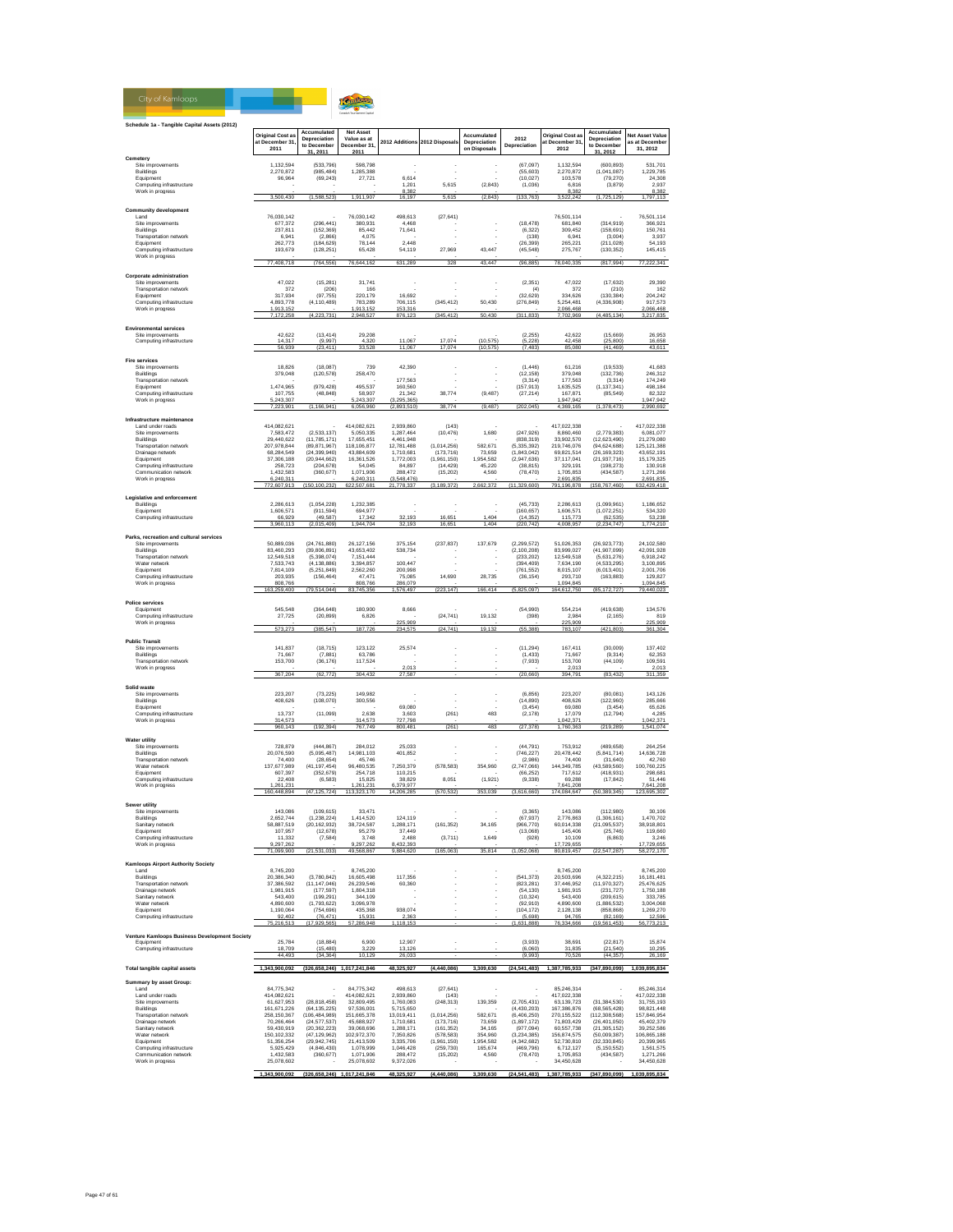

|                                              | <b>Original Cost as</b><br>at December 31<br>2010 | Accumulated<br>Depreciation<br>to December<br>31.2010 | <b>Net Asset</b><br>Value as at<br>December 31<br>2010 |                        | 2011 Additions 2011 Disposals | Accumulated<br>Depreciation<br>on Disposals | 2011<br>Depreciation       | <b>Original Cost as</b><br>at December 31<br>2011 | Accumulated<br>Depreciation<br>to December<br>31.201 | <b>Net Asset Valu</b><br>as at Decembe<br>31, 2011 |
|----------------------------------------------|---------------------------------------------------|-------------------------------------------------------|--------------------------------------------------------|------------------------|-------------------------------|---------------------------------------------|----------------------------|---------------------------------------------------|------------------------------------------------------|----------------------------------------------------|
| Cemetery                                     |                                                   |                                                       |                                                        |                        |                               |                                             |                            |                                                   |                                                      |                                                    |
| Site improvements                            | 1,133,898                                         | (450, 203)                                            | 683,695                                                |                        | (1, 304)                      | 988                                         | (84, 581)                  | 1,132,594                                         | (533, 796)                                           | 598,798                                            |
| Buildings                                    | 2,270,872                                         | (929, 881)                                            | 1,340,991                                              |                        |                               |                                             | (55, 603)                  | 2,270,872                                         | (985, 484)                                           | 1,285,388                                          |
| Equipment                                    | 96,964                                            | (59, 496)                                             | 37,468                                                 |                        |                               |                                             | (9,747)                    | 96,964                                            | (69, 243)                                            | 27,721                                             |
| Computing infrastructure                     |                                                   |                                                       |                                                        |                        |                               |                                             |                            |                                                   |                                                      |                                                    |
| Work in progress                             |                                                   |                                                       |                                                        |                        |                               |                                             |                            |                                                   |                                                      |                                                    |
|                                              | 3 501 734                                         | (1,439,580)                                           | 2,062,154                                              |                        | (1.304)                       | 988                                         | (149, 931)                 | 3,500,430                                         | (1,588,523)                                          | 1,911,907                                          |
| <b>Community development</b>                 |                                                   |                                                       |                                                        |                        |                               |                                             |                            |                                                   |                                                      |                                                    |
| Land                                         | 74.807.866                                        |                                                       | 74.807.866                                             | 1.414.065              | (191.789)                     |                                             |                            | 76.030.142                                        |                                                      | 76.030.142                                         |
| Site improvements                            | 669,614                                           | (279, 127)                                            | 390,487                                                | 10,124                 | (2, 366)                      | 1,298                                       | (18, 612)                  | 677,372                                           | (296, 441)                                           | 380,931                                            |
| Buildings                                    | 237,811                                           | (148, 307)                                            | 89,504                                                 |                        |                               |                                             | (4,062)                    | 237,811                                           | (152, 369)                                           | 85,442                                             |
| Transportation network                       | 6,941                                             | (2,728)                                               | 4,213                                                  |                        |                               |                                             | (138)                      | 6,941                                             | (2,866)                                              | 4,075                                              |
| Equipment                                    | 262,242                                           | (158, 379)                                            | 103.863                                                | 531                    |                               |                                             | (26, 250)                  | 262,773                                           | (184, 629)                                           | 78,144                                             |
| Computing infrastructure                     | 194.964                                           | (96,091)                                              | 98,873                                                 |                        | (1, 285)                      | 1,028                                       | (33, 188)                  | 193,679                                           | (128, 251)                                           | 65,428                                             |
| Work in progress                             | 27.337                                            |                                                       | 27.337<br>75,522,143                                   | (27, 337)              | (195, 440)                    | 2,326                                       | (82, 250)                  | 77,408,718                                        | (764, 556)                                           |                                                    |
|                                              | 76,206,775                                        | (684, 632)                                            |                                                        | 1,397,383              |                               |                                             |                            |                                                   |                                                      | 76,644,162                                         |
| <b>Corporate administration</b>              |                                                   |                                                       |                                                        |                        |                               |                                             |                            |                                                   |                                                      |                                                    |
| Site improvements                            | 47,022                                            | (12, 930)                                             | 34,092                                                 |                        |                               |                                             | (2, 351)                   | 47,022                                            | (15, 281)                                            | 31,741                                             |
| <b>Transportation network</b>                | 372                                               | (202)                                                 | 170                                                    |                        |                               |                                             | (4)                        | 372                                               | (206)                                                | 166                                                |
| Equipment                                    | 250,356                                           | (69, 343)                                             | 181,013                                                | 67,578                 |                               |                                             | (28, 412)                  | 317,934                                           | (97, 755)                                            | 220,179                                            |
| Computing infrastructure                     | 4,776,467                                         | (3,910,890)                                           | 865,577                                                | 267,473                | (150, 162)                    | 119,894                                     | (319, 493)                 | 4,893,778                                         | (4, 110, 489)                                        | 783,289                                            |
| Work in progress                             | 1.471.673                                         |                                                       | 1.471.673                                              | 441.479                |                               |                                             |                            | 1.913.152                                         |                                                      | 1.913.152                                          |
|                                              | 6,545,890                                         | (3,993,365)                                           | 2,552,525                                              | 776,530                | (150, 162)                    | 119,894                                     | (350, 260)                 | 7,172,258                                         | (4, 223, 731)                                        | 2,948,527                                          |
| <b>Environmental services</b>                |                                                   |                                                       |                                                        |                        |                               |                                             |                            |                                                   |                                                      |                                                    |
| Site improvements                            | 42,622                                            | (11, 159)                                             | 31,463                                                 |                        |                               |                                             | (2, 255)                   | 42,622                                            | (13, 414)                                            | 29,208                                             |
| Computing infrastructure                     | 14,317                                            | (7, 254)                                              | 7,063                                                  |                        |                               |                                             | (2,743)                    | 14,317                                            | (9,997)                                              | 4,320                                              |
|                                              | 56,939                                            | (18, 413)                                             | 38,526                                                 |                        |                               |                                             | (4,998)                    | 56,939                                            | (23, 411)                                            | 33,528                                             |
|                                              |                                                   |                                                       |                                                        |                        |                               |                                             |                            |                                                   |                                                      |                                                    |
| <b>Fire services</b>                         |                                                   |                                                       |                                                        |                        |                               |                                             |                            |                                                   |                                                      |                                                    |
| Site improvements                            | 18.826                                            | (17.431)                                              | 1.395                                                  |                        |                               |                                             | (656)                      | 18,826                                            | (18.087)                                             | 739                                                |
| Buildings                                    | 379,048                                           | (108, 420)                                            | 270,628                                                |                        |                               |                                             | (12, 158)                  | 379,048                                           | (120, 578)                                           | 258,470                                            |
| Equipment                                    | 1,347,679                                         | (837, 104)                                            | 510,575                                                | 127,286                |                               |                                             | (142, 324)                 | 1,474,965                                         | (979, 428)                                           | 495,537                                            |
| Computing infrastructure<br>Work in progress | 119,060<br>2,299,268                              | (35, 811)                                             | 83,249<br>2,299,268                                    | 2,944,039              | (11, 305)                     | 8,830                                       | (21, 867)                  | 107,755<br>5,243,307                              | (48, 848)                                            | 58,907<br>5,243,307                                |
|                                              | 4,163,881                                         | (998, 766)                                            | 3.165.115                                              | 3,071,325              | (11, 305)                     | 8,830                                       | (177,005)                  | 7.223.901                                         | (1, 166, 941)                                        | 6.056.960                                          |
|                                              |                                                   |                                                       |                                                        |                        |                               |                                             |                            |                                                   |                                                      |                                                    |
| Infrastructure maintenance                   |                                                   |                                                       |                                                        |                        |                               |                                             |                            |                                                   |                                                      |                                                    |
| Land under roads                             | 405,664,503                                       |                                                       | 405,664,503                                            | 8,478,152              | (60, 034)                     |                                             |                            | 414,082,621                                       |                                                      | 414,082,621                                        |
| Site improvements                            | 7.640.429                                         | (2.359.434)                                           | 5.280.995                                              | 102.918                | (159, 875)                    | 39.415                                      | (213.118)                  | 7.583.472                                         | (2.533.137)                                          | 5.050.335                                          |
| Buildings                                    | 29,316,410                                        | (11,018,915)                                          | 18.297.495                                             | 124,212                |                               |                                             | (766, 256)                 | 29,440,622                                        | (11, 785, 171)                                       | 17,655,451                                         |
| <b>Transportation network</b>                | 203,604,236                                       | (85, 384, 761)                                        | 118,219,475                                            | 6,015,962              | (1,641,354)                   | 708,426                                     | (5, 195, 632)              | 207,978,844                                       | (89, 871, 967)                                       | 118,106,877                                        |
| Drainage network<br>Equipment                | 67.944.847<br>35,487,829                          | (23, 252, 340)<br>(20, 347, 675)                      | 44.692.507<br>15,140,154                               | 1.482.653<br>4,053,950 | (1.142.951)<br>(2, 235, 591)  | 714,828<br>2.235.589                        | (1.862.428)<br>(2,832,576) | 68,284,549<br>37,306,188                          | (24.399.940)<br>(20, 944, 662)                       | 43,884,609<br>16,361,526                           |
| Computing infrastructure                     | 291,011                                           | (195, 565)                                            | 95.446                                                 |                        | (32, 288)                     | 25.828                                      | (34, 941)                  | 258.723                                           | (204, 678)                                           | 54.045                                             |
| Communication network                        | 1,440,183                                         | (291, 508)                                            | 1,148,675                                              |                        | (7,600)                       | 2,660                                       | (71, 829)                  | 1,432,583                                         | (360, 677)                                           | 1,071,906                                          |
| Work in progress                             | 3,814,449                                         |                                                       | 3,814,449                                              | 2,425,862              |                               |                                             |                            | 6,240,311                                         |                                                      | 6,240,311                                          |
|                                              | 755,203,897                                       | (142, 850, 198)                                       | 612,353,699                                            | 22,683,709             | (5,279,693)                   | 3,726,746                                   | (10, 976, 780)             | 772,607,913                                       | (150, 100, 232)                                      | 622,507,681                                        |
|                                              |                                                   |                                                       |                                                        |                        |                               |                                             |                            |                                                   |                                                      |                                                    |
| Legislative and enforcement                  |                                                   |                                                       |                                                        |                        |                               |                                             |                            |                                                   |                                                      |                                                    |
| <b>Buildings</b><br>Equipment                | 1,230,523<br>1.606.571                            | (1,019,057)                                           | 211,466<br>853.925                                     | 1,056,090              |                               |                                             | (35, 171)                  | 2,286,613                                         | (1,054,228)                                          | 1,232,385<br>694,977                               |
| Computing infrastructure                     | 73,321                                            | (752, 646)<br>(39, 947)                               | 33,374                                                 |                        | (6, 392)                      | 5.112                                       | (158, 948)<br>(14, 752)    | 1,606,571<br>66,929                               | (911, 594)<br>(49, 587)                              | 17,342                                             |
|                                              | 2,910,415                                         | (1.811.650)                                           | 1,098,765                                              | 1.056.090              | (6, 392)                      | 5 1 1 2                                     | (208, 871)                 | 3,960,113                                         | (2,015,409)                                          | 1,944,704                                          |
|                                              |                                                   |                                                       |                                                        |                        |                               |                                             |                            |                                                   |                                                      |                                                    |
| Parks, recreation and cultural services      |                                                   |                                                       |                                                        |                        |                               |                                             |                            |                                                   |                                                      |                                                    |
| Site improvements                            | 45,494,612                                        | (23,059,484)                                          | 22,435,128                                             | 6,579,136              | (1, 184, 712)                 | 686,440                                     | (2,388,836)                | 50,889,036                                        | (24, 761, 880)                                       | 26, 127, 156                                       |
| Buildings                                    | 82,369,849                                        | (37,744,751)                                          | 44,625,098                                             | 1,090,444              |                               |                                             | (2,062,140)                | 83,460,293                                        | (39, 806, 891)                                       | 43,653,402                                         |
| <b>Transportation network</b>                | 11,442,725                                        | (5, 172, 526)                                         | 6,270,199                                              | 1,107,754              | (961)                         | 361                                         | (225,909)                  | 12,549,518                                        | (5,398,074)                                          | 7,151,444                                          |
| Water network                                | 6,649,837                                         | (3,776,308)                                           | 2,873,529                                              | 883,906                |                               |                                             | (362, 578)                 | 7,533,743                                         | (4, 138, 886)                                        | 3,394,857                                          |
| Fauinment                                    | 7,508,879                                         | (4.511.413)                                           | 2.997.466                                              | 305,230                |                               |                                             | (740.436)                  | 7.814.109                                         | (5.251.849)                                          | 2.562.260                                          |
| Computing infrastructure                     | 235,491<br>8 243 144                              | (145, 158)                                            | 90,333<br>8 243 144                                    | (7.434.378)            | (31, 556)                     | 25,240                                      | (36, 546)                  | 203,935<br>808 766                                | (156, 464)                                           | 47,471<br>808,766                                  |
| Work in progress                             | 161,944,537                                       | (74, 409, 640)                                        | 87,534,897                                             | 2,532,092              | (1, 217, 229)                 | 712,041                                     | (5,816,445)                | 163,259,400                                       | (79, 514, 044)                                       | 83,745,356                                         |
|                                              |                                                   |                                                       |                                                        |                        |                               |                                             |                            |                                                   |                                                      |                                                    |
| Police services                              |                                                   |                                                       |                                                        |                        |                               |                                             |                            |                                                   |                                                      |                                                    |
| Equipment                                    | 514,206                                           | (311,660)                                             | 202.546                                                | 31,342                 |                               |                                             | (52,988)                   | 545,548                                           | (364, 648)                                           | 180,900                                            |
| Computing infrastructure                     | 63,350                                            | (40, 906)                                             | 22 444                                                 |                        | (35, 625)                     | 28.280                                      | (8, 273)                   | 27,725                                            | (20, 899)                                            | 6,826                                              |
| Work in progress                             |                                                   |                                                       |                                                        |                        |                               |                                             |                            |                                                   |                                                      |                                                    |
|                                              | 577,556                                           | (352, 566)                                            | 224,990                                                | 31,342                 | (35, 625)                     | 28,280                                      | (61, 261)                  | 573,273                                           | (385, 547)                                           | 187,726                                            |
| <b>Public Transit</b>                        |                                                   |                                                       |                                                        |                        |                               |                                             |                            |                                                   |                                                      |                                                    |
| Site improvements                            | 107,463                                           | (8, 170)                                              | 99.293                                                 | 34,374                 |                               |                                             | (10, 545)                  | 141,837                                           | (18, 715)                                            | 123,122                                            |
| Buildings                                    | 71,667                                            | (6, 448)                                              | 65,219                                                 |                        |                               |                                             | (1, 433)                   | 71,667                                            | (7,881)                                              | 63,786                                             |
| <b>Transportation network</b>                | 153,700                                           | (27, 936)                                             | 125,764                                                |                        |                               |                                             | (8, 240)                   | 153,700                                           | (36, 176)                                            | 117,524                                            |
| Work in progress                             |                                                   |                                                       |                                                        |                        |                               |                                             |                            |                                                   |                                                      |                                                    |
|                                              | 332,830                                           | (42, 554)                                             | 290.276                                                | 34,374                 |                               |                                             | (20, 218)                  | 367,204                                           | (62, 772)                                            | 304,432                                            |
|                                              |                                                   |                                                       |                                                        |                        |                               |                                             |                            |                                                   |                                                      |                                                    |
| Solid waste                                  |                                                   |                                                       |                                                        |                        |                               |                                             |                            |                                                   |                                                      |                                                    |
| Site improvements<br><b>Buildings</b>        | 223.207<br>408 626                                | (66, 369)<br>(93, 180)                                | 156,838<br>315 446                                     |                        |                               |                                             | (6, 856)<br>(14.890)       | 223,207<br>408.626                                | (73, 225)<br>(108.070)                               | 149,982<br>300 556                                 |
|                                              |                                                   |                                                       |                                                        |                        |                               |                                             |                            |                                                   |                                                      |                                                    |

**Net Asset Value as at December 31, 2011**

| <b>Fire services</b>                              |                            |                                   |                           |                        |                             |                     |                              |                           |                                  |                           |
|---------------------------------------------------|----------------------------|-----------------------------------|---------------------------|------------------------|-----------------------------|---------------------|------------------------------|---------------------------|----------------------------------|---------------------------|
| Site improvements                                 | 18.826                     | (17, 431)                         | 1,395                     |                        |                             |                     | (656)                        | 18.826                    | (18,087)                         |                           |
| <b>Buildings</b><br>Equipment                     | 379 048<br>1,347,679       | (108.420)<br>(837, 104)           | 270 628<br>510,575        | 127,286                |                             |                     | (12.158)<br>(142, 324)       | 379,048<br>1,474,965      | (120.578)<br>(979, 428)          | 739<br>258,470<br>495,537 |
| Computing infrastructure                          | 119,060                    | (35, 811)                         | 83,249                    |                        | (11, 305)                   | 8,830               | (21, 867)                    | 107,755                   | (48, 848)                        | 58,907                    |
| Work in progress                                  | 299,268                    |                                   | 299,268                   | 2,944,039              |                             |                     |                              | 5,243,307                 |                                  | 5,243,307                 |
|                                                   | 4,163,881                  | (998, 766)                        | 3,165,115                 | 3,071,325              | (11, 305)                   | 8,830               | (177,005)                    | 7,223,901                 | (1, 166, 941)                    | 6,056,960                 |
| Infrastructure maintenance                        |                            |                                   |                           |                        |                             |                     |                              |                           |                                  |                           |
| Land under roads                                  | 405,664,503                |                                   | 405,664,503               | 8,478,152              | (60, 034)                   |                     |                              | 414,082,621               |                                  | 414,082,621               |
| Site improvements<br>Buildings                    | 7,640,429<br>29,316,410    | (2,359,434)<br>(11,018,915)       | 5,280,995<br>18.297.495   | 102,918<br>124 212     | (159, 875)                  | 39,415              | (213, 118)<br>(766, 256)     | 7,583,472<br>29 440 622   | (2, 533, 137)<br>(11, 785, 171)  | 5,050,335<br>17,655,451   |
| <b>Transportation network</b>                     | 203,604,236                | (85.384.761)                      | 118,219,475               | 6.015.962              | (1.641.354)                 | 708.426             | (5.195.632)                  | 207.978.844               | (89.871.967)                     | 118,106,877               |
| Drainage network                                  | 67.944.847                 | (23, 252, 340)                    | 44.692.507                | 1.482.653              | (1.142.951)                 | 714.828             | (1,862,428)                  | 68,284,549                | (24.399.940)                     | 43,884,609                |
| Equipment                                         | 35,487,829<br>291,011      | (20, 347, 675)<br>(195.565)       | 15,140,154<br>95,446      | 4,053,950              | (2, 235, 591)<br>(32, 288)  | 2,235,589<br>25.828 | (2,832,576)<br>(34, 941)     | 37,306,188<br>258,723     | (20, 944, 662)<br>(204.678)      | 16,361,526<br>54,045      |
| Computing infrastructure<br>Communication network | 1 440 183                  | (291, 508)                        | 1 148 675                 |                        | (7,600)                     | 2.660               | (71, 829)                    | 1 432 583                 | (360.677)                        | 1.071.906                 |
| Work in progress                                  | 3,814,449                  |                                   | 3,814,449                 | 2,425,862              |                             |                     |                              | 6,240,311                 |                                  | 6,240,311                 |
|                                                   | 755,203,897                | (142, 850, 198)                   | 612,353,699               | 22,683,709             | (5,279,693)                 | 3,726,746           | (10, 976, 780)               | 772,607,913               | (150, 100, 232)                  | 622,507,681               |
| <b>Legislative and enforcement</b>                |                            |                                   |                           |                        |                             |                     |                              |                           |                                  |                           |
| <b>Buildings</b>                                  | 1 230 523                  | (1.019.057)                       | 211 466                   | 1.056.090              |                             |                     | (35, 171)                    | 2 286 613                 | (1.054.228)                      | 1 232 385                 |
| Equipment                                         | 1,606,571                  | (752, 646)                        | 853,925                   |                        |                             |                     | (158, 948)                   | 1,606,571                 | (911, 594)                       | 694,977                   |
| Computing infrastructure                          | 73,321<br>2,910,415        | (39, 947)<br>(1,811,650)          | 33,374<br>1,098,765       | 1,056,090              | (6, 392)<br>(6, 392)        | 5.112<br>5,112      | (14, 752)<br>(208, 871)      | 66,929<br>3,960,113       | (49, 587)<br>(2,015,409)         | 17,342<br>1,944,704       |
|                                                   |                            |                                   |                           |                        |                             |                     |                              |                           |                                  |                           |
| Parks, recreation and cultural services           |                            |                                   |                           |                        |                             |                     |                              |                           |                                  |                           |
| Site improvements<br>Buildings                    | 45.494.612<br>82,369,849   | (23.059.484)<br>(37,744,751)      | 22.435.128<br>44,625,098  | 6,579,136<br>1,090,444 | (1, 184, 712)               | 686,440             | (2,388,836)<br>(2,062,140)   | 50,889,036<br>83,460,293  | (24.761.880)<br>(39, 806, 891)   | 26,127,156<br>43,653,402  |
| Transportation network                            | 11,442,725                 | (5, 172, 526)                     | 6,270,199                 | 1,107,754              | (961)                       | 361                 | (225, 909)                   | 12,549,518                | (5,398,074)                      | 7,151,444                 |
| Water network                                     | 6,649,837                  | (3.776.308)                       | 2.873.529                 | 883,906                |                             |                     | (362.578)                    | 7.533.743                 | (4.138.886)                      | 3,394,857                 |
| Equipment<br>Computing infrastructure             | 7,508,879<br>235.491       | (4, 511, 413)<br>(145, 158)       | 2,997,466<br>90.333       | 305.230                | (31, 556)                   | 25.240              | (740.436)<br>(36, 546)       | 7.814.109<br>203.935      | (5.251.849)<br>(156, 464)        | 2,562,260<br>47.471       |
| Work in progress                                  | 8,243,144                  |                                   | 8,243,144                 | (7,434,378)            |                             |                     |                              | 808,766                   |                                  | 808,766                   |
|                                                   | 161,944,537                | (74, 409, 640)                    | 87,534,897                | 2,532,092              | (1, 217, 229)               | 712,041             | (5,816,445)                  | 163,259,400               | (79, 514, 044)                   | 83,745,356                |
| Police services                                   |                            |                                   |                           |                        |                             |                     |                              |                           |                                  |                           |
| Equipment                                         | 514,206                    | (311, 660)                        | 202.546                   | 31,342                 |                             |                     | (52,988)                     | 545,548                   | (364.648)                        | 180,900                   |
| Computing infrastructure                          | 63,350                     | (40, 906)                         | 22,444                    |                        | (35, 625)                   | 28,280              | (8,273)                      | 27,725                    | (20, 899)                        | 6,826                     |
| Work in progress                                  | 577,556                    | (352.566)                         | 224.990                   | 31.342                 | (35.625)                    | 28,280              | (61.261)                     | 573,273                   | (385, 547)                       | 187,726                   |
|                                                   |                            |                                   |                           |                        |                             |                     |                              |                           |                                  |                           |
| <b>Public Transit</b>                             |                            |                                   |                           |                        |                             |                     |                              |                           |                                  |                           |
| Site improvements                                 | 107,463                    | (8, 170)                          | 99,293                    | 34,374                 |                             |                     | (10, 545)                    | 141,837                   | (18, 715)                        | 123,122                   |
| Buildings<br><b>Transportation network</b>        | 71,667<br>153,700          | (6.448)<br>(27, 936)              | 65.219<br>125,764         |                        |                             |                     | $(1,433)$<br>$(8,240)$       | 71.667<br>153,700         | (7, 881)<br>(36, 176)            | 63,786<br>117,524         |
| Work in progress                                  |                            |                                   |                           |                        |                             |                     |                              |                           |                                  |                           |
|                                                   | 332,830                    | (42, 554)                         | 290,276                   | 34,374                 |                             |                     | (20, 218)                    | 367,204                   | (62, 772)                        | 304,432                   |
| Solid waste                                       |                            |                                   |                           |                        |                             |                     |                              |                           |                                  |                           |
| Site improvements                                 | 223.207                    | (66.369)                          | 156,838                   |                        |                             |                     | (6.856)                      | 223.207                   | (73.225)                         | 149.982                   |
| Buildings                                         | 408,626                    | (93, 180)                         | 315,446                   |                        |                             |                     | (14, 890)                    | 408,626                   | (108,070)                        | 300,556                   |
| Computing infrastructure<br>Work in progress      | 18,888                     | (12,055)                          | 6,833                     | 314,573                | (5, 151)                    | 4,120               | (3, 164)                     | 13,737<br>314 573         | (11,099)                         | 2,638<br>314,573          |
|                                                   | 650 721                    | (171604)                          | 479 117                   |                        | (5, 151)                    | 4 1 2 0             | (24.910)                     | 960 143                   | (192.394)                        | 767 749                   |
|                                                   |                            |                                   |                           |                        |                             |                     |                              |                           |                                  |                           |
| <b>Water utility</b><br>Site improvements         | 728,879                    | (381, 549)                        | 347,330                   |                        |                             |                     | (63, 318)                    | 728,879                   | (444, 867)                       | 284,012                   |
| Buildings                                         |                            | (4,386,658)                       | 14,674,036                | 1,015,896              |                             |                     | (708, 829)                   |                           | (5,095,487)                      |                           |
| <b>Transportation network</b>                     | 19,060,694<br>74,400       | (27, 322)                         | 47,078                    |                        |                             |                     | (1, 332)                     | 20,076,590<br>74,400      | (28, 654)                        | 14,981,103<br>45,746      |
| Water network                                     | 131,877,090                | (39,056,495)                      | 92,820,595                | 6,837,733              | (1,036,834)                 | 397,062             | (2,538,021)                  | 137,677,989               | (41, 197, 454)                   | 96,480,535                |
| Equipment<br>Computing infrastructure             | 506,479<br>5 298           | (297, 344)<br>(3,729)             | 209,135<br>1.569          | 100,918<br>17,110      |                             |                     | (55, 335)<br>(2,854)         | 607,397<br>22,408         | (352, 679)<br>(6, 583)           | 254,718<br>15.825         |
| Work in progress                                  | 900.917                    |                                   | 900.917                   | 360.314                |                             |                     |                              | 1.261.231                 |                                  | 1.261.231                 |
|                                                   | 153, 153, 757              | (44, 153, 097)                    | 109,000,660               | 8,331,971              | (1,036,834)                 | 397,062             | (3,369,689)                  | 160,448,894               | (47, 125, 724)                   | 113,323,170               |
| Sewer utility                                     |                            |                                   |                           |                        |                             |                     |                              |                           |                                  |                           |
| Site improvements                                 | 143,086                    | (105,069)                         | 38,017                    |                        |                             |                     | $(4,546)$<br>$(63,648)$      | 143,086                   | (109, 615)                       | 33,471                    |
| <b>Buildings</b>                                  | 2.637.589                  | (1.174.576)                       | 1.463.013                 | 15.155                 |                             |                     |                              | 2.652.744                 | (1.238.224)                      | 1.414.520                 |
| Sanitary network<br>Equipment                     | 57,450,233<br>54.197       | (19, 335, 180)<br>(4,971)         | 38,115,053<br>49.226      | 1,781,582<br>53,760    | (344.296)                   | 119,713             | (947, 465)<br>(7.707)        | 58,887,519<br>107.957     | (20, 162, 932)<br>(12.678)       | 38,724,587<br>95.279      |
| Computing infrastructure                          | 7,343                      | (4, 919)                          | 2,424                     | 3,989                  |                             |                     | (2,665)                      | 11,332                    | (7, 584)                         | 3,748                     |
| Work in progress                                  | 6 760 308                  |                                   | 6,760,308                 | 2 536 954              |                             |                     |                              | 9.297.262                 |                                  | 9,297,262                 |
|                                                   | 67.052.756                 | (20.624.715)                      | 46.428.041                | 4.391.440              | (344.296)                   | 119,713             | (1.026.031)                  | 71.099.900                | (21.531.033)                     | 49,568,867                |
| <b>Kamloops Airport Authority Society</b>         |                            |                                   |                           |                        |                             |                     |                              |                           |                                  |                           |
| Land                                              | 8,745,200                  |                                   | 8,745,200                 |                        |                             |                     |                              | 8,745,200                 |                                  | 8,745,200                 |
| <b>Buildings</b><br><b>Transportation network</b> | 19.945.803<br>36,771,236   | (3.233.350)<br>(10, 314, 165)     | 16,712.453<br>26,457,071  | 440 537                |                             |                     | (547, 492)<br>(832, 881)     | 20.386.340<br>37,386,592  | (3,780,842)<br>(11, 147, 046)    | 16 605 498<br>26,239,546  |
| Drainage network                                  | 1,981,915                  | (121, 793)                        | 1,860,122                 | 615,356                |                             |                     | (55, 804)                    | 1,981,915                 | (177, 597)                       | 1,804,318                 |
| Sanitary network                                  | 543,400                    | (188, 649)                        | 354,751                   |                        |                             |                     | (10, 642)                    | 543,400                   | (199, 291)                       | 344,109                   |
| Water network                                     | 4,890,600                  | (1,697,839)                       | 3,192,761                 |                        |                             |                     | (95, 783)                    | 4,890,600                 | (1,793,622)                      | 3,096,978                 |
| Equipment<br>Computing infrastructure             | 1,075,838<br>76,457        | (705.159)<br>(72, 497)            | 370,679<br>3,960          | 114.226<br>15,945      |                             |                     | (49.537)<br>(3.974)          | 1,190,064<br>92.402       | (754, 696)<br>(76, 471)          | 435,368<br>15,931         |
|                                                   | 74,030,449                 | 333,452                           | 96,991                    | 1,186,064              |                             |                     | ,596,113                     |                           | (17, 929, 565)                   |                           |
|                                                   |                            |                                   |                           |                        |                             |                     |                              |                           |                                  |                           |
| Venture Kamloops Business Development Society     | 24.975                     | (16.323)                          | 8.652                     | 809                    |                             |                     | (2.561)                      | 25,784                    | (18.884)                         | 6,900                     |
| Equipment<br>Computing infrastructure             | 17.021                     | (12.651)                          | 4.370                     | 1.688                  |                             |                     | (2.829)                      | 18,709                    | (15.480)                         | 3.229                     |
|                                                   | 41,996                     | (28, 974)                         | 13,022                    | 2,497                  |                             |                     | (5, 390)                     | 44,493                    | (34, 364)                        | 10,129                    |
|                                                   |                            |                                   | 998.460.927               |                        |                             |                     |                              |                           |                                  |                           |
| Total tangible capital assets                     | 1,306,374,133              | (307, 913, 206)                   |                           | 45,809,390             | (8, 283, 431)               | 5,125,112           | (23,870,152)                 | 1,343,900,092             | (326, 658, 246)                  | 1,017,241,846             |
| Summary by asset Group:                           |                            |                                   |                           |                        |                             |                     |                              |                           |                                  |                           |
| Land                                              | 83,553,066                 |                                   | 83,553,066                | 1.414.065              | (191.789)                   |                     |                              | 84.775.342                |                                  | 84,775,342                |
| Land under roads<br>Site improvements             | 405,664,503<br>56,249,658  | (26, 750, 925)                    | 405,664,503<br>29,498,733 | 8,478,152<br>6,726,552 | (60, 034)<br>(1,348,257)    | 728,141             | (2,795,674)                  | 414,082,621<br>61,627,953 | (28, 818, 458)                   | 414,082,621<br>32,809,495 |
| Buildings                                         |                            |                                   | 98,065,349                | 3,742,334              |                             |                     |                              | 161,671,226               | (64, 135, 225)                   |                           |
| <b>Transportation network</b>                     | 157,928,892<br>252,053,610 | $(59,863,543)$<br>$(100,929,640)$ | 151.123.970               | 7.739.072              | (1.642.315)                 | 708,787             | $(4,271,682)$<br>(6,264,136) | 258.150.367               | (106.484.989)                    | 97,536,001<br>151,665,378 |
| Drainage network<br>Sanitary network              | 69.926.762<br>57,993,633   | (23, 374, 133)<br>(19, 523, 829)  | 46,552,629<br>38,469,804  | 1,482,653<br>1,781,582 | (1, 142, 951)<br>(344, 296) | 714.828<br>119,713  | (1,918,232)<br>(958, 107)    | 70,266,464<br>59,430,919  | (24, 577, 537)<br>(20, 362, 223) | 45,688,927                |
| Water network                                     | 143,417,527                | (44, 530, 642)                    | 98,886,885                | 7,721,639              | (1,036,834)                 | 397,062             | (2,996,382)                  | 150, 102, 332             | (47, 129, 962)                   | 39,068,696<br>102,972,370 |
| Fouinment                                         | 48 736 215                 | (28.071.513)                      | 20.664.702                | 4855630                | (2.235.591)                 | 2 235 589           | (4 106 821)                  | 51 356 254                | (29.942.745)                     | 21 413 509                |
| Computing infrastructure                          | 5.892.988                  | (4.577.473)                       | 1.315.515                 | 306,205                | (273.764)                   | 218.332             | (487.289)                    | 5.925.429                 | (4.846.430)                      | 1.078.999                 |
| Communication network<br>Work in progress         | 1,440,183<br>23.517.096    | (291, 508)                        | 1,148,675<br>23.517.096   | 1.561.506              | (7,600)                     | 2.660               | (71, 829)                    | 1,432,583<br>25.078.602   | (360, 677)                       | 1,071,906<br>25.078.602   |
|                                                   |                            |                                   |                           |                        |                             |                     |                              |                           |                                  |                           |

 **1,306,374,133 (307,913,206) 998,460,927 45,809,390 (8,283,431) 5,125,112 (23,870,152) 1,343,900,092 (326,658,246) 1,017,241,846**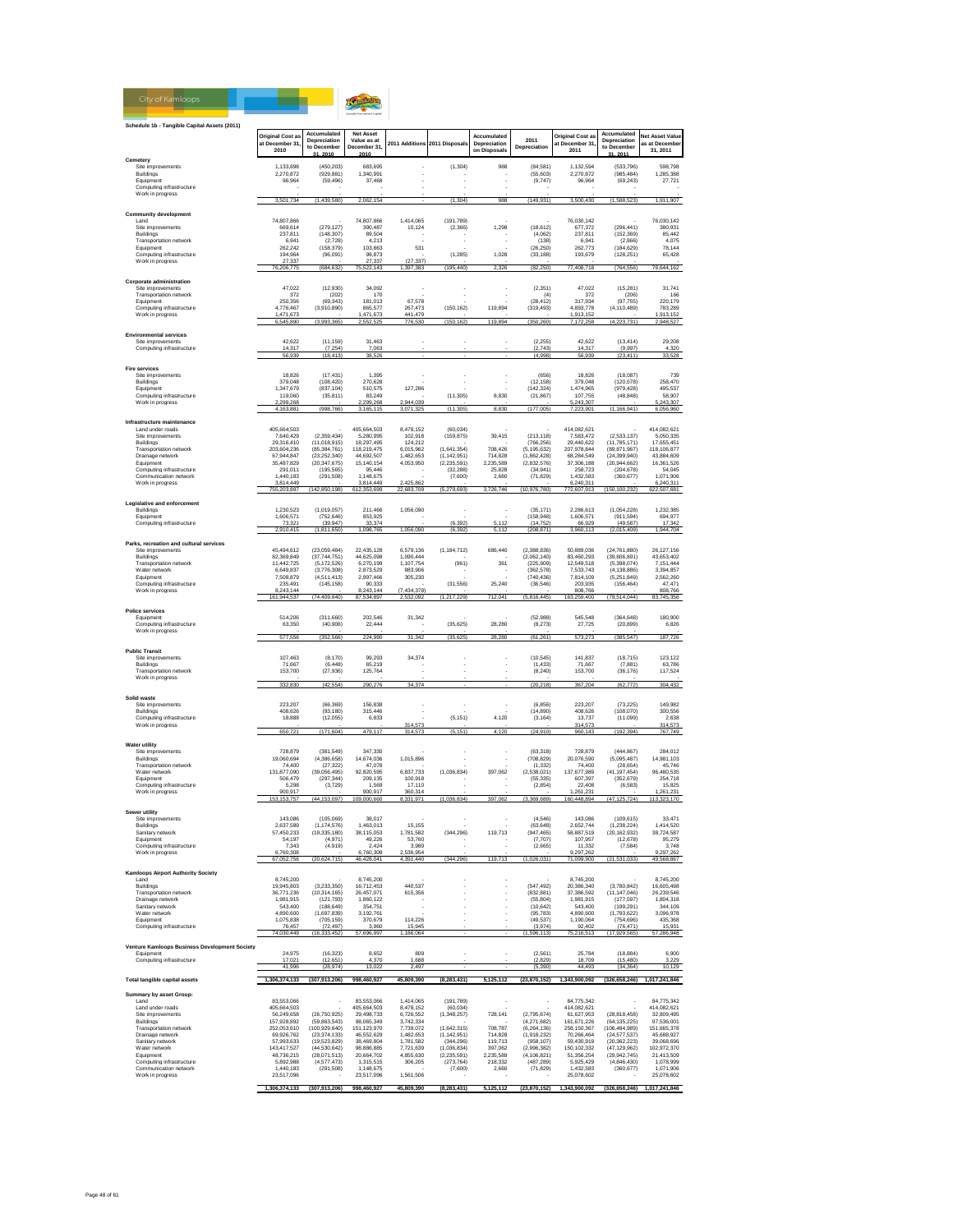

Tel: 250 372 9505 Fax: 250 374 6323 **www.bdo.ca** 

BDO Canada LLP 300 – 272 Victoria Street Kamloops BC V2C 1Z6

# **Independent Auditor's comment on Supplementary Information**

**To the Members of Council, inhabitants and ratepayers of City of Kamloops** 

We have audited the consolidated financial statements of the City of Kamloops, which comprise the consolidated statement of financial position as at December 31, 2012, consolidated statements of operations and accumulated surplus, changes in net debt, and cash flows, and a summary of significant accounting policies and other explanatory information, and have issued our report thereon dated April 23, 2013. The following supplementary financial information is presented for the purposes of additional analysis and is not a required part of the consolidated financial statements. Such supplementary information is the responsibility of management and was derived from the underlying accounting and other records used to prepare the consolidated financial statements.

The supplementary information has been subjected to the auditing procedures applied in the audit of the financial statements and certain additional procedures, including comparing and reconciling such supplementary information directly to the underlying accounting and other records used to prepare the consolidated financial statements or to the financial statements themselves.

BDO Cavasa ci*o* 

**Chartered Accountants** 

Kamloops, British Columbia April 23, 2013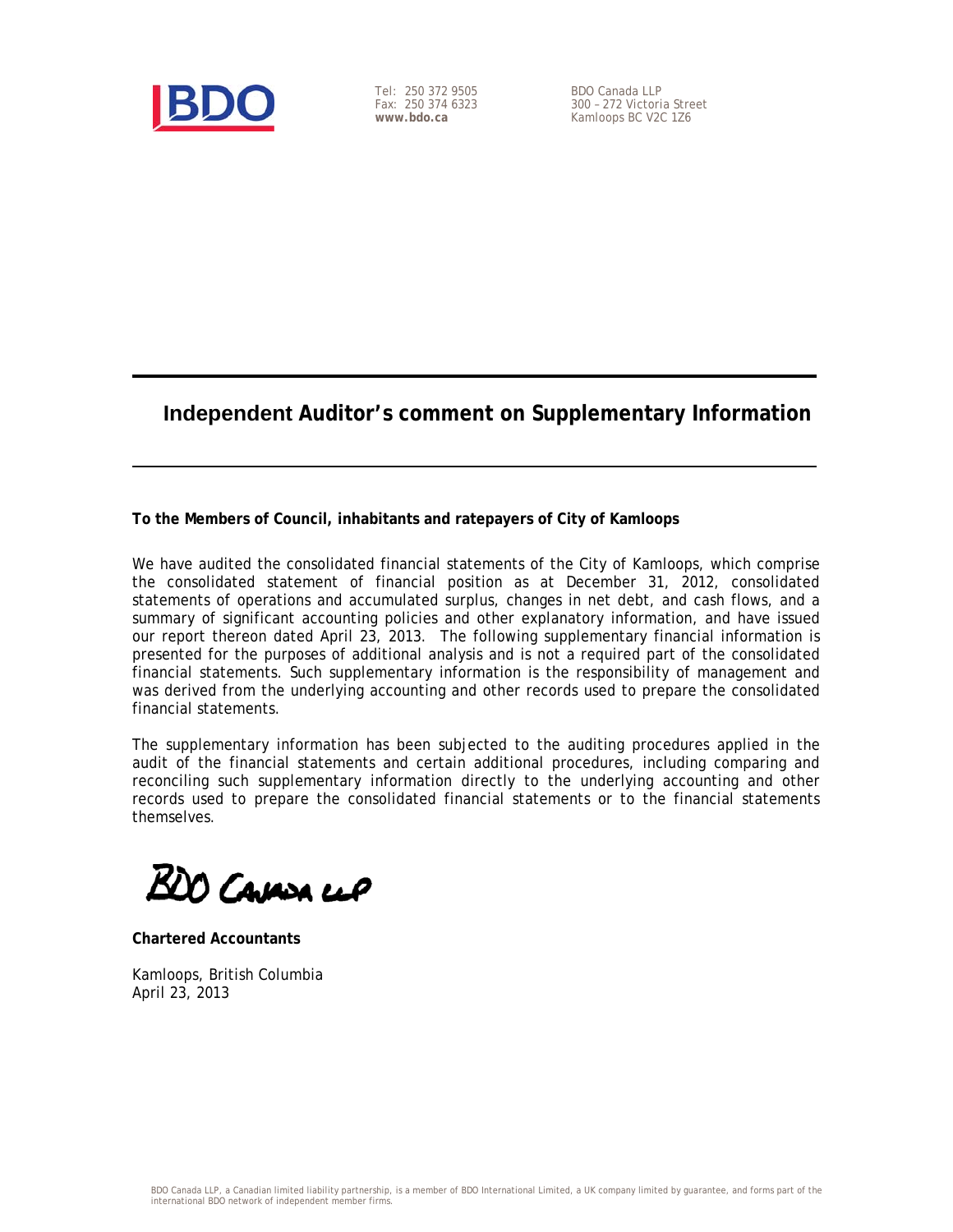

### **GENERAL FUND STATEMENT OF FINANCIAL POSITION YEAR ENDED DECEMBER 31, 2012, with comparatives for 2011**

|                                  | 2012             | 2011              |
|----------------------------------|------------------|-------------------|
| <b>Financial assets</b>          |                  |                   |
| Cash                             | \$<br>15,771,689 | \$<br>8,837,633   |
| Short-term investments           | 63,314,456       | 54,080,498        |
| Accounts receivable              | 12,254,284       | 16,566,280        |
| Long-term investments            | 332,989          | 320,616           |
|                                  | 91,673,418       | 79,805,027        |
| Liabilities                      |                  |                   |
| Accounts payable                 | 20,206,031       | 17,624,861        |
| Payroll benefits payable         | 3,668,706        | 3,476,526         |
| Post-employment benefits payable | 7,424,476        | 7,022,476         |
| Landfill post-closure costs      | 3,802,326        | 3,533,881         |
| Deferred revenue                 | 24,418,887       | 20,346,361        |
| Long-term debt                   | 53,947,126       | 49,510,891        |
|                                  | 113,467,552      | 101,514,996       |
| <b>Net financial liabilities</b> | (21, 794, 134)   | (21,709,969)      |
| <b>Non-financial assets</b>      |                  |                   |
| Inventory                        | 662,996          | 800,700           |
| Prepaid expenses                 | 709,310          | 571,162           |
| Tangible capital assets          | 801,128,979      | 797,052,731       |
|                                  | 802,501,285      | 798,424,593       |
| <b>Accumulated surplus</b>       | 780,707,151      | \$<br>776,714,624 |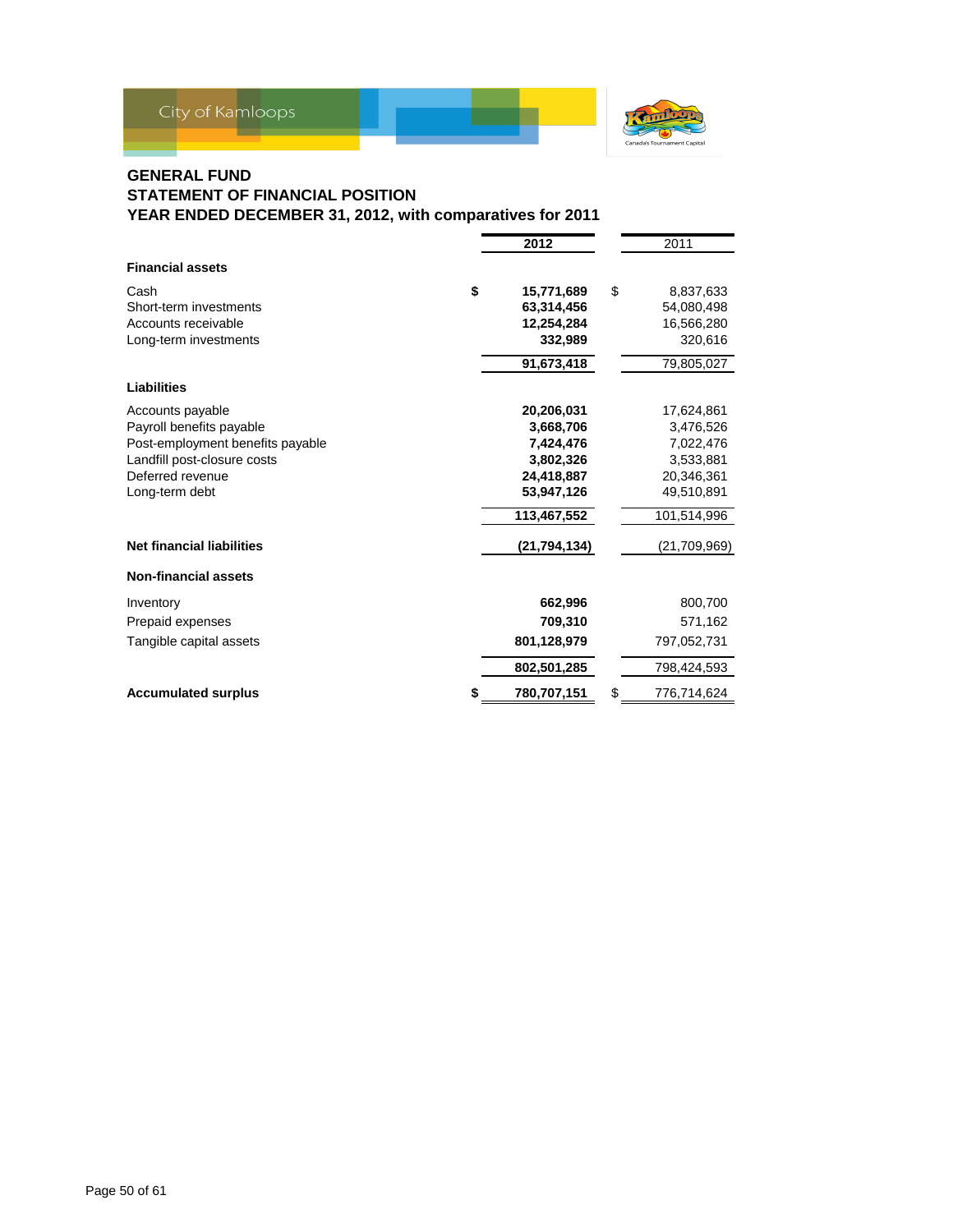

# **GENERAL FUND STATEMENT OF OPERATIONS YEAR ENDED DECEMBER 31, 2012, with comparatives for 2011**

|                                            | 2012 Fiscal<br>Plan | 2012          | 2011             |
|--------------------------------------------|---------------------|---------------|------------------|
| Revenue                                    |                     |               |                  |
| Taxation                                   | \$<br>90,488,277 \$ | 90,574,271 \$ | 87,489,806       |
| Development levies utilized                | 2,659,759           | 1,775,627     | 1.024.048        |
| Fees, rates and sales of service           | 26,814,432          | 27,097,143    | 25,607,397       |
| Government transfers                       | 12,865,943          | 13,290,196    | 18,476,376       |
| Investment income                          | 2,672,897           | 3,076,119     | 4,478,697        |
| Private contributions                      | 849,316             | 5,680,283     | 11,401,755       |
| Transfers from other funds                 | 9,968,586           | 3,856,376     | 5,165,827        |
|                                            | 146,319,210         | 145,350,015   | 153,643,906      |
| <b>Expenses</b>                            |                     |               |                  |
| Cemetery                                   | 782,912             | 751,089       | 775,183          |
| Community development                      | 4,858,242           | 4,361,240     | 4,560,481        |
| Corporate administration                   | 11,283,789          | 9,393,025     | 9,438,548        |
| Environmental services                     | 784,688             | 503,599       | 510,628          |
| Fire services                              | 14,965,713          | 15,641,891    | 14,206,640       |
| Infrastructure maintenance                 | 23,258,239          | 23,971,225    | 23,485,624       |
| Legislative and enforcement                | 4,845,272           | 5,010,559     | 4,660,452        |
| Parks, recreation and cultural services    | 30,964,699          | 30,746,314    | 29,569,417       |
| Police services                            | 23,907,227          | 22,317,571    | 21,026,777       |
| <b>Public Transit</b>                      | 14,650,194          | 13,950,816    | 12,768,946       |
| Solid waste                                | 7,144,579           | 7,088,834     | 6,578,448        |
| Loss (Gain) on disposal of capital assets  | (80,000)            | 474,824       | 1,768,382        |
| Transfers to other funds                   | 7,675,266           | 7,146,501     | 7,610,931        |
|                                            | 145,040,820         | 141,357,488   | 136,960,457      |
| Increase (decrease) in accumulated surplus | \$<br>1,278,390 \$  | 3,992,527     | \$<br>16,683,449 |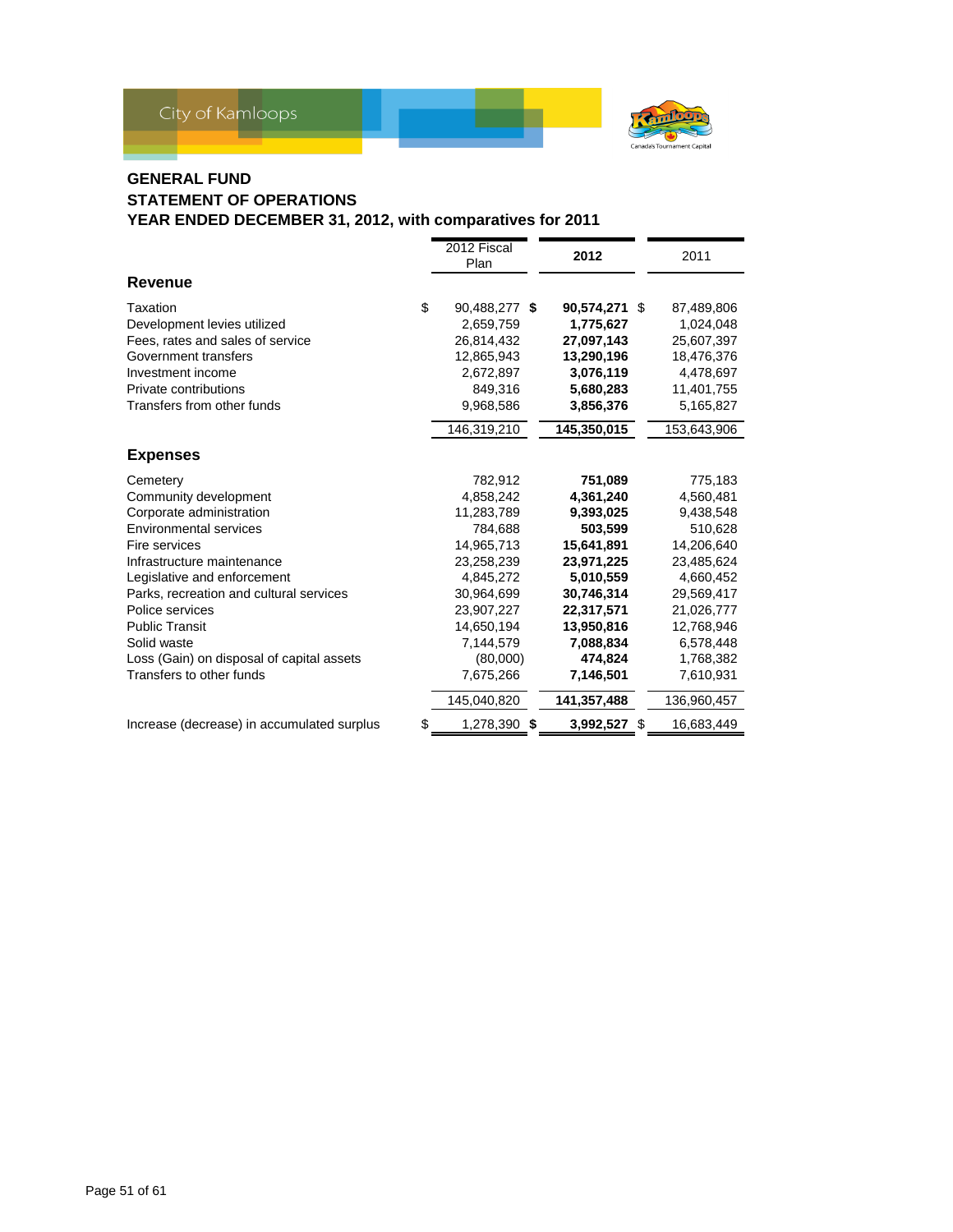

# **WATER FUND**

# **STATEMENT OF FINANCIAL POSITION YEAR ENDED DECEMBER 31, 2012, with comparatives for 2011**

|                                  | 2012             | 2011             |
|----------------------------------|------------------|------------------|
| <b>Financial assets</b>          |                  |                  |
| Short-term investments           | \$<br>2,727,463  | \$<br>9,956,916  |
| Accounts receivable              | 1,123,339        | 1,069,846        |
|                                  | 3,850,802        | 11,026,762       |
| Liabilities                      |                  |                  |
| Payroll benefits payable         | 141,645          | 158,695          |
| Long-term debt                   | 28,405,927       | 30,655,498       |
|                                  | 28,547,572       | 30,814,193       |
| <b>Net financial liabilities</b> | (24, 696, 770)   | (19,787,431)     |
| <b>Non-financial assets</b>      |                  |                  |
| Inventory                        | 248,585          | 272,555          |
| Tangible capital assets          | 123,695,303      | 113,323,170      |
|                                  | 123,943,888      | 113,595,725      |
| <b>Accumulated surplus</b>       | \$<br>99,247,118 | \$<br>93,808,294 |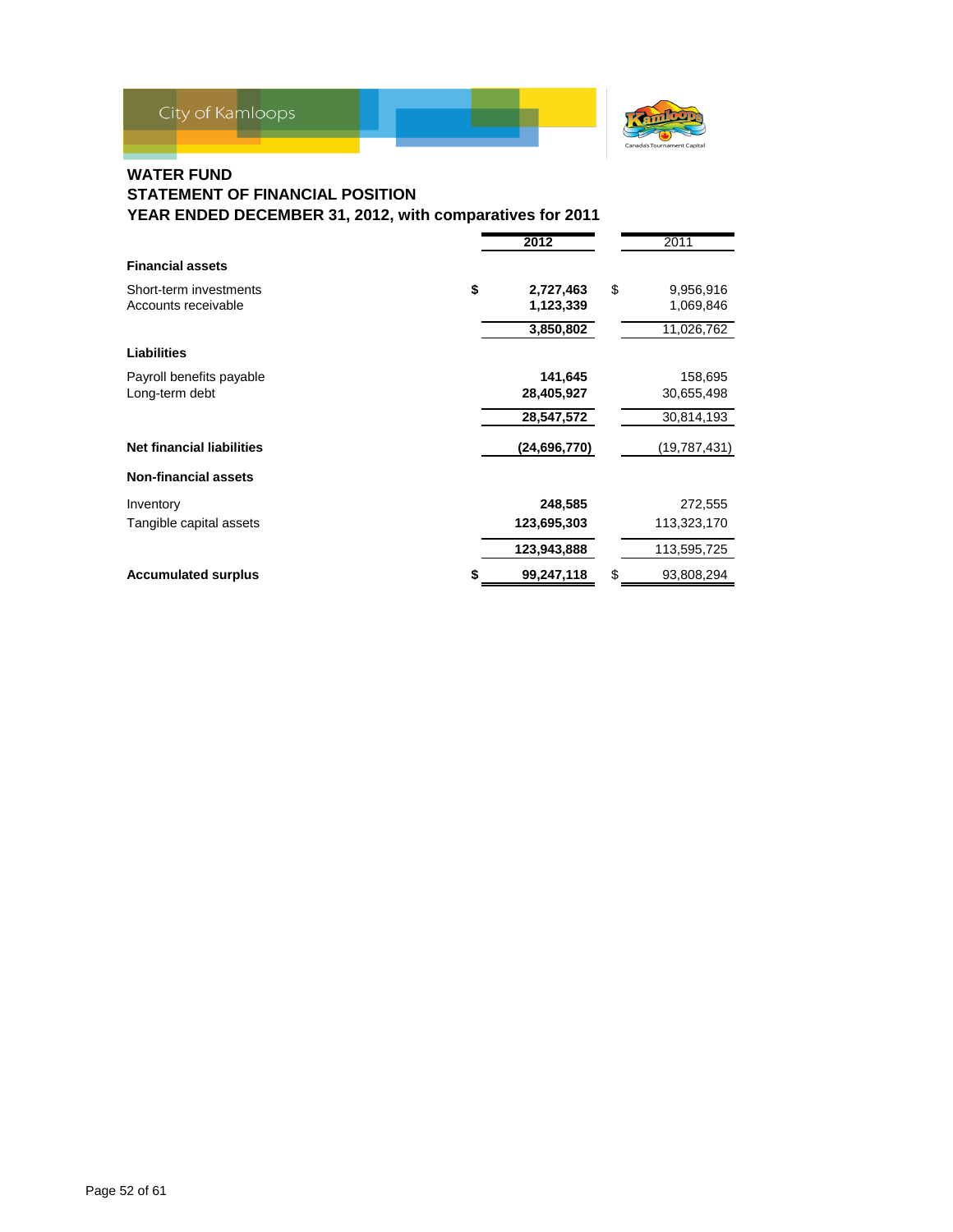



# **WATER FUND STATEMENT OF OPERATIONS YEAR ENDED DECEMBER 31, 2012, with comparatives for 2011**

|                                                                                                                                                                     |    | 2012 Fiscal<br>Plan                                                               | 2012                                                                                 | 2011                                                                               |
|---------------------------------------------------------------------------------------------------------------------------------------------------------------------|----|-----------------------------------------------------------------------------------|--------------------------------------------------------------------------------------|------------------------------------------------------------------------------------|
| Revenue                                                                                                                                                             |    |                                                                                   |                                                                                      |                                                                                    |
| Development levies utilized<br>Fees, rates and sales of service<br>Government transfers<br>Investment income<br>Private contributions<br>Transfers from other funds | \$ | 674,059 \$<br>17,605,386<br>364,884<br>786,040<br>35,275<br>936,960<br>20,402,604 | 153,183 \$<br>17,768,712<br>434,085<br>1,014,047<br>686,916<br>148,552<br>20,205,495 | 2,406,815<br>16,708,512<br>62,342<br>1,273,235<br>597,159<br>942,436<br>21,990,499 |
| <b>Expenses</b>                                                                                                                                                     |    |                                                                                   |                                                                                      |                                                                                    |
| Water utility<br>Loss on disposal of capital assets<br>Transfers to other funds                                                                                     |    | 14,685,266<br>750,000<br>15,435,266                                               | 14,418,744<br>217,493<br>130,434<br>14,766,671                                       | 13,860,866<br>639,772<br>1,122,490<br>15,623,128                                   |
| Increase (decrease) in accumulated surplus                                                                                                                          | S  | 4,967,338 \$                                                                      | 5,438,824 \$                                                                         | 6,367,371                                                                          |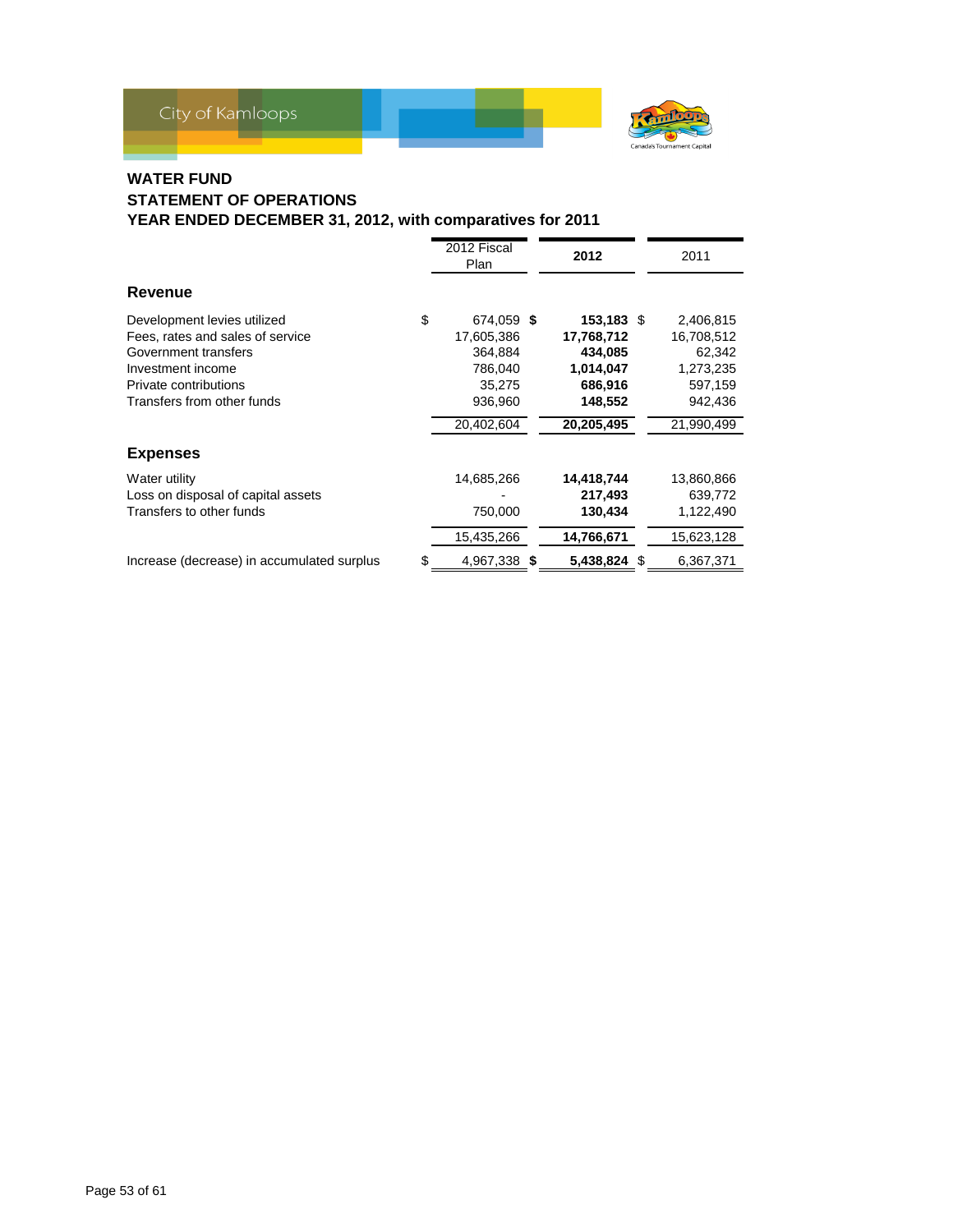

# **SEWER FUND**

**STATEMENT OF FINANCIAL POSITION**

|                             | 2012             | 2011             |
|-----------------------------|------------------|------------------|
| <b>Financial assets</b>     |                  |                  |
| Short-term investments      | \$<br>3,066,121  | \$<br>5,437,466  |
| Accounts receivable         | 4,416,584        | 2,605,924        |
|                             | 7,482,705        | 8,043,390        |
| <b>Liabilities</b>          |                  |                  |
| Payroll benefits payable    | 113,316          | 126,956          |
| Long-term debt              | 4,717,257        | 3,283,097        |
|                             | 4,830,573        | 3,410,053        |
| <b>Net financial assets</b> | 2,652,132        | 4,633,337        |
| <b>Non-financial assets</b> |                  |                  |
| Inventory                   | 57,189           | 69,397           |
| Tangible capital assets     | 58,272,170       | 49,568,867       |
|                             | 58,329,359       | 49,638,264       |
| <b>Accumulated surplus</b>  | \$<br>60,981,491 | \$<br>54,271,601 |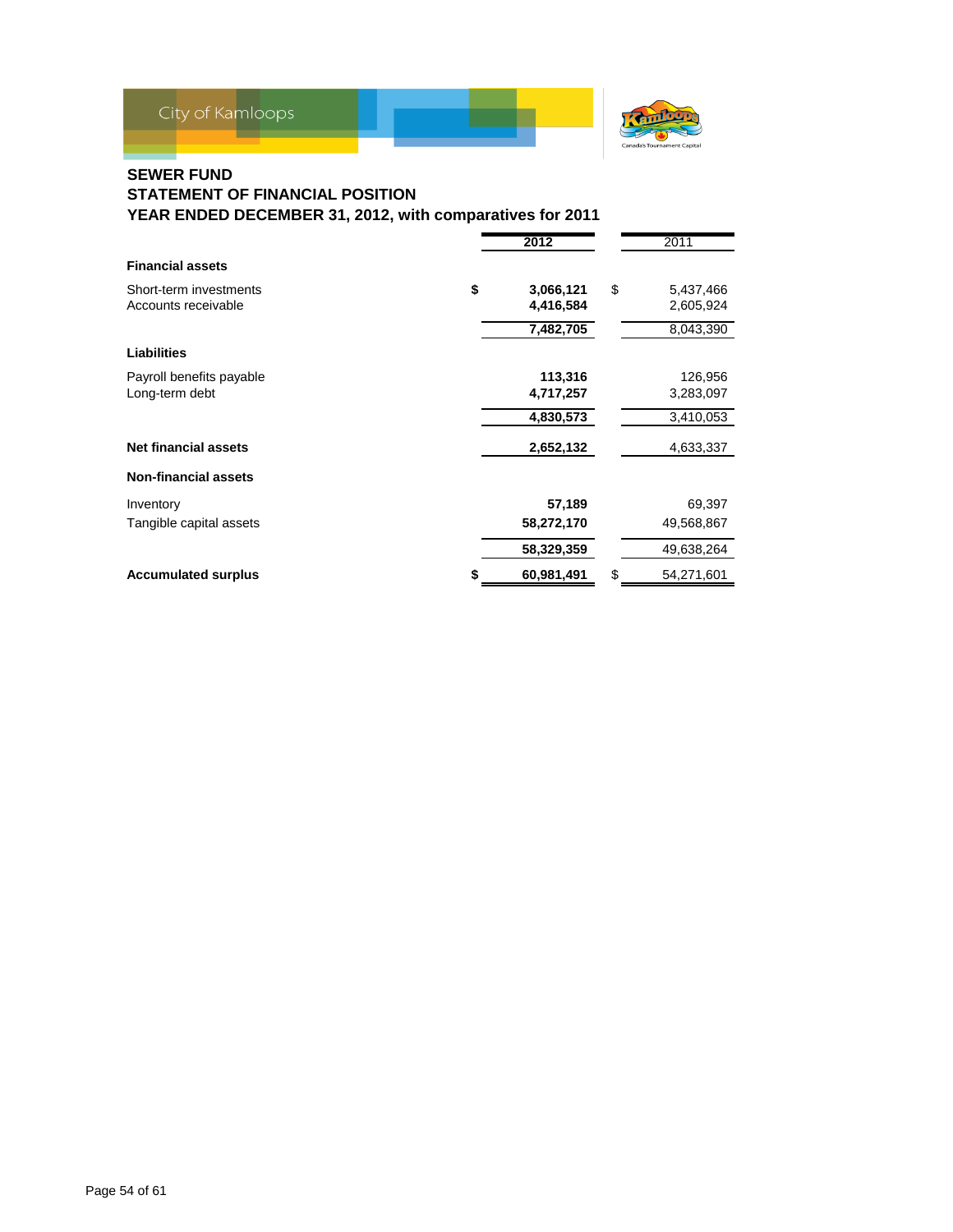

# **SEWER FUND STATEMENT OF OPERATIONS YEAR ENDED DECEMBER 31, 2012, with comparatives for 2011**

|                                                                                                                                                                     |    | 2012 Fiscal<br>Plan                                                        | 2012                                                                       | 2011                                                                            |
|---------------------------------------------------------------------------------------------------------------------------------------------------------------------|----|----------------------------------------------------------------------------|----------------------------------------------------------------------------|---------------------------------------------------------------------------------|
| Revenue                                                                                                                                                             |    |                                                                            |                                                                            |                                                                                 |
| Development levies utilized<br>Fees, rates and sales of service<br>Government transfers<br>Investment income<br>Private contributions<br>Transfers from other funds | \$ | 5,384,484 \$<br>8,968,084<br>12,007,628<br>295,490<br>16,875<br>26,672,561 | 1,114,293 \$<br>9,151,631<br>2,686,190<br>423,690<br>437,326<br>13,813,130 | 327,357<br>8,210,324<br>1,086,451<br>754,040<br>504,627<br>99.719<br>10,982,518 |
| <b>Expenses</b>                                                                                                                                                     |    |                                                                            |                                                                            |                                                                                 |
| Sewer utility<br>Loss on disposal of capital assets<br>Transfers to other funds                                                                                     |    | 6,993,774<br>6,993,774                                                     | 6,805,333<br>129,249<br>168,658<br>7,103,240                               | 6,750,729<br>224,583<br>670,645<br>7,645,957                                    |
| Increase (decrease) in accumulated surplus                                                                                                                          | S  | 19,678,787 \$                                                              | 6,709,890                                                                  | \$<br>3,336,561                                                                 |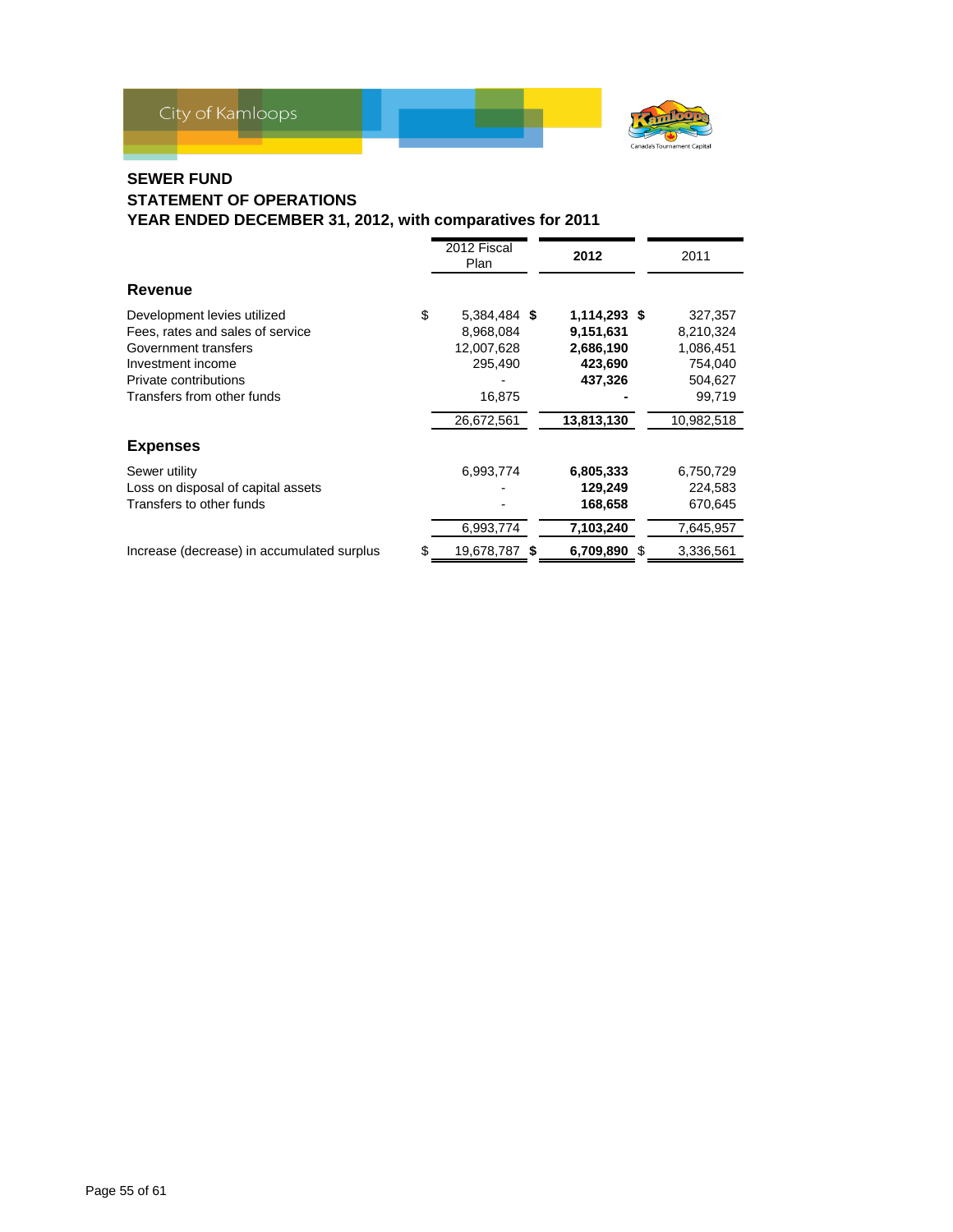

# **STATUTORY RESERVE FUNDS STATEMENT OF FINANCIAL POSITION YEAR ENDED DECEMBER 31, 2012, with comparatives for 2011**

|                            |    | 2012       | 2011             |
|----------------------------|----|------------|------------------|
| <b>Financial Assets</b>    |    |            |                  |
| Short-term investments     | \$ | 46,804,940 | \$<br>43,109,316 |
|                            |    | 46,804,940 | 43,109,316       |
| Liabilities                |    |            |                  |
| Deferred revenue           |    | 14,636,968 | 13,804,597       |
|                            |    | 14,636,968 | 13,804,597       |
| <b>Accumulated surplus</b> | S  | 32,167,972 | \$<br>29,304,719 |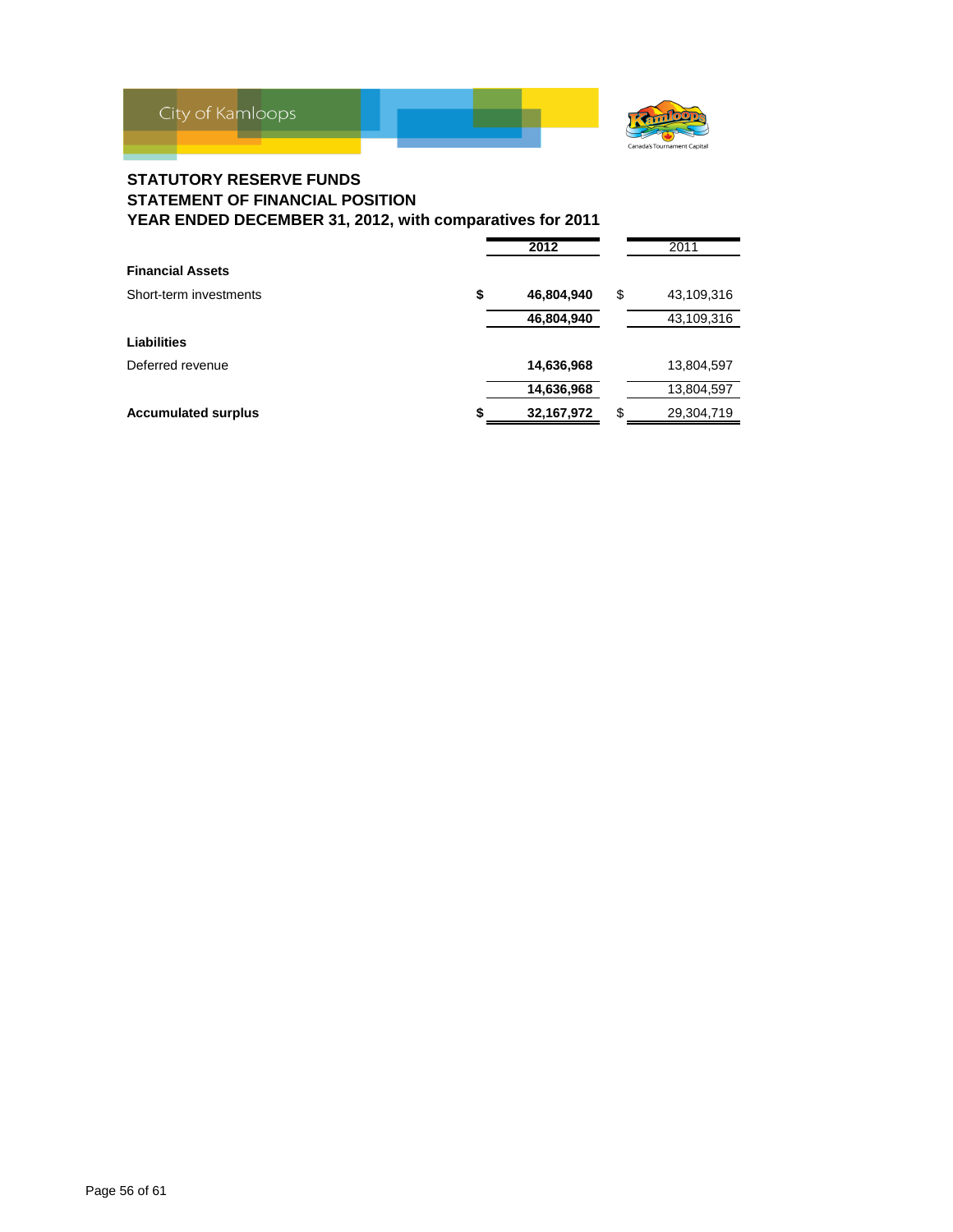

# **STATUTORY RESERVE FUNDS STATEMENT OF OPERATIONS YEAR ENDED DECEMBER 31, 2012, with comparatives for 2011**

|                                                                                                                                       | 2012 Fiscal<br>Plan                                                             | 2012                                                                 | 2011                                                               |
|---------------------------------------------------------------------------------------------------------------------------------------|---------------------------------------------------------------------------------|----------------------------------------------------------------------|--------------------------------------------------------------------|
| <b>Revenue</b>                                                                                                                        |                                                                                 |                                                                      |                                                                    |
| Transfer to:<br>Tax sale property<br>Local improvement<br>Debt retirement<br>Parking facility<br>Land sale<br>Equipment replacement   | \$<br>198,000 \$<br>3,100<br>1,846,607<br>183,706<br>49,000<br>5,344,264        | 501,999 \$<br>119,264<br>1,846,129<br>197,763<br>37,516<br>4,641,890 | 1,495,314<br>209,760<br>776<br>221,386<br>96,026<br>5,384,747      |
|                                                                                                                                       | 7,624,677                                                                       | 7,344,561                                                            | 7,408,009                                                          |
| <b>Expenses</b>                                                                                                                       |                                                                                 |                                                                      |                                                                    |
| Transfer from:<br>Tax sale property<br>Local improvement<br>Debt retirement<br>Parking facility<br>Land sale<br>Equipment replacement | 1,317,762<br>165,000<br>420,536<br>19,762<br>622,435<br>8,258,498<br>10,803,993 | 26,761<br>420,536<br>130,981<br>3,903,030<br>4,481,308               | 331,513<br>231,926<br>1,574<br>1,128,490<br>3,080,621<br>4,774,124 |
| Increase (decrease) in accumulated surplus                                                                                            | \$<br>$(3, 179, 316)$ \$                                                        | 2,863,253 \$                                                         | 2,633,885                                                          |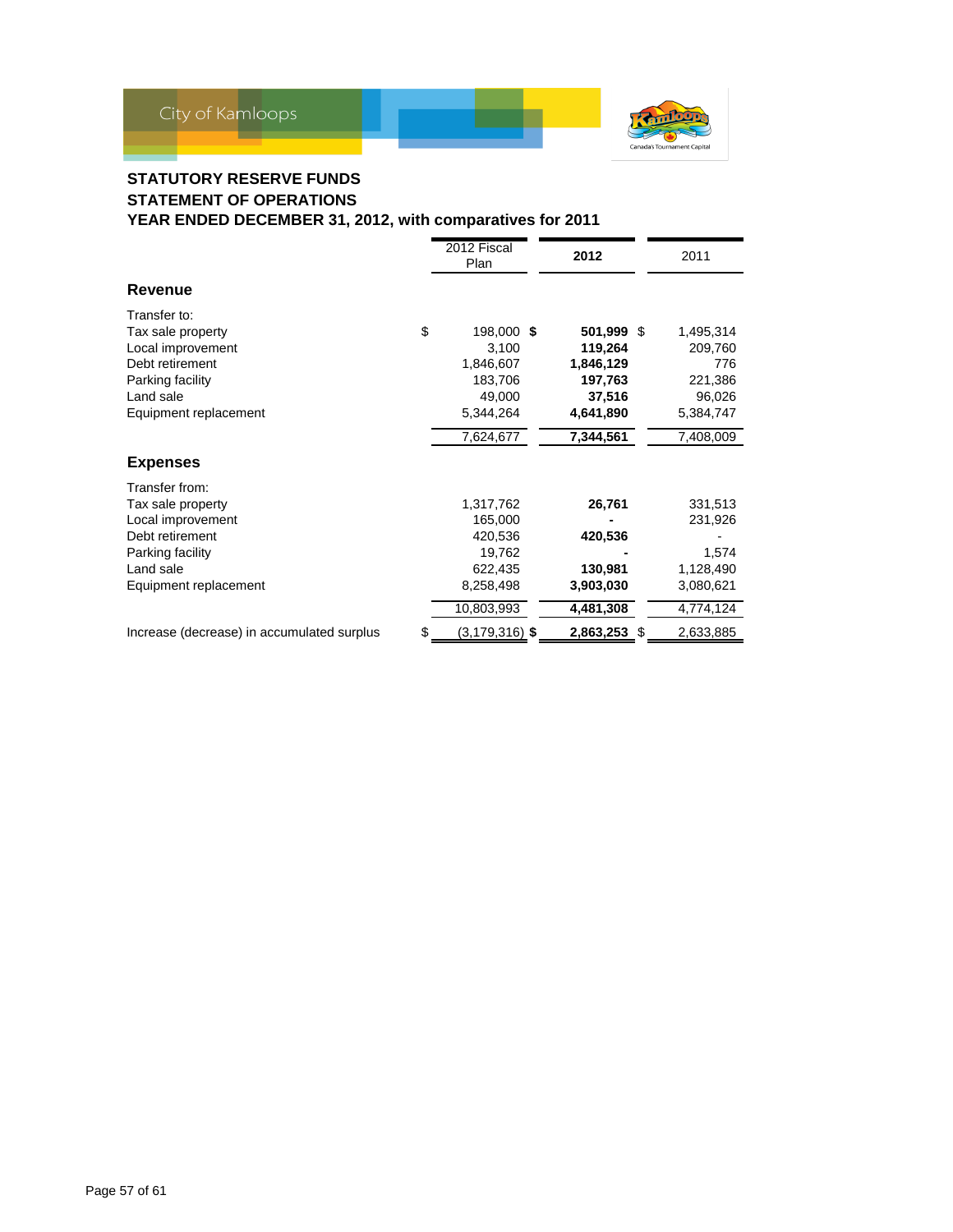

### **KAMLOOPS AIRPORT AUTHORITY SOCIETY STATEMENT OF FINANCIAL POSITION YEAR ENDED DECEMBER 31, 2012, with comparatives for 2011**

|                                  | 2012             | 2011             |
|----------------------------------|------------------|------------------|
| <b>Financial assets</b>          |                  |                  |
| Cash                             | \$<br>3,236,035  | \$<br>3,276,278  |
| Accounts receivable              | 1,185,370        | 269,694          |
|                                  | 4,421,405        | 3,545,972        |
| Liabilities                      |                  |                  |
| Accounts payable                 | 475,181          | 201,228          |
| Long-term debt                   | 8,711,766        | 9,215,571        |
|                                  | 9,186,947        | 9,416,799        |
| <b>Net financial liabilities</b> | (4,765,542)      | (5,870,827)      |
| <b>Non-financial assets</b>      |                  |                  |
| Prepaid expenses                 | 97,000           | 97,000           |
| Tangible capital assets          | 56,773,213       | 57,286,948       |
|                                  | 56,870,213       | 57,383,948       |
| <b>Accumulated surplus</b>       | \$<br>52,104,671 | \$<br>51,513,121 |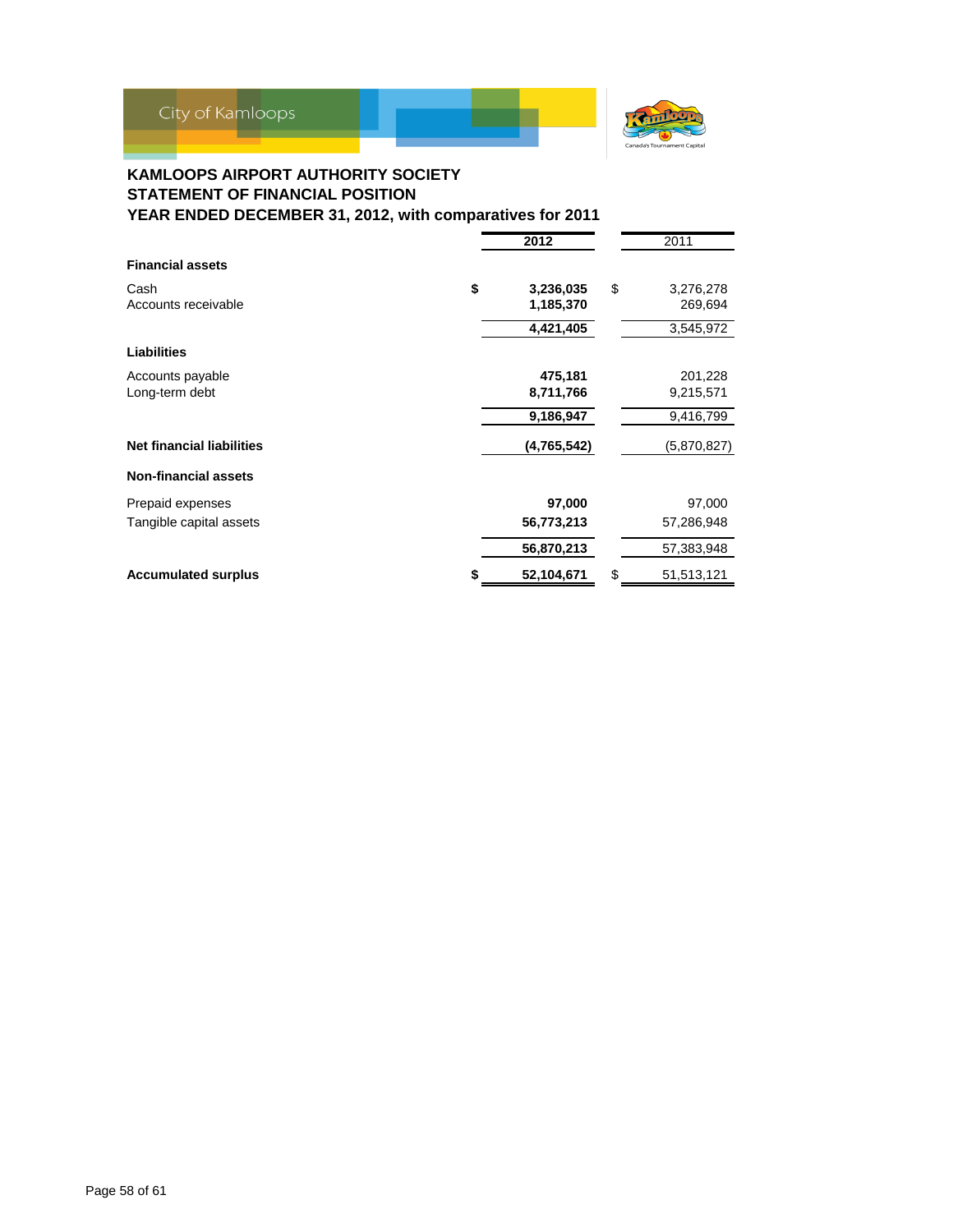

# **KAMLOOPS AIRPORT AUTHORITY SOCIETY STATEMENT OF OPERATIONS**

|                                            | 2012 Fiscal<br>Plan | 2012       | 2011      |  |
|--------------------------------------------|---------------------|------------|-----------|--|
| Revenue                                    |                     |            |           |  |
| Fees, rates and sales of service           | \$<br>\$            | 1,780,314  | 1,728,025 |  |
| Government transfers                       |                     | 833,547    | 275,475   |  |
| Investment income                          |                     | 54,621     | 36,637    |  |
|                                            |                     | 2,668,482  | 2,040,137 |  |
| <b>Expenses</b>                            |                     |            |           |  |
| <b>Kamloops Airport Authority Society</b>  |                     | 2,073,332  | 2,008,294 |  |
| Transfers to other funds                   |                     | 8,000      | 15.147    |  |
| Loss (Gain) on disposal of capital assets  |                     | (4, 400)   |           |  |
|                                            |                     | 2,076,932  | 2,023,441 |  |
| Increase (decrease) in accumulated surplus | \$                  | 591,550 \$ | 16,696    |  |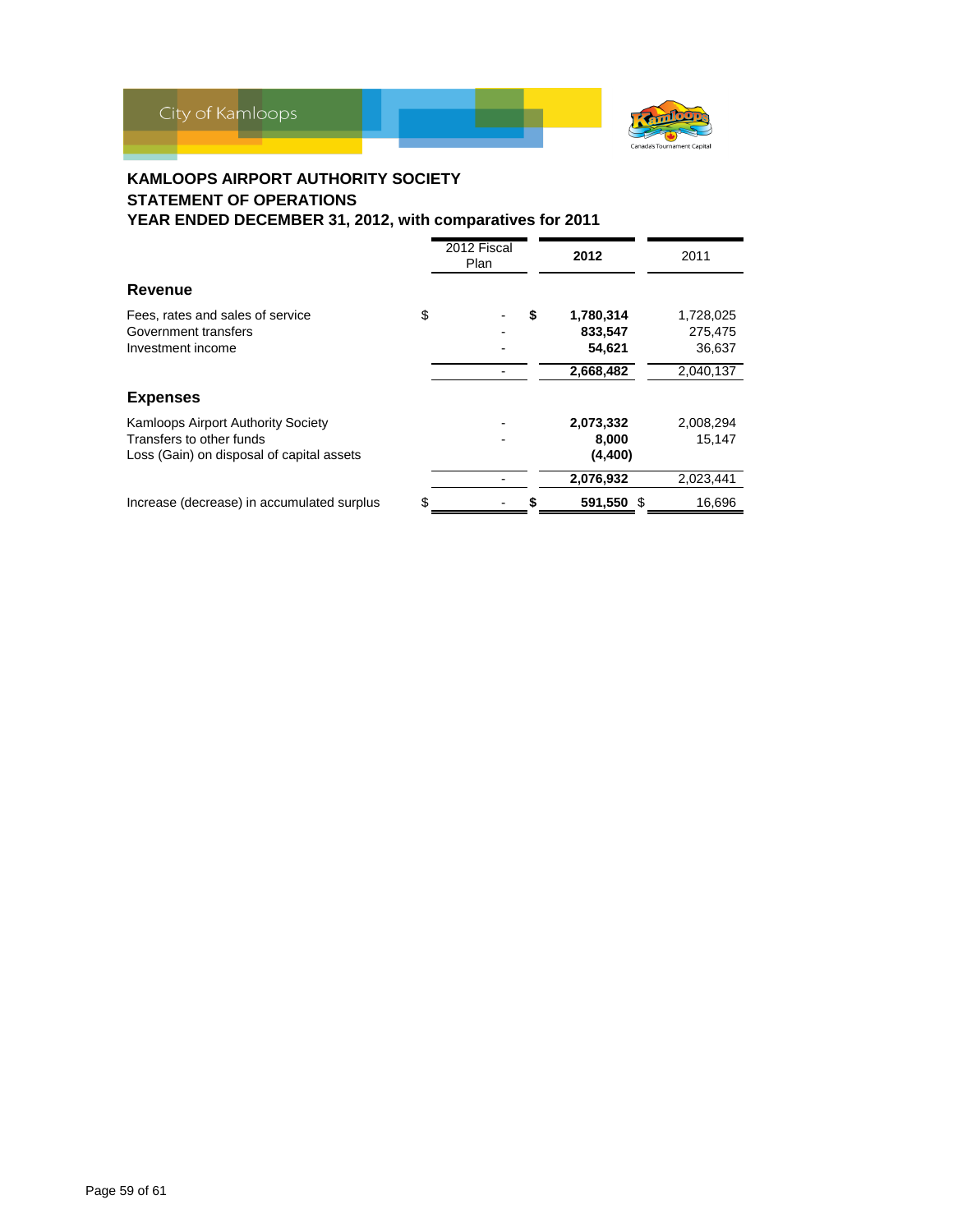

# **VENTURE KAMLOOPS BUSINESS DEVELOPMENT SOCIETY STATEMENT OF FINANCIAL POSITION**

|                             |    | 2011    |               |
|-----------------------------|----|---------|---------------|
| <b>Financial assets</b>     |    |         |               |
| Cash                        | \$ | 98,015  | \$<br>106,333 |
| Short-term investments      |    | 102,953 | 101,834       |
| Accounts receivable         |    | 10,403  | 14,363        |
|                             |    | 211,371 | 222,530       |
| <b>Liabilities</b>          |    |         |               |
| Accounts payable            |    | 69,894  | 30,490        |
| Deferred revenue            |    | 3,333   | 3,333         |
|                             |    | 73,227  | 33,823        |
| <b>Net financial assets</b> |    | 138,144 | 188,707       |
| <b>Non-financial assets</b> |    |         |               |
| Prepaid expenses            |    | 2,566   | 2,289         |
| Tangible capital assets     |    | 26,169  | 10,129        |
|                             |    | 28,735  | 12,418        |
| <b>Accumulated surplus</b>  | S  | 166,879 | \$<br>201,125 |